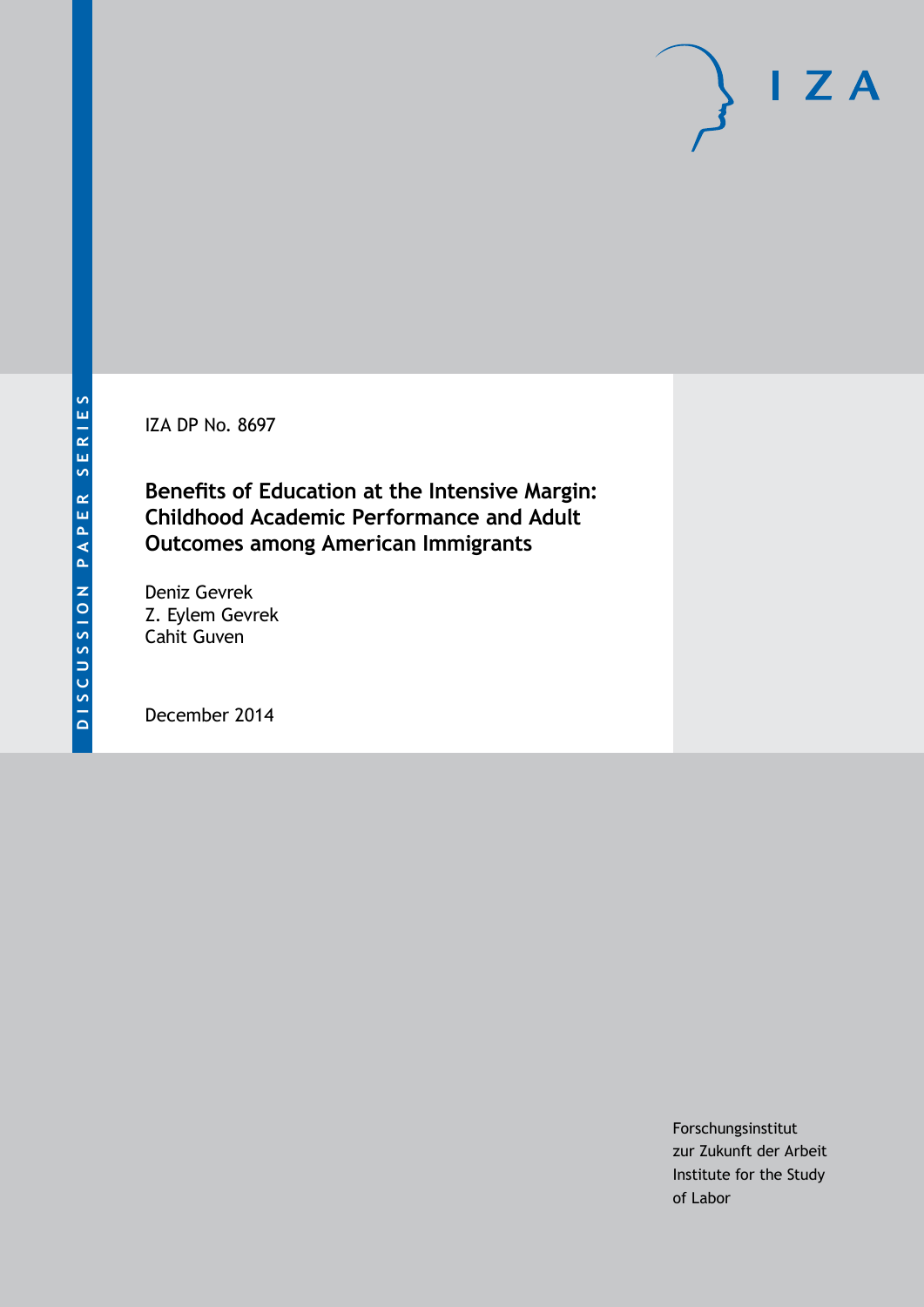# **Benefits of Education at the Intensive Margin: Childhood Academic Performance and Adult Outcomes among American Immigrants**

### **Deniz Gevrek**

*Texas A&M University, Corpus Christi and IZA*

### **Z. Eylem Gevrek**

*University of Konstanz*

### **Cahit Guven**

*Deakin University*

Discussion Paper No. 8697 December 2014

IZA

P.O. Box 7240 53072 Bonn Germany

Phone: +49-228-3894-0 Fax: +49-228-3894-180 E-mail: [iza@iza.org](mailto:iza@iza.org)

Any opinions expressed here are those of the author(s) and not those of IZA. Research published in this series may include views on policy, but the institute itself takes no institutional policy positions. The IZA research network is committed to the IZA Guiding Principles of Research Integrity.

The Institute for the Study of Labor (IZA) in Bonn is a local and virtual international research center and a place of communication between science, politics and business. IZA is an independent nonprofit organization supported by Deutsche Post Foundation. The center is associated with the University of Bonn and offers a stimulating research environment through its international network, workshops and conferences, data service, project support, research visits and doctoral program. IZA engages in (i) original and internationally competitive research in all fields of labor economics, (ii) development of policy concepts, and (iii) dissemination of research results and concepts to the interested public.

<span id="page-1-0"></span>IZA Discussion Papers often represent preliminary work and are circulated to encourage discussion. Citation of such a paper should account for its provisional character. A revised version may be available directly from the author.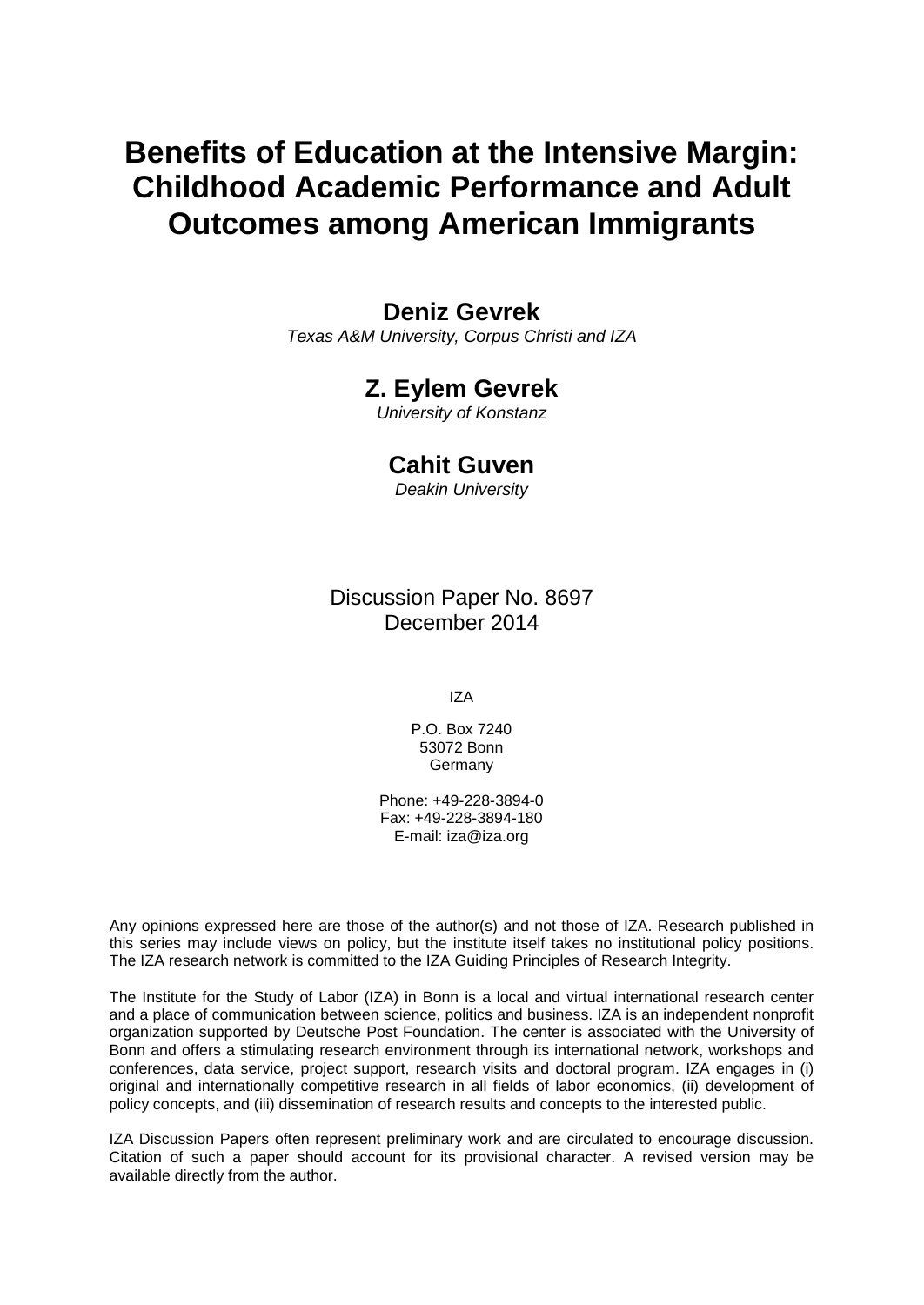IZA Discussion Paper No. 8697 December 2014

# **ABSTRACT**

# **Benefits of Education at the Intensive Margin: Childhood Academic Performance and Adult Outcomes among American Immigrants[\\*](#page-1-0)**

Using the Children of the Immigrants Longitudinal Study (CILS), we examine the association between education at the intensive margin and twenty pecuniary and non-pecuniary adult outcomes among first- and second-generation American immigrant youth. Education at the intensive margin is measured by two widely used standardized math and reading test scores, national percentile rankings on these tests and cumulative grade point average (GPA) in both middle and high school. Our findings provide evidence that the academic achievement of immigrant children in early adolescence is an accurate predictor of later life outcomes. We also examine a novel hypothesis that relative academic performance of immigrant children in high school compared to middle school, which could be an indicator of change in adolescent aspirations and motivation as well as the degree of adaptation and assimilation to the host country, has an effect on their adult outcomes even after controlling for the levels of academic performance in middle and high school. The results suggest that an improvement in GPA from middle school to high school is associated with favorable adult outcomes. Several sensitivity tests confirm the robustness of main findings.

JEL Classification: I2, J15, J24

Keywords: economics of education, human capital, immigrant well-being, immigrant academic performance, immigrant assimilation

Corresponding author:

Deniz Gevrek Texas A&M University, Corpus Christi 6300 Ocean Drive Corpus Christi, TX 78412 USA E-mail: [deniz.gevrek@tamucc.edu](mailto:deniz.gevrek@tamucc.edu)

We would like to thank Richard B. Freeman and conference participants at the Society of Labor Economists annual meeting, the Southern Economic Association annual meeting and participants of Faculty Seminar Series at the TAMU-CC for their invaluable comments. Thanks to Anne Marie Jennings for editorial assistance.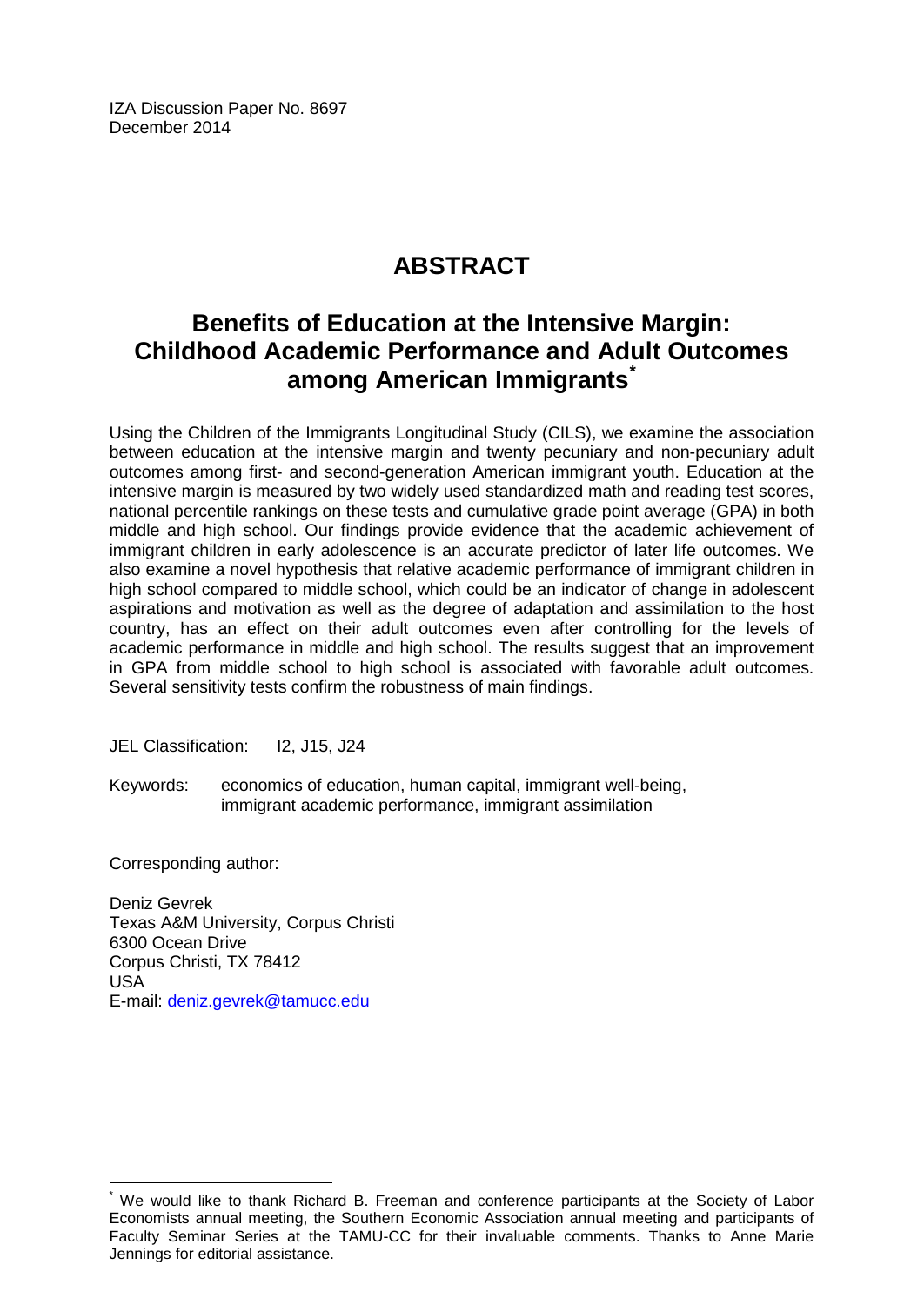### **1 Introduction**

An extensive theoretical and empirical literature substantiates pecuniary and nonpecuniary benefits of education.<sup>1</sup> In their comprehensive study, Oreopolous and Salvanes (2011) provide evidence that more schooling is associated with favorable outcomes not only in the labor market (e.g. higher levels of labor force participation, job satisfaction, occupational prestige, lower unemployment probability, shorter unemployment spells, lower likelihood of being on welfare) but also outside the labor market (e.g. better individual health, life satisfaction and happiness, more stable and happier marriages, better parents, more successful children, reduced myopia, reduced criminal and risky behavior such as teen fertility, lower likelihood of having been incarcerated and lower likelihood of smoking).

Most of the studies in the literature explore the impact of education at the extensive margin measured by completed years of schooling. There are a relatively small number of studies that investigate the impact of education at the intensive margin measured by standardized achievement tests, high school and college GPA and class rank on adult outcomes (Weisbrod & Karpoff, 1968; Wise, 1975; James et al., 1989; Grogger & Eide, 1995; Crawford et al., 1997; Le & Miller, 2004; Heckman et al., 2006; Spinks et al., 2007; Hamermesh & Donald, 2008; Lleras, 2008; Segal, 2013; French et al., 2014).

Using data from the Children of the Immigrants Longitudinal Study (CILS), this study examines the relationships between academic performance measured in middle and high school and twenty pecuniary and non-pecuniary adult well-being outcomes among first- and second-generation American immigrant youth.

<sup>1</sup>See e.g., Angrist & Krueger, 1991; Kane & Rouse, 1995; Card, 1995; 2001; Acemoglu & Angrist, 2001; Meghir & Palme, 2005; Oreopoulos, 2006; Aakvik, Salvanes & Vaage, 2010; Oreopoulos & Salvanes, 2011; Riddell & Song, 2011.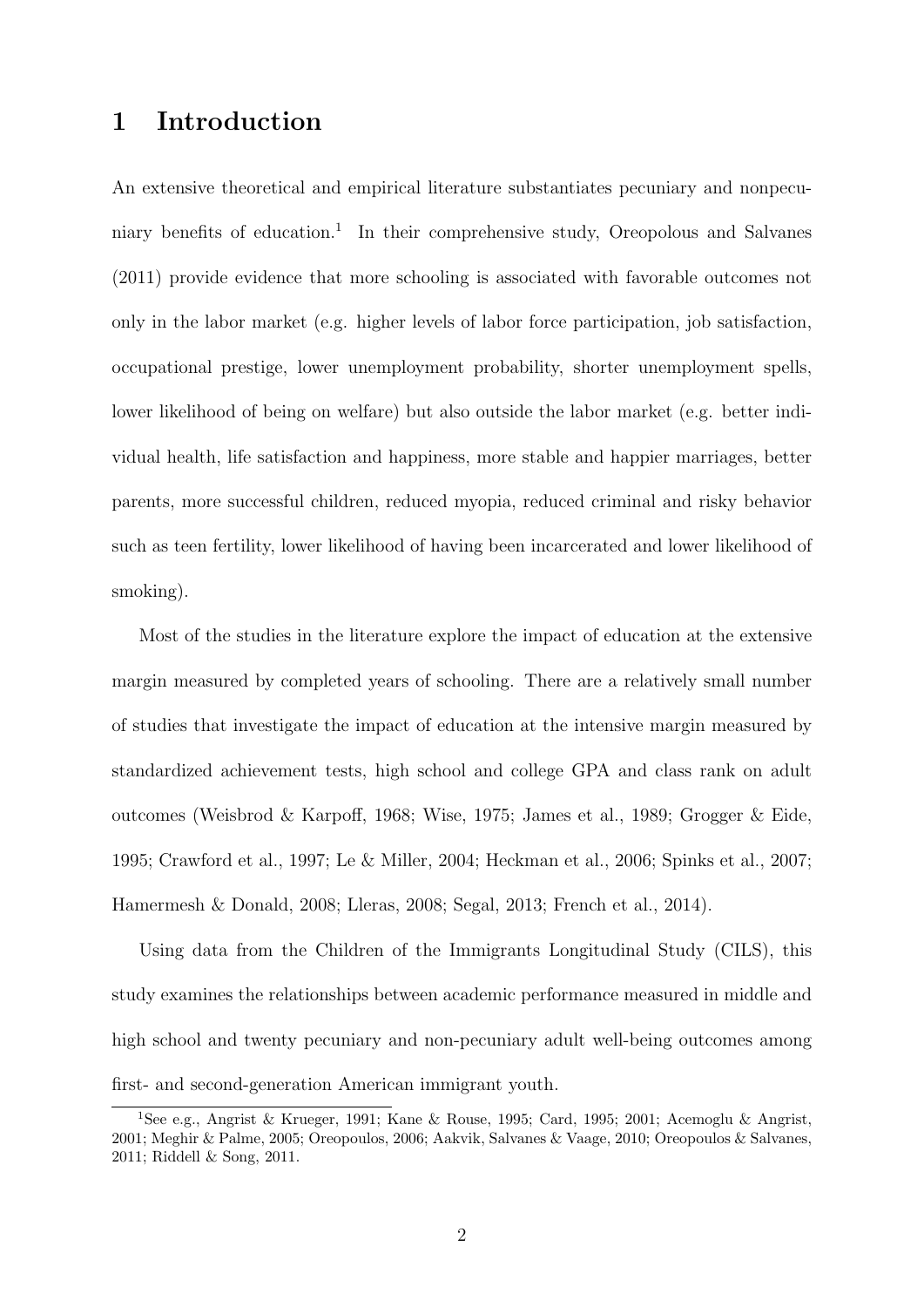Immigrant children make up nearly 25 percent of school children in the US. (Haskins & Tienda, 2011). The number of immigrant children increased by 66 percent between 1995 and 2012 (Child Trends, 2013). Given the size and unprecedented growth of the immigrant children population, it is of great importance to explore these relationships in the context of American immigrants.<sup>2</sup>

In this study we also examine a novel hypothesis that the gap in academic performance between middle and high school could be related to adult well-being outcomes even after controlling for the levels of academic performance in middle and high school. Adult wellbeing depends on several decisions made relatively early in youth such as exerting high effort in classes, allocating sufficient time for homework and schoolwork, receiving a high school diploma, pursuing a college degree, and choosing a major. Although various factors affect these decisions, an individual's motivation and expectations are among the most important factors. We believe that an improvement or a decline in GPA from middle to high school could be associated with better or worse outcomes later in life, which might be reflected in expectations, motivation and competitiveness at younger ages.<sup>3</sup> Moreover, changes in educational performance during the critical years of adolescence could be an indicator of the degree of adaptation and assimilation of immigrant youth.<sup>4</sup> To our best knowledge this is the first study that investigates whether academic performance in high

<sup>2</sup>There are several studies that use the CILS data to explore the relationship between academic performance in childhood and adult well-being outcomes (Portes at al., 2005; Rumbaut, 2005; Haller et al., 2011; Portes & Rivas, 2011). However, these studies either focus on a limited number of adult outcomes, certain geographical areas and ethnicities or consider one or two measures of academic achievement. Using several measures of academic achievement in middle and high school, our study provides a comprehensive examination of indicators reflecting various aspects of adult well-being.

<sup>&</sup>lt;sup>3</sup>Delaney et al. (2011) find a strong positive relationship between student expectations during college and adult socioeconomic status, which persists even after controlling for a rich set of covariates including previous academic performance. Feliciano and Rumbaut (2005) conclude that early educational expectations and aspirations are important predictors of completed schooling and occupational choices for American immigrant youth.

<sup>4</sup>Previous literature considers academic performance as an indicator of assimilation and adaptation of immigrant children into the host country (Zhou, 1997).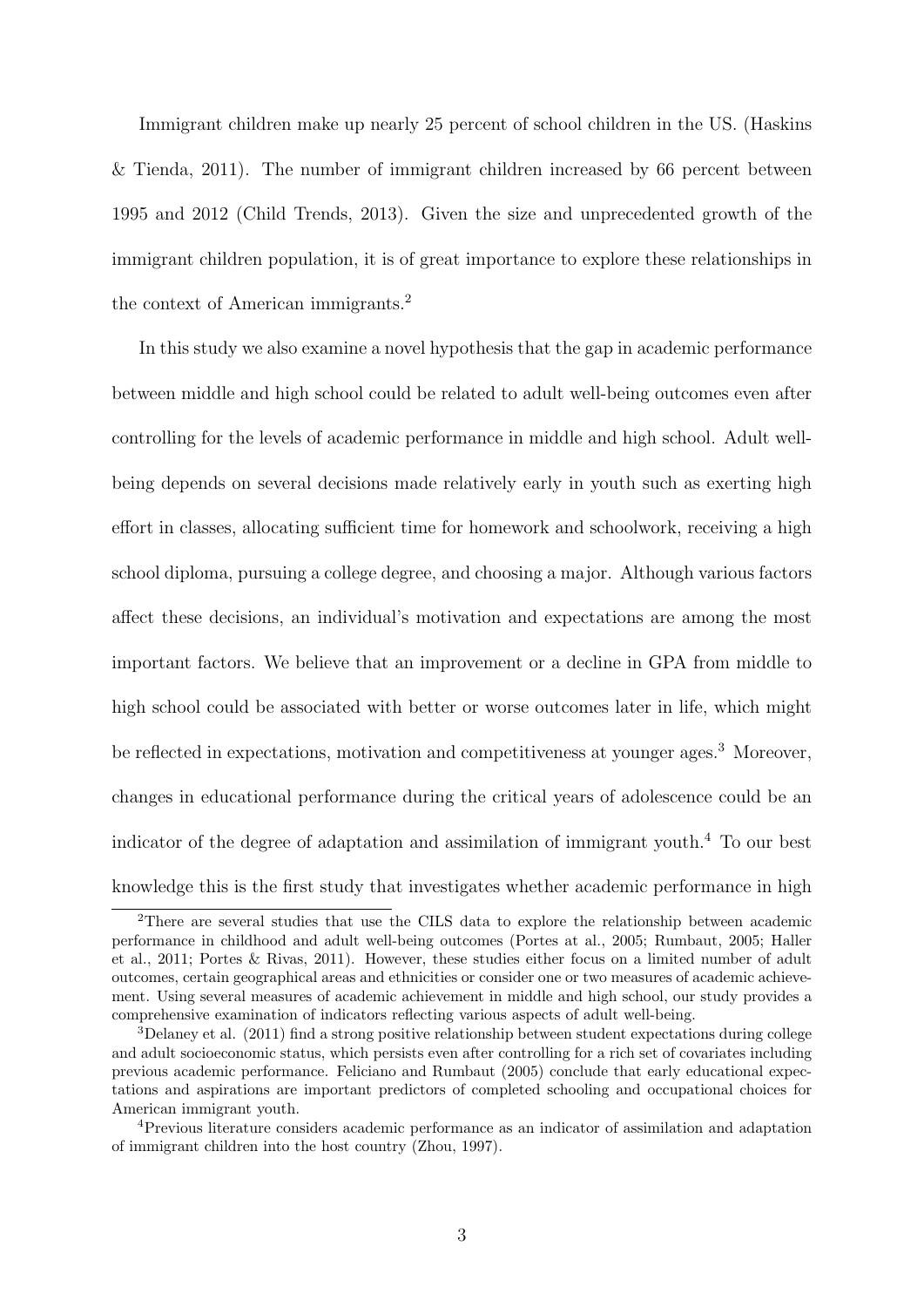school relative to middle school is important in explaining adult outcomes of immigrant children.<sup>5</sup>

The CILS consists of three rounds of interviews that were conducted in two of the most preferred immigrant destination states in the US, namely California and Florida. The first round was conducted when immigrant children were in eighth or ninth grade. The second round was conducted three years later during grades 11 or 12 and the last round was conducted approximately 10 years after the first round to measure adult well-being outcomes of those immigrant children. This unusually rich data set contains information on academic performance, demographic characteristics, detailed school information, parental socioeconomic and demographic characteristics, language use, employment and job status, and incarceration history, among other important characteristics.

To measure education at the intensive margin, we use middle school (round 1) and high school (round 2) cumulative grade point averages (GPAs) and two widely used standardized math and reading test scores (ASAT) and national percentile rankings on these tests measured during middle school (round 1). Twenty pecuniary and nonpecuniary adult outcomes (measured in round 3) used in this study reflect different aspects of adult well-being and can be grouped into the following three categories: labor market outcomes (personal earnings, job prestige score, labor force participation, unemployment, self-employment, income satisfaction, job satisfaction, first job prestige score, and expected job prestige score at the age of 30); educational outcomes (completed schooling; currently in school; expected schooling at the age of 30; and subjective English reading, understanding, writing and speaking abilities); and health and social outcomes (health insurance status, subjective health status, sickness status, and arrest or incarceration history).

<sup>5</sup>We did not find any studies that investigate this hypothesis in the context of natives either.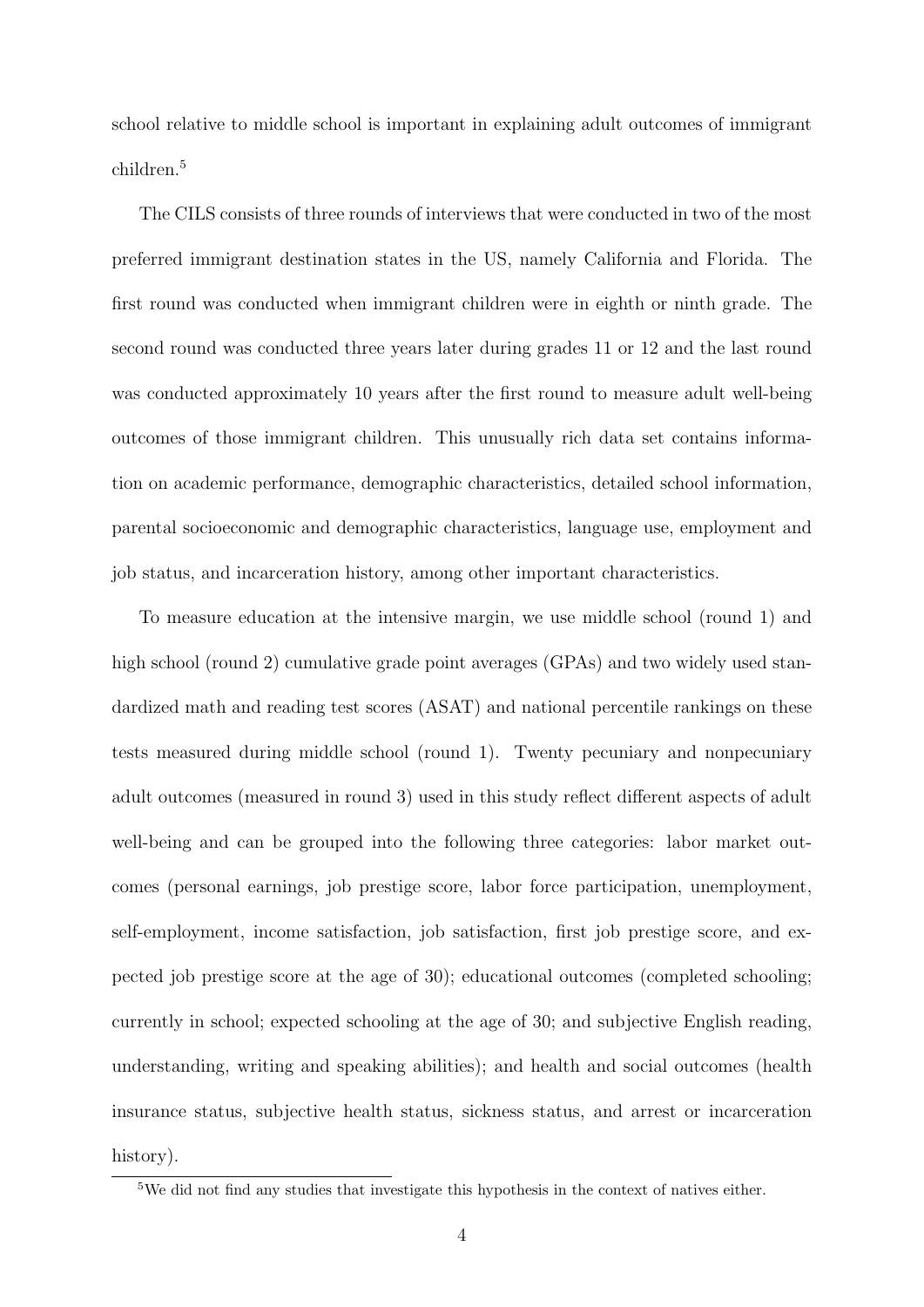We do not have exogenous shifters; therefore, terms like "matter" should not be understood in a strong causal sense. However, our results could be interpreted as an effect that is stronger than a simple correlation for the following reasons: We account for a wide range of control variables in our econometric model to alleviate the problem of omitted variables bias. In addition, there is a clear time order among variables because of the longitudinal character of the CILS data. Control variables were not measured at the same time as outcome variables but with a lag of several years.

Our findings regarding educational outcomes indicate that all the academic achievement measures are positively associated with educational attainment. However, only ASAT reading achievement test performance can predict immigrants' English language skills in adulthood. ASAT math national percentile ranking is positively related to the likelihood of attending school at average age 24, pointing out the importance of math achievement on higher education enrollment. In terms of labor market outcomes, we find that academic achievement in middle school has a positive impact on occupational achievement later in life as measured by job prestige scores. Performance on both the ASAT reading and math achievement tests is negatively correlated with the probability of being self-employed. The results also provide evidence that higher academic achievement is associated with lower likelihood of being in the labor force. But, conditional on being in the labor force, immigrants with higher academic achievement are less likely to be unemployed. With respect to health outcomes, we find that higher academic achievement predicts lower probability of being seriously sick or disabled and higher probability of having health insurance.

Academic performance in high school relative to middle school matters for future well-being even after accounting for absolute performances. The results suggest that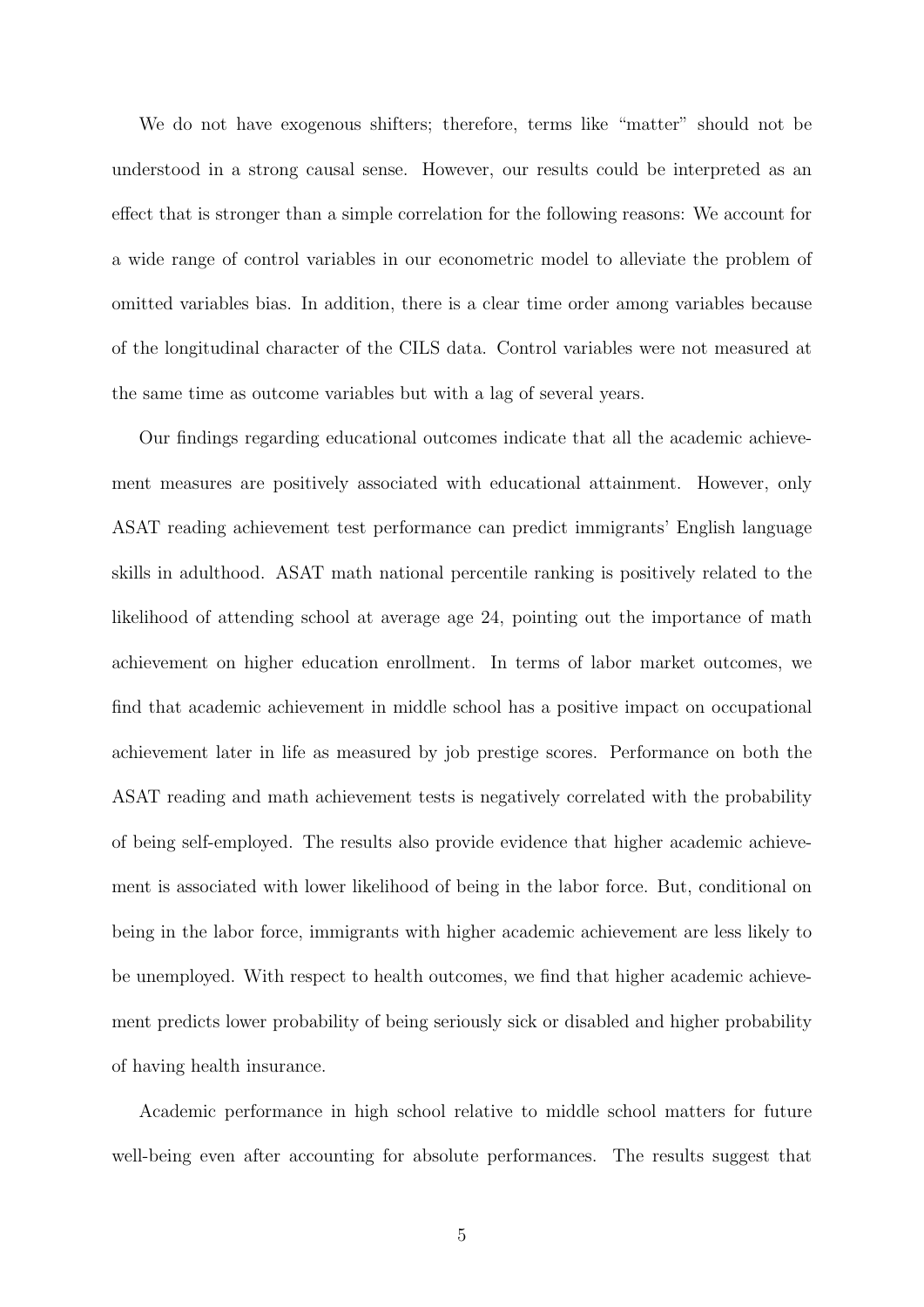immigrants with higher GPAs in high school compared to middle school complete more schooling, report better health and are more likely to have health insurance. We also find that an increase in GPAs from middle to high school is negatively associated with the probability of being in the labor force at average age 24 and predict higher job prestige scores. Using a two-stage correction procedure proposed by Heckman (1976), we show that the core findings are not driven by possible sample attrition bias. Moreover, we study female and male and first- and second-generation immigrants separately to explore the potential heterogeneity across these subsamples.

The remainder of the paper is organized as follows: Section 2 describes the data and variables used in the empirical analysis. Section 3 introduces our econometric framework, presents results and robustness tests, while Section 4 concludes.

### **2 Data**

The data used in the empirical analysis come from the three rounds of the Children of the Immigrants Longitudinal Study (CILS) conducted in the 1992-2003 period (Portes and Rumbaut, 2005, 2008). The CILS data provide unusually detailed information on immigrant children's demographic characteristics, academic performance, school properties, language use, subjective measures of well-being, parental socioeconomic and demographic characteristics.<sup>6</sup> The sample consists of second-generation immigrant children who were born in the US with at least one immigrant parent and first-generation immigrant children who were born abroad and brought to the US before they were ten years of age. The CILS is the largest study that follows teenage immigrants from various nationalities in

<sup>6</sup>Definitions of all variables used in the current analysis are provided in Table A.1 of the Appendix.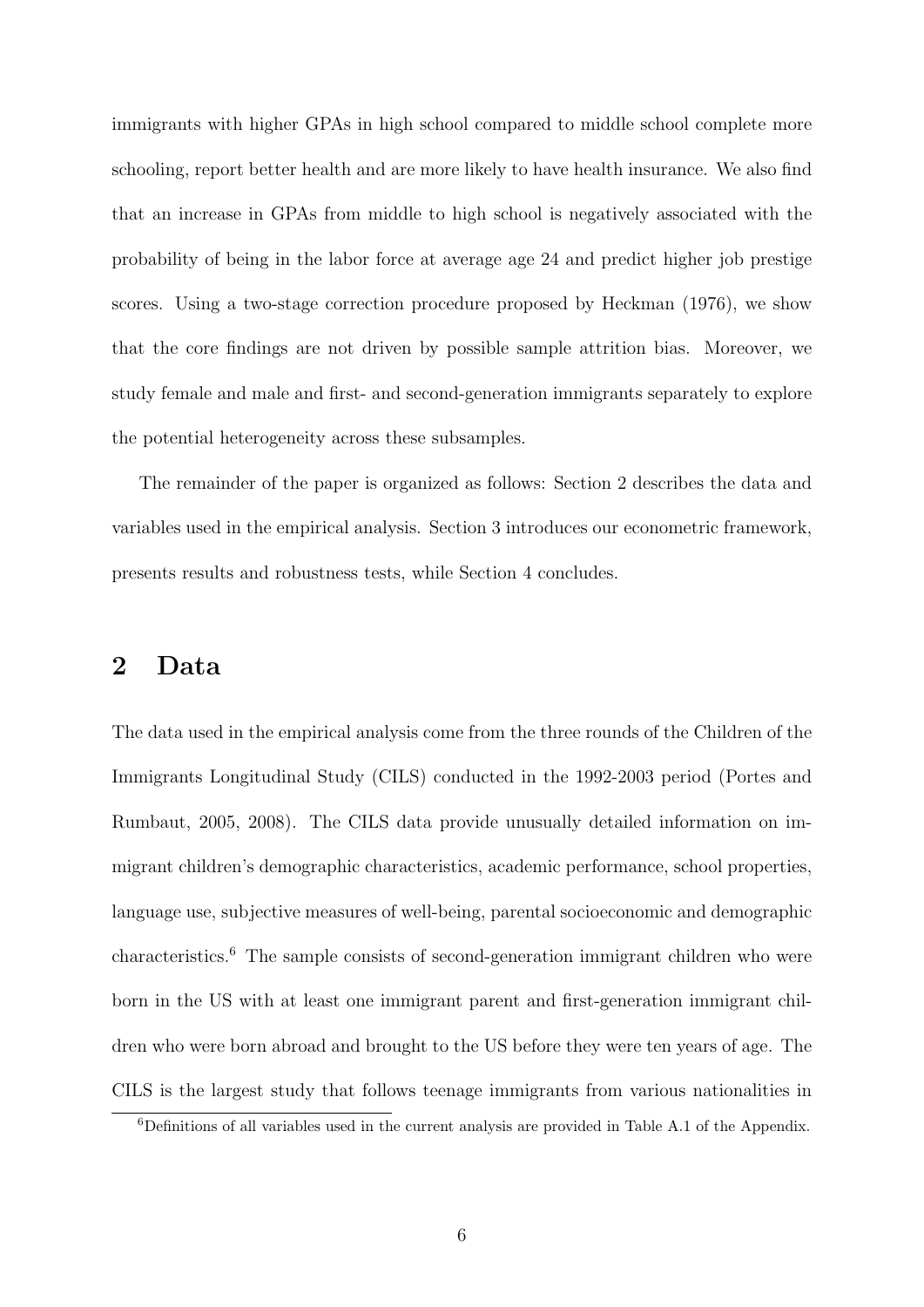two of the most preferred immigrant destination states in the US, California and Florida.<sup>7</sup> The interviews were carried out in three cities: San Diego, Miami and Ft. Lauderdale. The immigrant children in the CILS data are representative of the current immigrant population in the US.

Table 1 provides a breakdown of the CILS sample by national origin and immigrant generation. Table 1 shows that the sample is evenly divided between first- and secondgeneration immigrants. Children of immigrants coming from four countries (Mexico, the Philippines, Cuba, and Vietnam) constitute 60 percent of the sample. Rumbaut (2005) points out that although recent immigrant flows to the US originate from 150 different countries, about 40 percent of immigrants come from those same four countries. It is also worth noting that Nicaraguans and Laotians are among the principal nationalities represented in the first-generation immigrants sample while they make up only 1.7 percent of the second-generation immigrants sample.

The first interview was conducted with immigrant children who were attending eighth or ninth grades in 1992. Since younger children have relatively lower dropout rates, the survey was restricted to eighth and ninth graders to avoid sample selection bias that would arise from immigrant children dropping out of school. The first round of the CILS has detailed information on 5262 immigrant children of 77 nationalities that reflect the immigrant population in those localities.<sup>8</sup> The second round of the survey was conducted three years later in 1995 when the respondents were about to graduate from high school. The survey response rate was 81.5 percent with 4288 of the originally surveyed respondents. A decade after the first round, the third round of the survey was conducted and

<sup>7</sup>The Congressional Budget Office calculates that California has the largest share of the immigrant population in the US with 26.2 percent and Florida ranks fifth with 16.7 percent in 2000. Source: http://www.cbo.gov/ftpdocs/60xx/doc6019/11-23-Immigrant.pdf.

<sup>8</sup>See Portes and Rumbaut (2001) for detailed discussion on the data set.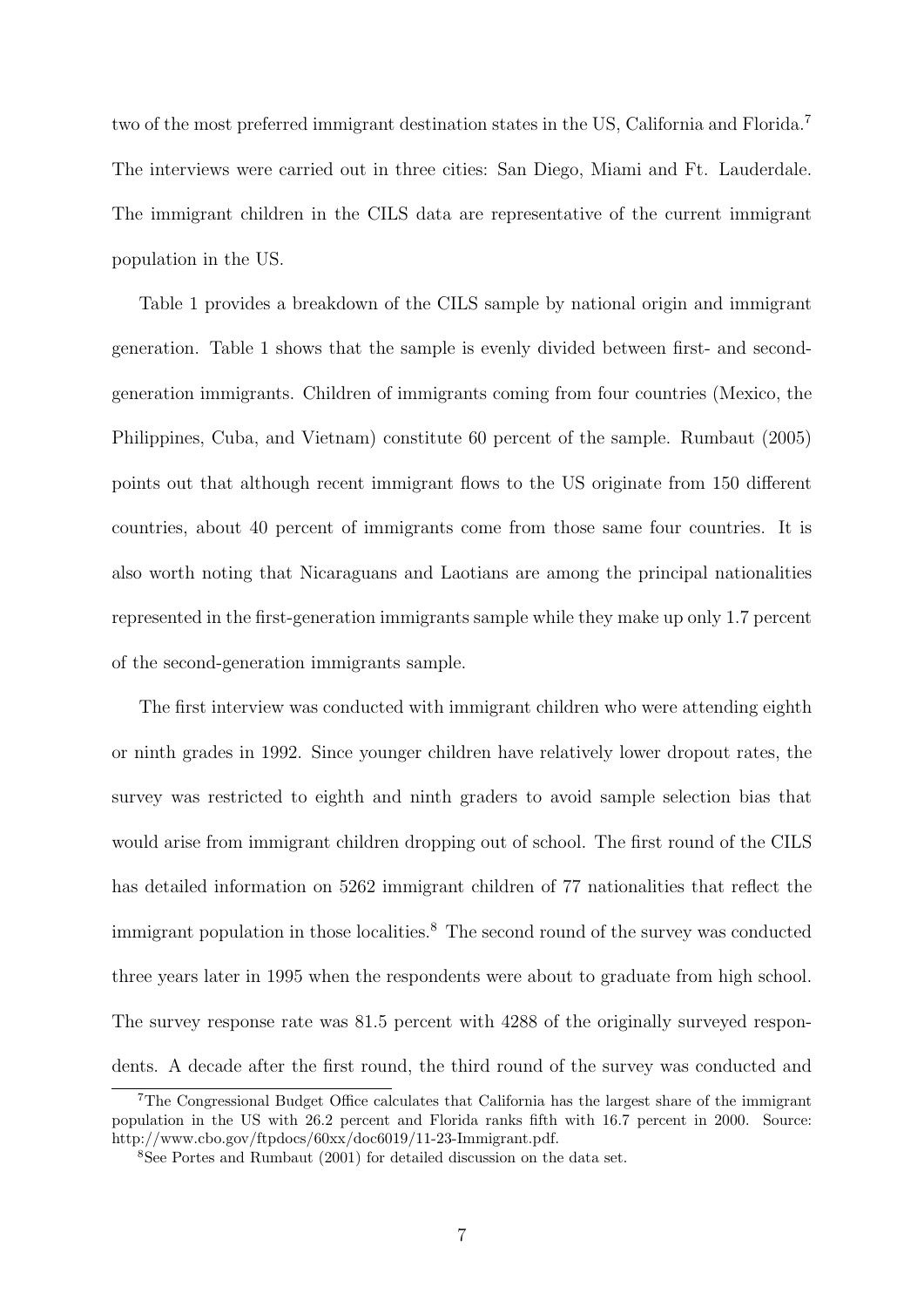achieved a 63.5 percent response rate with 3344 of the original respondents answering questions about educational attainment, employment and job status, family characteristics, and incarceration history among other important demographic and socioeconomic characteristics. In the next section we provide some descriptive statistics that shed light on sample attrition.

### **2.1 Summary statistics.**

Table 2 presents the summary statistics for the variables which are grouped by three rounds of the CILS interviews. Definitions of all variables presented in Table 2 are provided in Table A.1 of the Appendix. We use ASAT math and reading scores, national percentile rankings on ASAT math and reading tests, middle school GPA, which is measured in round 1, and high school GPA, which is measured in round 2 as proxies for academic performance during childhood. The first panel of Table 2 shows that immigrant children have an average GPA of 2.52 out of 5 in round 1. Average ASAT math and reading scores of immigrant children are 694 and 664 respectively. A similar pattern arises in terms of the relative national percentile rankings on standardized math and reading tests. Immigrant children achieve, on average, a higher national percentile ranking on the ASAT math exam (53.2 percentile) than on the ASAT reading exam (41.6 percentile).

The average age of the students is 14.23 years. The sample is about evenly balanced between males and females. The eighth graders make up 46 percent of the sample. Half of the children were born overseas (first-generation immigrants) and over 90 percent of the children speak a language other than English at home, suggesting that most of the immigrant children retain their parents' language.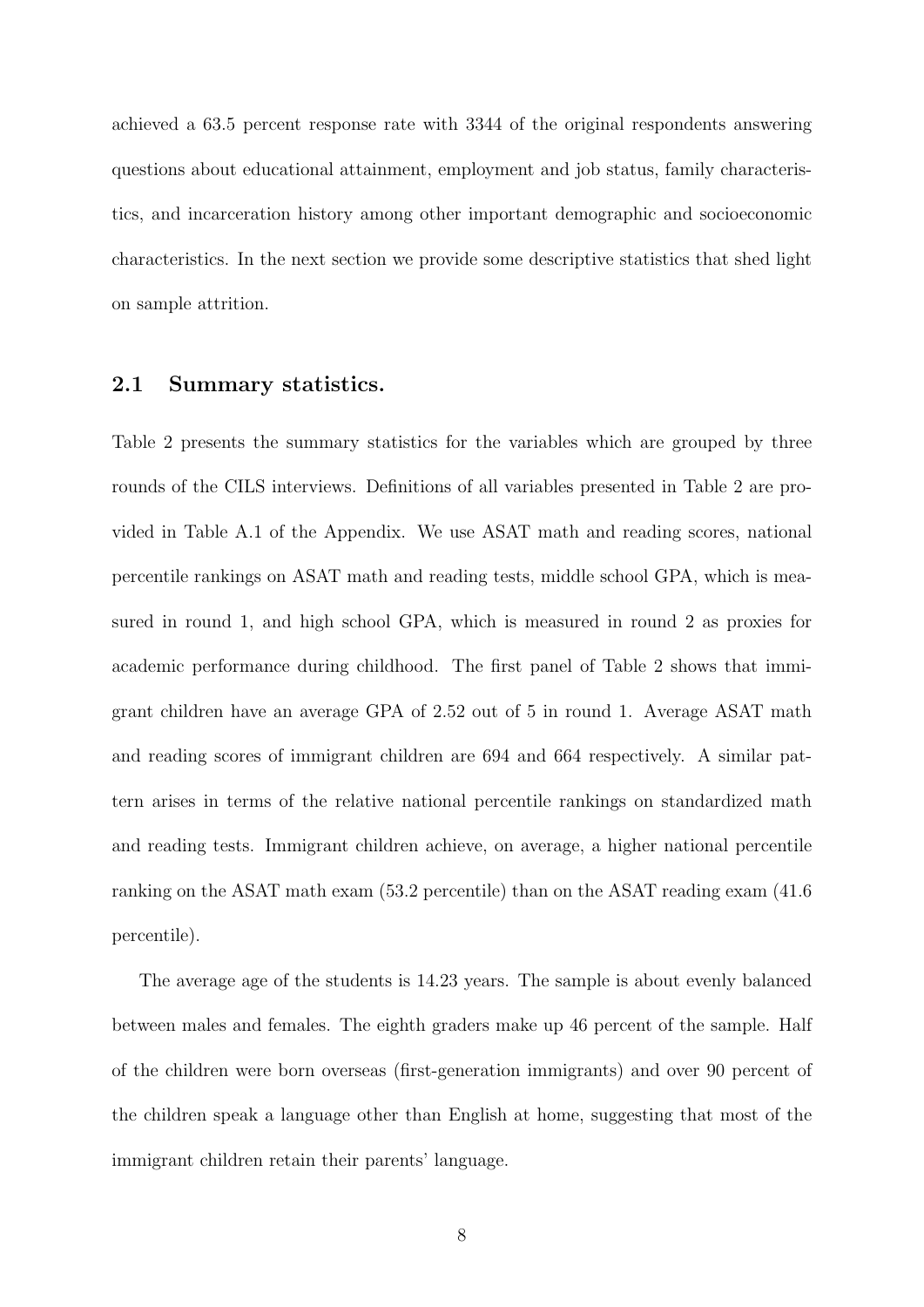The descriptive statistics on family background variables show that the average number of older siblings is 1.69. Sixty-four percent of the children live with both biological parents. The educational attainment of fathers is higher than that of mothers. For example, fathers with tertiary education constitute 47 percent of the sample, whereas this rate is 43 percent for mothers. However, the average job prestige score does not vary significantly between fathers and mothers. Fifty-five percent of the sample lives in families who own their homes.

Fifty-five percent of the children felt discriminated against. The depression and selfesteem indices capture the two key cognitive dimensions of psychological well-being of immigrant children. The depression index (self-esteem index) ranges between 1 to 4, with smaller (larger) values reflecting better psychological well-being. The mean value of the self-esteem and depression indices are 3.30 and 1.65 respectively. Immigrant students spend 2.48 hours, on average, studying or doing homework per day and 66 percent of them aspire to earn advanced degrees.

School level characteristics indicate that the student ethnic composition in the schools is predominantly Hispanic. Forty-two percent of the students attend schools where Blacks and Hispanics constitute at least 60 percent of the school population. Students attending private schools make up only four percent of the sample. The proportion of students eligible for the federally subsidized lunch program at a school, which is an indicator of the socioeconomic composition of a school, ranges between 0 to 92.2 percent with a mean value of 45 percent.

In the first round, immigrant students were also asked to evaluate their ability to speak, understand, read, and write in English. The mean values of self-reported English proficiency variables show that most students reported having a high level of proficiency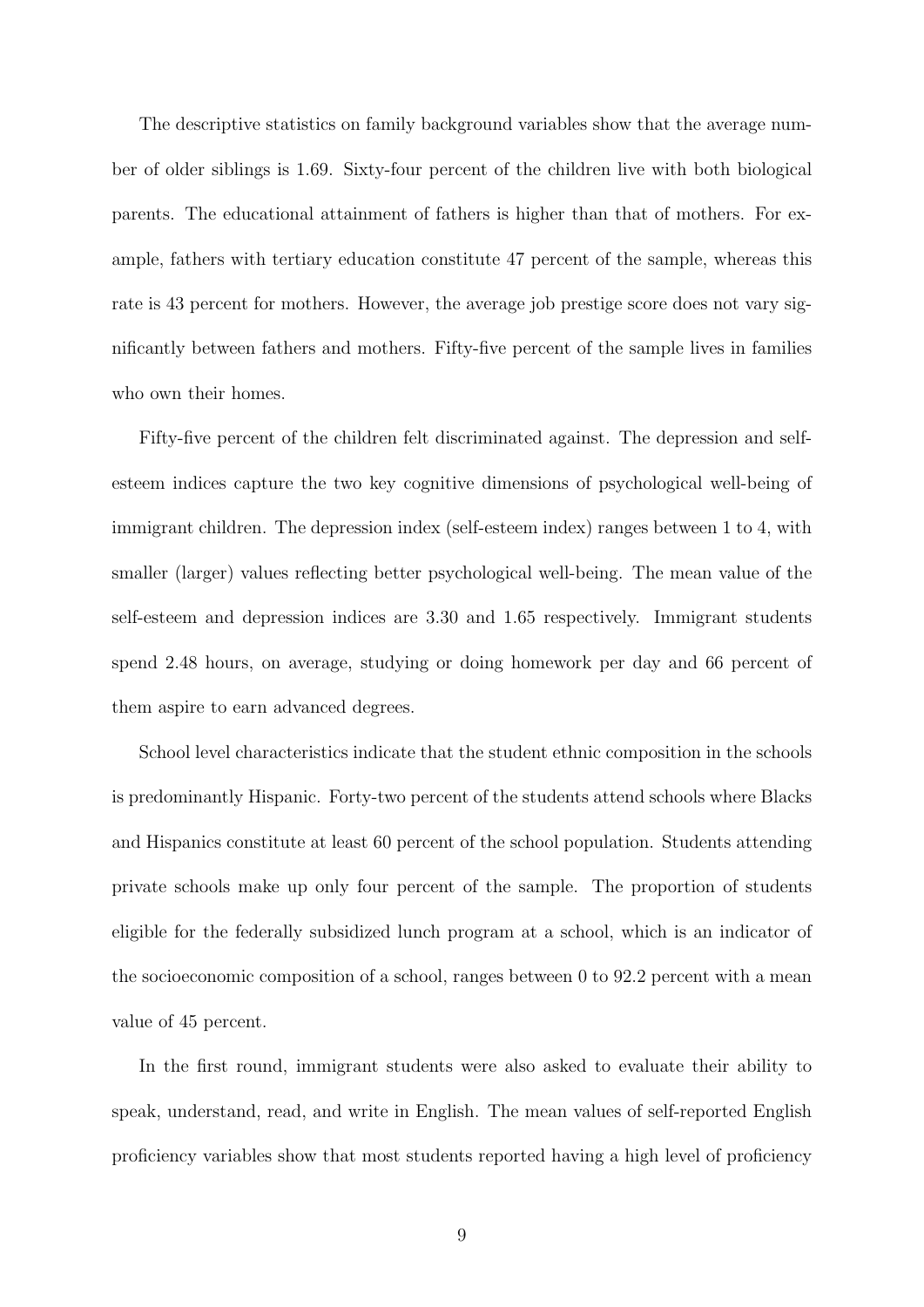in English.

The second panel of Table 2 shows that the average high school GPA is slightly lower than the average middle school GPA. The students, on average, dedicated more hours to school work in high school than in middle school. The average annual drop-out rate in high schools attended by the youths in the CILS sample is 5.5 percent while the proportion of the daily attendance at those schools ranges between 88 percent and 96 percent. The average of the subjective measure of high school quality index is 2.93 out of 4 points, suggesting that students, on average, rank their schools somewhat favorably.

The third panel of Table 2 presents descriptive statistics from the third round of the CILS survey when respondents reached an average age of 24. In the third round, the average completed schooling is 14.3 years. Fifty-one percent of the respondents are still in school. Therefore, they expect to complete an average of 16.75 years of education by the age of 30. On average, self-reported English proficiency improves from round 1 to round 3. Ninety percent of the immigrants are in the labor force while nine percent are unemployed. Self-employed immigrants make up five percent of the sample.

The average of expected job prestige score by age 30 is higher than that of current job prestige score and first job prestige score, suggesting that the mean job prestige score increases over time. Immigrants, on average, exhibit higher levels of job satisfaction than income satisfaction. Immigrants with health insurance constitute 74 percent of the sample. Six percent of the immigrants report that they became seriously ill or disabled during the last five years while seven percent of them report having been arrested or incarcerated between the ages of 18 and 24.

Table A.2 of the Appendix presents correlations between the six measures of academic achievement. Table A.2 indicates that GPAs correlate positively with other indicators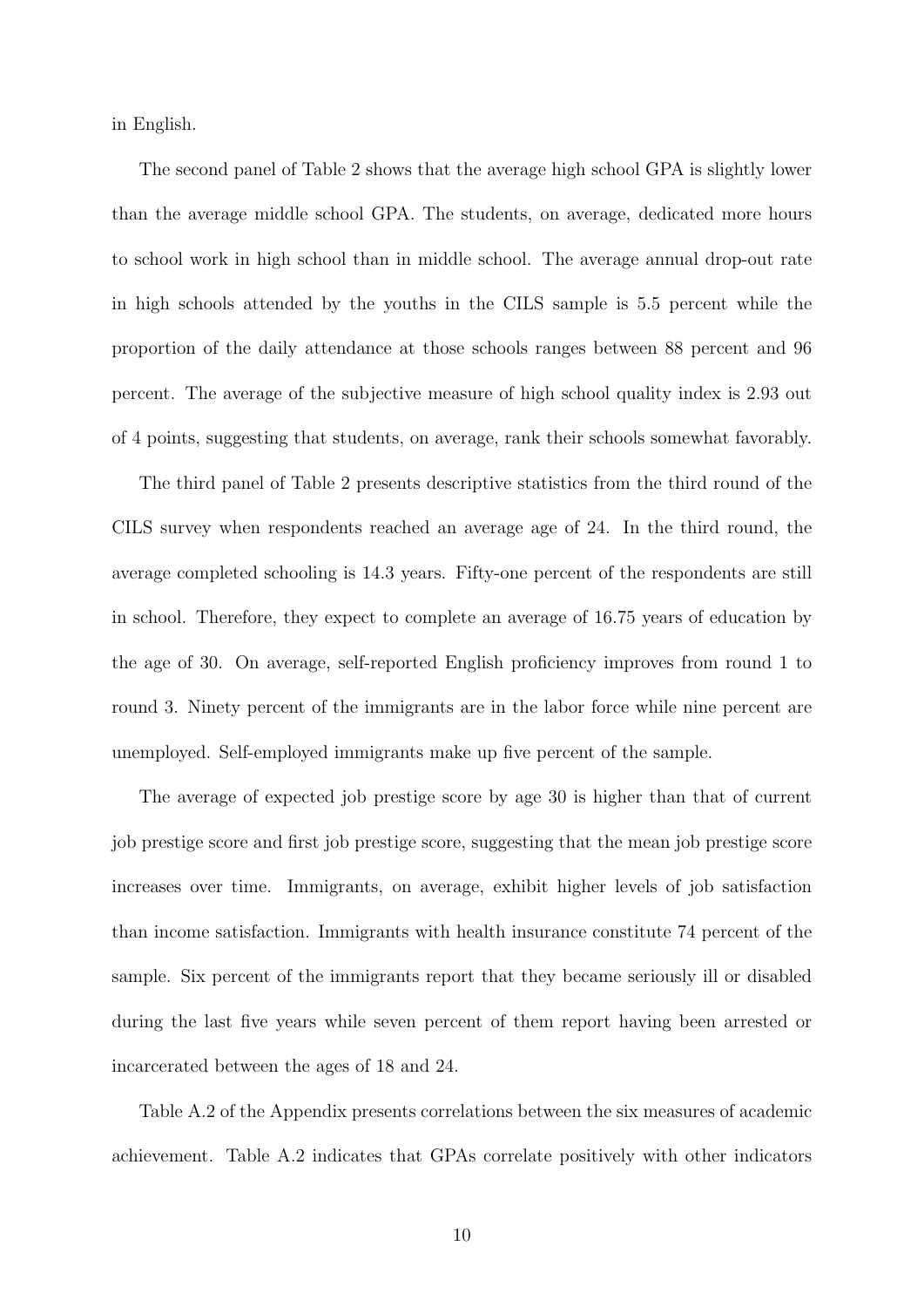of academic achievement. However, the correlations, which range from 0.29 to 0.55, are of moderate size, pointing to the importance of using math and reading standardized test scores as alternative indicators of academic achievement. Although GPA possesses certain characteristics that make it a useful measure of academic achievement, it has important limitations. For example, grading scales may not be uniform in different types of schools, leading to a high variation in GPAs across school systems. Moreover, Table A.2 shows that the correlations between math scores and GPAs are higher than those between reading scores and GPAs.

CILS interviewed immigrant children three times from early adolescence at average age 14 to early adulthood at average age of 24. The second round retrieved 81.5 percent of the original sample while the third round produced data on 63.5 percent of the original sample. Sample attrition may be an issue unless it was random. Portes and Rumbaut (2001) provide evidence that the second round sample is representative of the original sample in almost every respect. They indicate that children from intact families (i.e. both biological parents present) are slightly overrepresented in the second round, and all other differences are not statistically significant.

Table 3 allows us to compare the final sample to the original sample on its characteristics measured in the first round. Several points are worth highlighting from the descriptive statistics presented in Table 3. First, the mean values of all the academic achievement measures in the third round are slightly lower than those in the first round, implying that children with lower academic achievement are more likely to drop out of the sample in the final round. Second, females, second-generation immigrants, those from well-off and two-parent families are more likely to be included in the final sample. Third, the final survey also retrieved respondents with higher educational aspirations and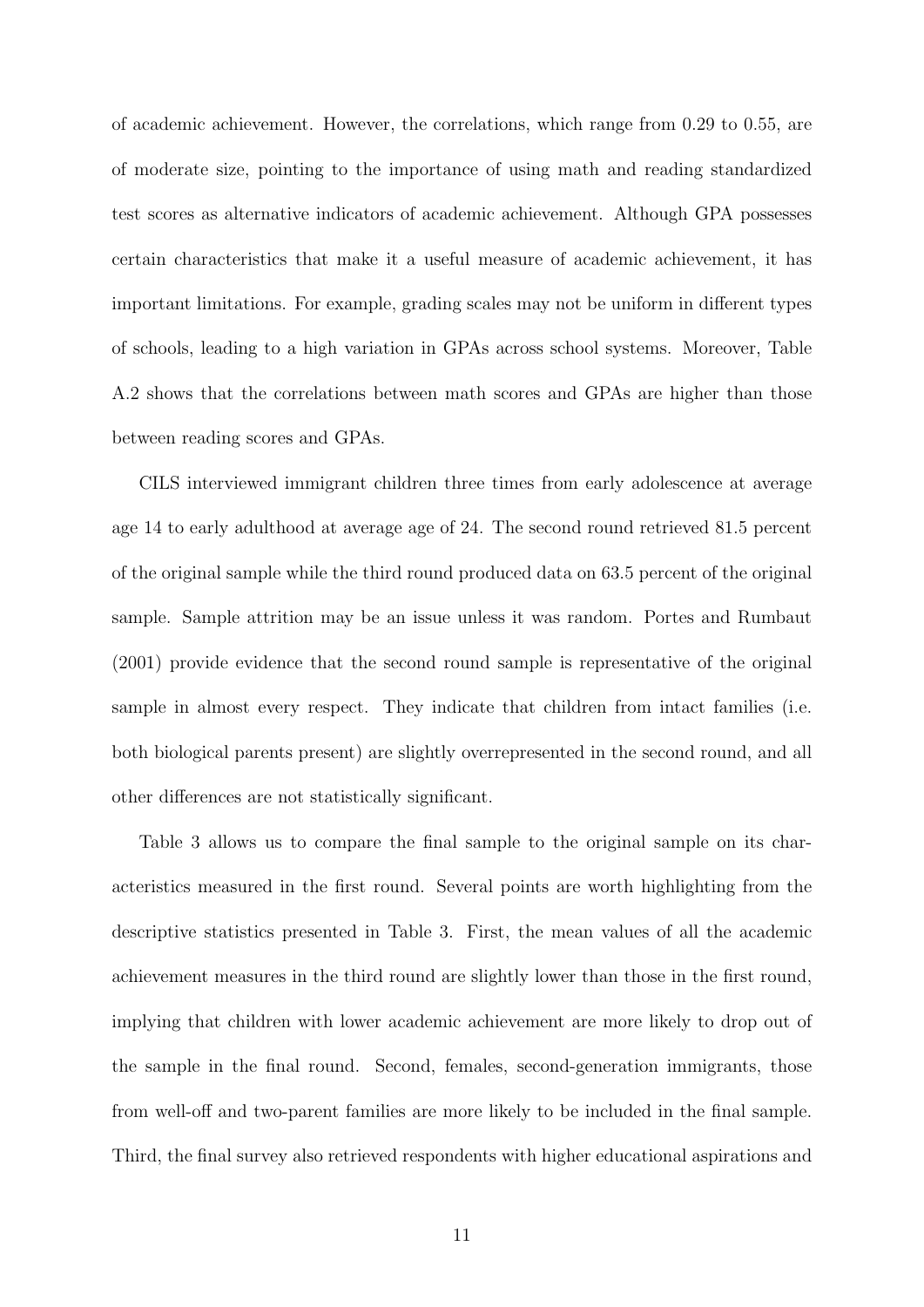slightly better psychological well-being.

Using data from the CILS South Florida sample, Portes et al. (2005) examine the determinants of the following key outcomes in early adulthood: educational attainment, occupational status, family income, the probability of having children, and the probability of having been incarcerated. The authors account for the possible sample selection bias using a two-stage correction procedure proposed by Heckman (1976). First, they estimate the probability of being interviewed in the third round as a function of age, family composition and early academic performance with a probit model and obtain the inverse Mills ratio. Second, they include the inverse Mills ratio as an additional explanatory variable in the estimation of adult outcomes.

Their results show that the coefficient of the inverse Mills ratio is statistically insignificant for all outcomes except for educational attainment, providing evidence that sample attrition does not bias results. The coefficient of the inverse Mills ratio is negative and statistically significant in the educational attainment equation, indicating that respondents who left the sample in the third round would have had lower education than those actually interviewed. This finding is consistent with descriptive statistics presented in Table 3 and the first stage estimation results of Portes et. al. (2005) indicating that intact families, higher family SES, and higher grades in middle school are all positively related to participation in the third round.

We also use Heckman's (1979) two-stage estimation method to correct for possible sample selection bias arising from the fact that the final CILS survey retrieved 63.5 percent of the original sample. The results based on the correction procedure, which are summarized in the robustness checks section, provide evidence that sample attrition is unlikely to lead to significant bias.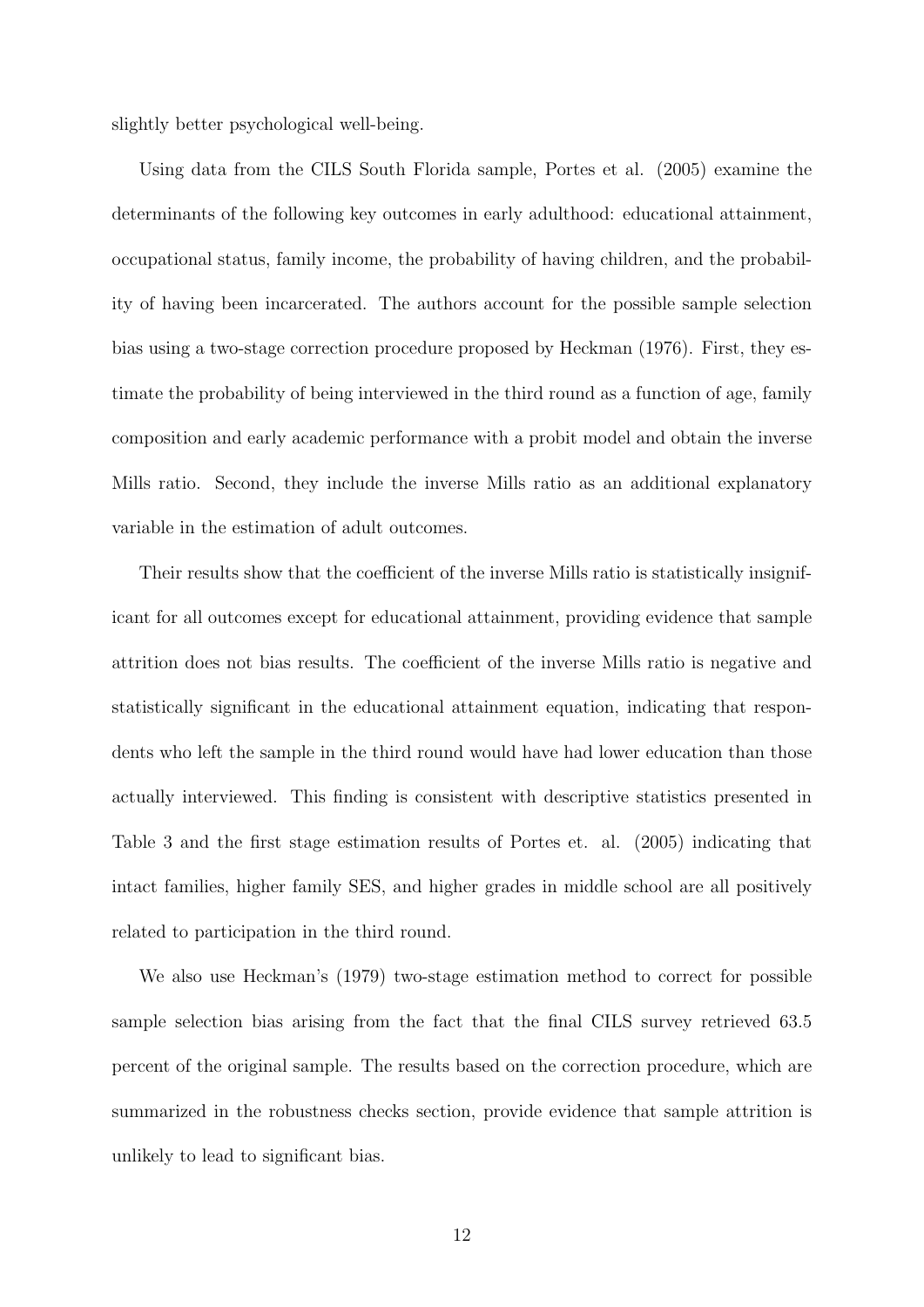### **3 Empirical Methodology and Results**

# **3.1 Academic performance during childhood and adult outcomes.**

To examine the importance of academic achievement in middle and high school in predicting pecuniary and nonpecuniary adult outcomes, we run a series of regressions of the following type:

$$
Y_i = \beta_0 + \beta_1 A_i + X_i' \delta + \varepsilon_i \tag{1}
$$

where  $Y_i$  represents the realization of a certain adult outcome for individual  $i$  measured in the third round when immigrant children were on average 24 years old. We calculate marginal effects using a Probit model for binary dependent variables and calculate coefficient estimates using OLS otherwise. The main variable of interest,  $A_i$ , is one of the five academic performance measures for individual *i* measured in the first round of the survey. In our analysis we use GPA and standardized math and reading test scores (ASAT) and national percentile rankings in these tests as proxies for academic performance.  $X_i$  is a vector of explanatory variables measured in round 1 and round 2. The estimations are carried out through two specifications. In the basic specification,  $X_i$  includes a male dummy, age, age-squared, number of older siblings, two indicator variables for Miami and Ft. Lauderdale, and dummies for 8*th* grade, for US-born individuals, and for different countries-of-origin. All explanatory variables used in the basic specification are measured in round 1. The extended specification adds to the basic specification both round 1 variables (household size; dummies for presence of both biological parents, parental education, income levels, home ownership, speaking a language other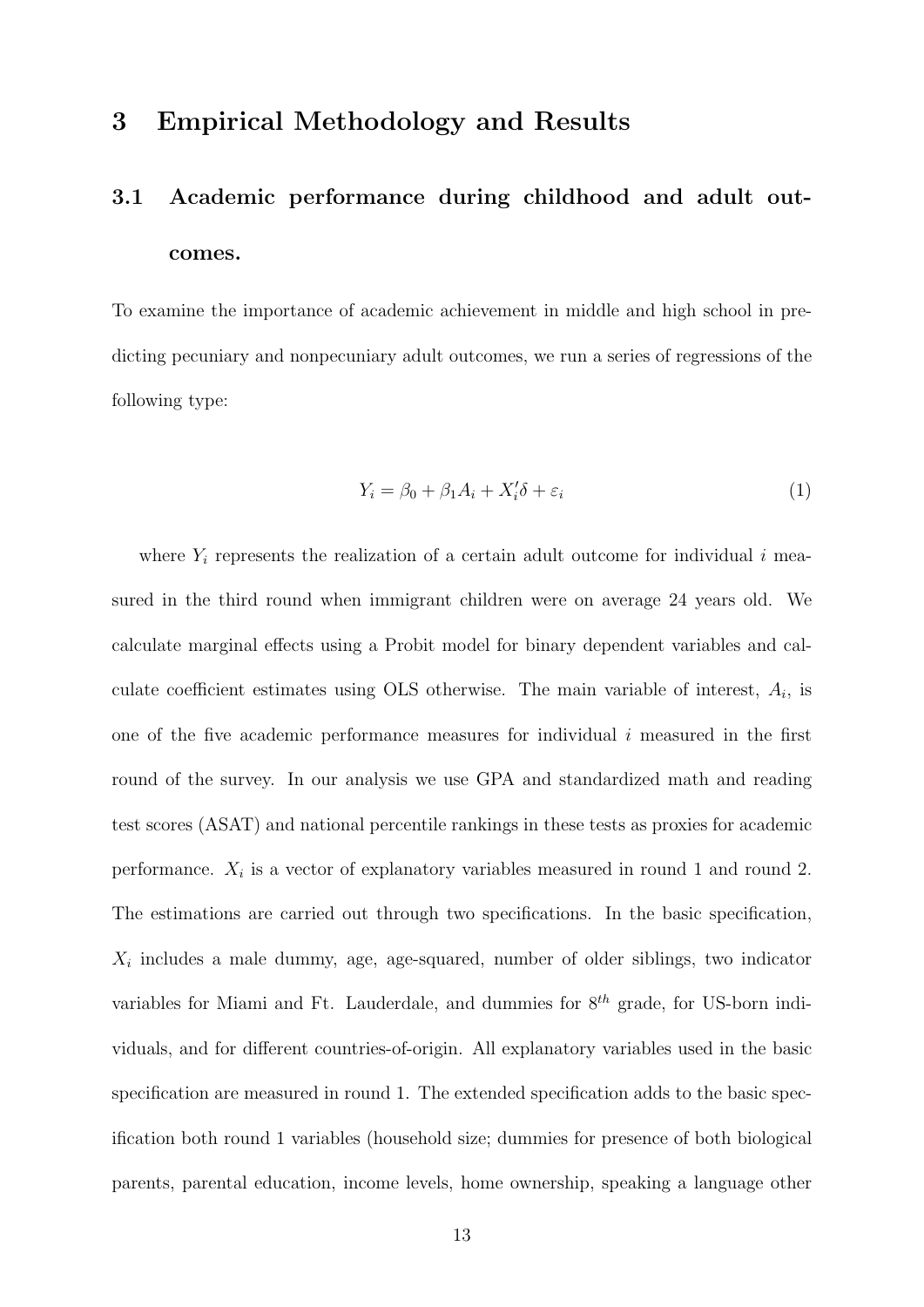than English at home, and for being discriminated; parental occupational prestige; number of friends; aspiration to get a graduate degree; self-esteem and depressions indices; desired status and job prestige; hours studied; and school characteristics: dummies for minority and inner-city schools; white, black, hispanic and asian percentages in school; percent eligible for subsidized lunch at middle school; and school population) and round 2 variables (self-esteem and depressions indices, hours studied, and school characteristics: school population, private school dummy, school drop-out rate, percent of students who regularly attend school, and subjective school quality). Standard errors are clustered at the school level (school as of round 1).

The first nonpecuniary adult outcome we focus on is the completed years of schooling. We run five regressions, each of which includes one of the five measures of academic achievement as the main variable of interest. The results based on the basic and extended specifications are presented in Tables 4 and 5 respectively. Findings from Table 4 can be summarized in four main points. First, all the measures of academic achievement have the expected positive signs and are statistically significant at the one percent level. An increase in middle school GPA by one standard deviation is associated with an increase of 0.91 years of schooling while a one standard deviation increase in ASAT math (reading) score corresponds to an increase of 0.72 (0.65) years of schooling. The effect of ASAT math national percentile ranking is similar to that of ASAT reading national percentile ranking. A one standard deviation increase in ASAT math (reading) percentile ranking implies an increase of 0.65 (0.64) years of schooling. Second, females and those who were attending the 8*th* grade in the first round of the survey have higher educational attainment.

Third, consistent with the argument that an increase in family size causes parents to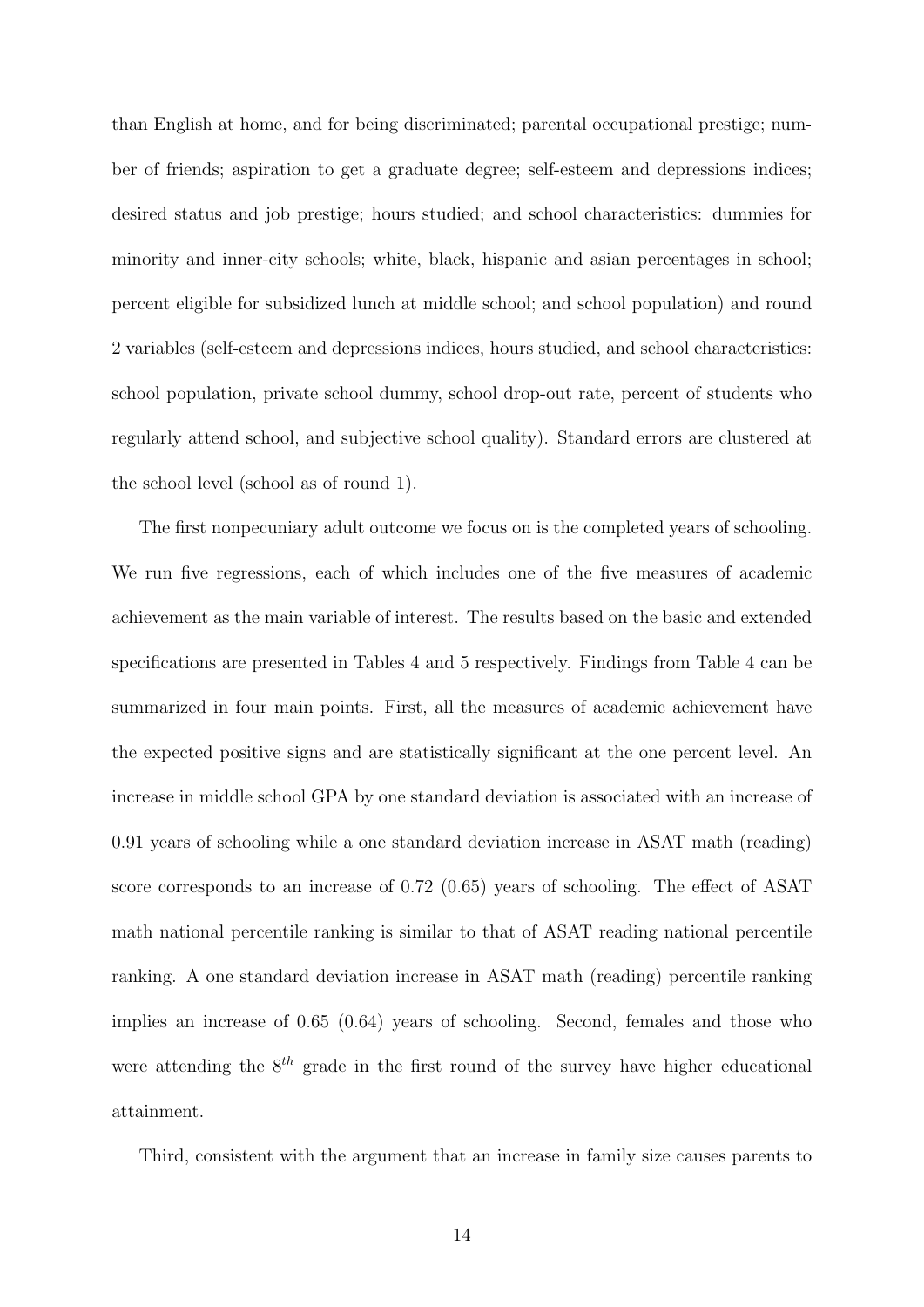have less available time for each child, which may affect educational outcomes of children, we find that the number of older siblings has a negative impact on educational attainment. Fourth, when we use middle school GPA, ASAT math score, or ASAT math national percentile ranking as a measure of academic achievement, the coefficient of the US-born dummy is positive and statistically significant, implying that second-generation immigrants complete more schooling than first-generation immigrants. However, the coefficient turns out to be statistically insignificant in the last two specifications where the measures of academic performance are ASAT reading score and ASAT reading national percentile ranking, suggesting that there is a positive and statistically significant correlation between being a second-generation immigrant and ASAT reading achievement test performance.

Table 5 indicates that the inclusion of additional covariates causes the coefficients of the measures of academic performance to decrease by approximately 10 to 40 percent. However, they remain statistically significant at the one percent level. A one standard deviation increase in middle school GPA, ASAT math score, ASAT reading score, ASAT math national percentile ranking and ASAT reading national percentile ranking is associated with an increase of 0.68, 0.46, 0.42, 0.41 and 0.41 years of schooling, respectively. Table 5 provides evidence that parental socio-economic status plays an important role in explaining the educational attainment of immigrant children. For example, having belonged to families that own their homes is associated with higher educational attainment, and those whose mothers have tertiary education complete more schooling. Information on family economic status, which is categorized into low income, middle income and high income, was obtained indirectly from immigrant children. Unexpectedly, the coefficients of family economic status variables are statistically insignificant. This finding might be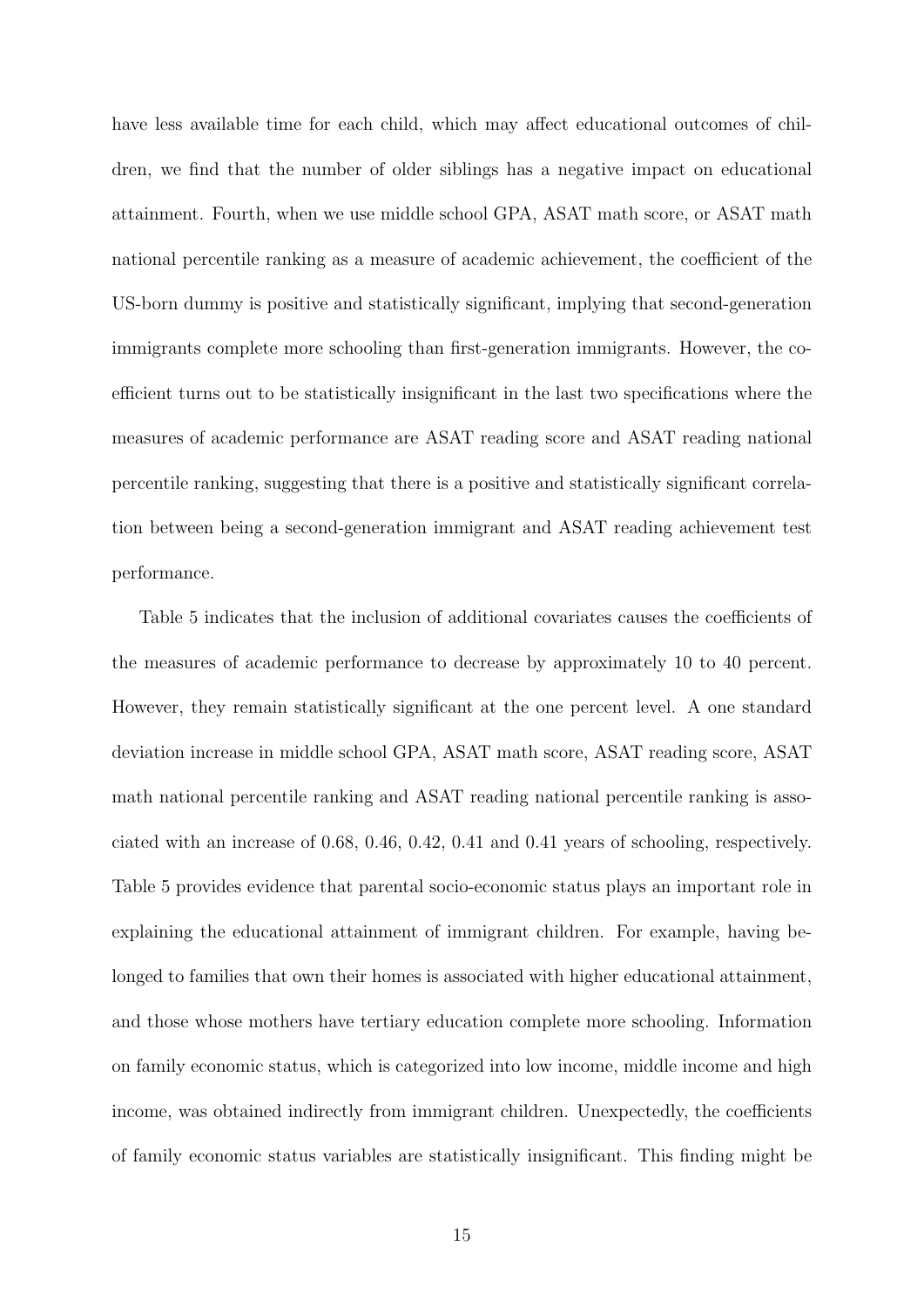due to measurement error in the self-reported family economic status variables. Moreover, living in an intact family in early adolescence affects subsequent educational attainment positively.

Table 5 shows that aspirations and psychological well-being also matter. Higher selfesteem and lower depression are associated with higher educational attainment. Immigrant children who aspire to earn advanced degrees do better in terms of educational attainment. The socioeconomic and ethnic composition of schools attended in early adolescence affect the educational attainment of immigrant children. For example, attending a minority school has a negative impact on subsequent educational attainment. The results also suggest that educational attainment is significantly influenced by the number of hours a day spent on studying and doing homework.

Next, we examine the relationship between academic achievement measured in early adolescence and 20 educational, labor market, health and social outcomes measured in early adulthood. Table 6 replicates the basic specification of Table 4 while Table 7 replicates the extended specification of Table 5 for each of the 20 adult outcomes. As the statistically significant coefficients are similar between the extended specification presented in Table 7 and the basic specification presented in Table 6, we focus on the results reported in Table 7. The top panel in Table 7 shows that all the academic achievement measures are positively related not only to educational attainment at average age 24, but also to expected educational attainment by age 30. ASAT math national percentile ranking measured in middle school is positively associated with the probability of being at school at the time the third round of CILS was conducted when respondents had reached early adulthood, underlining the importance of math achievement on higher education enrollment. A positive and statistically significant relationship is found between ASAT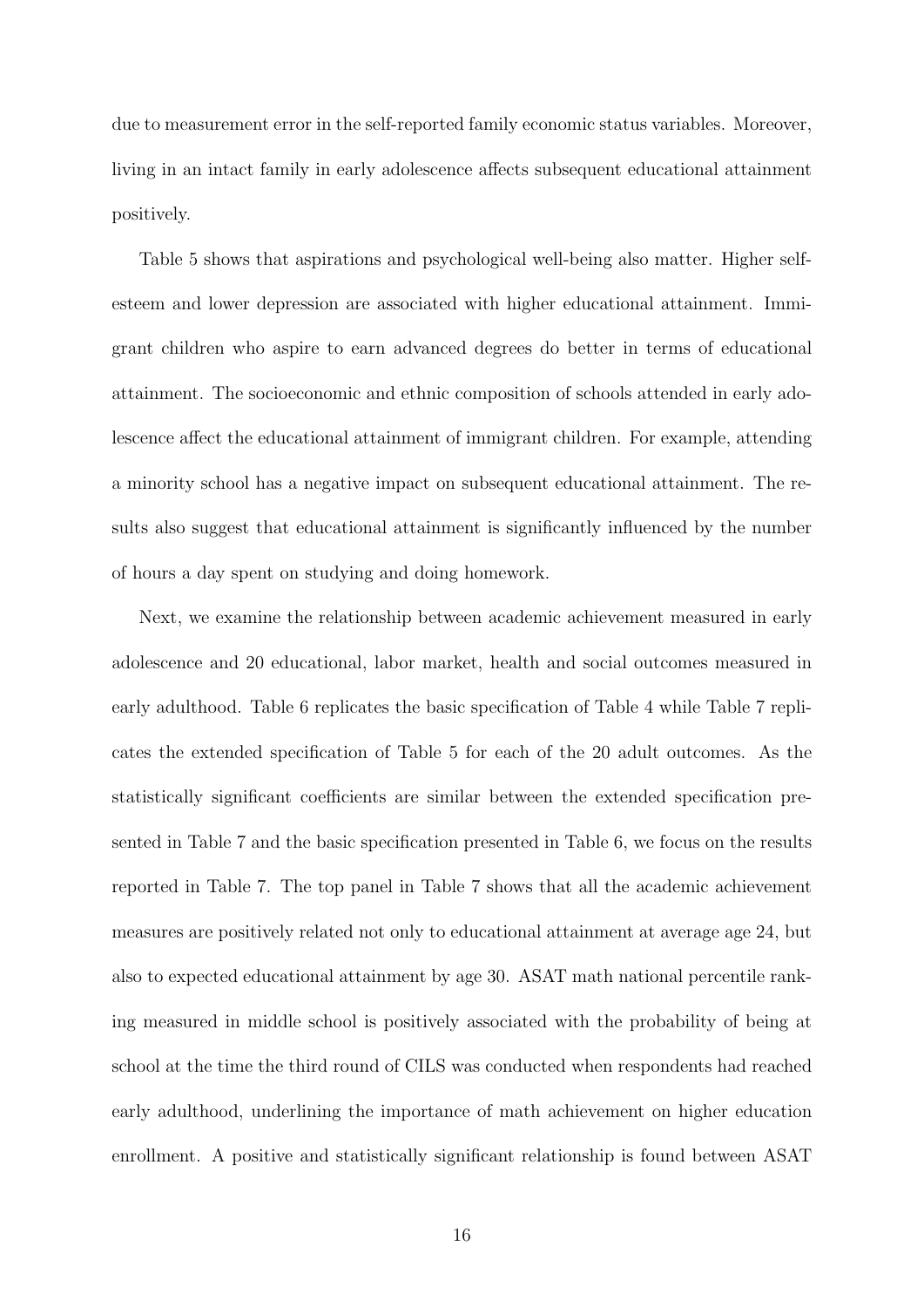reading achievement test performance and self-reported English reading, understanding, speaking, and writing abilities, suggesting that standardized tests measuring adolescent reading proficiency predict immigrants' English language skills in adulthood successfully.

The two middle panels of Table 7 show nine pecuniary and nonpecuniary labor market outcomes. All the measures of academic achievement in middle school except GPA have a positive impact on personal earnings. Very few studies examine whether secondary school performance, as measured by high school GPA affects future labor market outcomes. Crawford et al. (1997) find a positive effect of high school GPA on early labor market outcomes for those who started working right after high school graduation. A number of studies investigate the relationship between academic performance in college and labor market outcomes. However, only a small number of those studies control for pre-college academic achievement as measured by high school GPA and high school rank in their analysis. Wise (1975), Grogger and Eide (1995), Hamermesh and Donald (2008) provide evidence that high school GPA has a weak effect on labor market outcomes.

Table 7 also indicates that individuals with higher GPAs are less likely to be in the labor force at average age 24. However, conditional on being in the labor force, higher GPAs and national percentile rankings in ASAT reading test are associated with reduced likelihood of being unemployed. In line with Eren and Sula (2012) who examine the impact of adolescent cognitive ability, as measured by aptitude and knowledge tests, on self-employment in the US, our results indicate that higher math and reading test scores and national percentile rankings are associated with a lower probability of being self-employed.

We do not find very strong effects of academic achievement in middle school on job and income satisfaction in early adulthood. Higher ASAT math score percentile rankings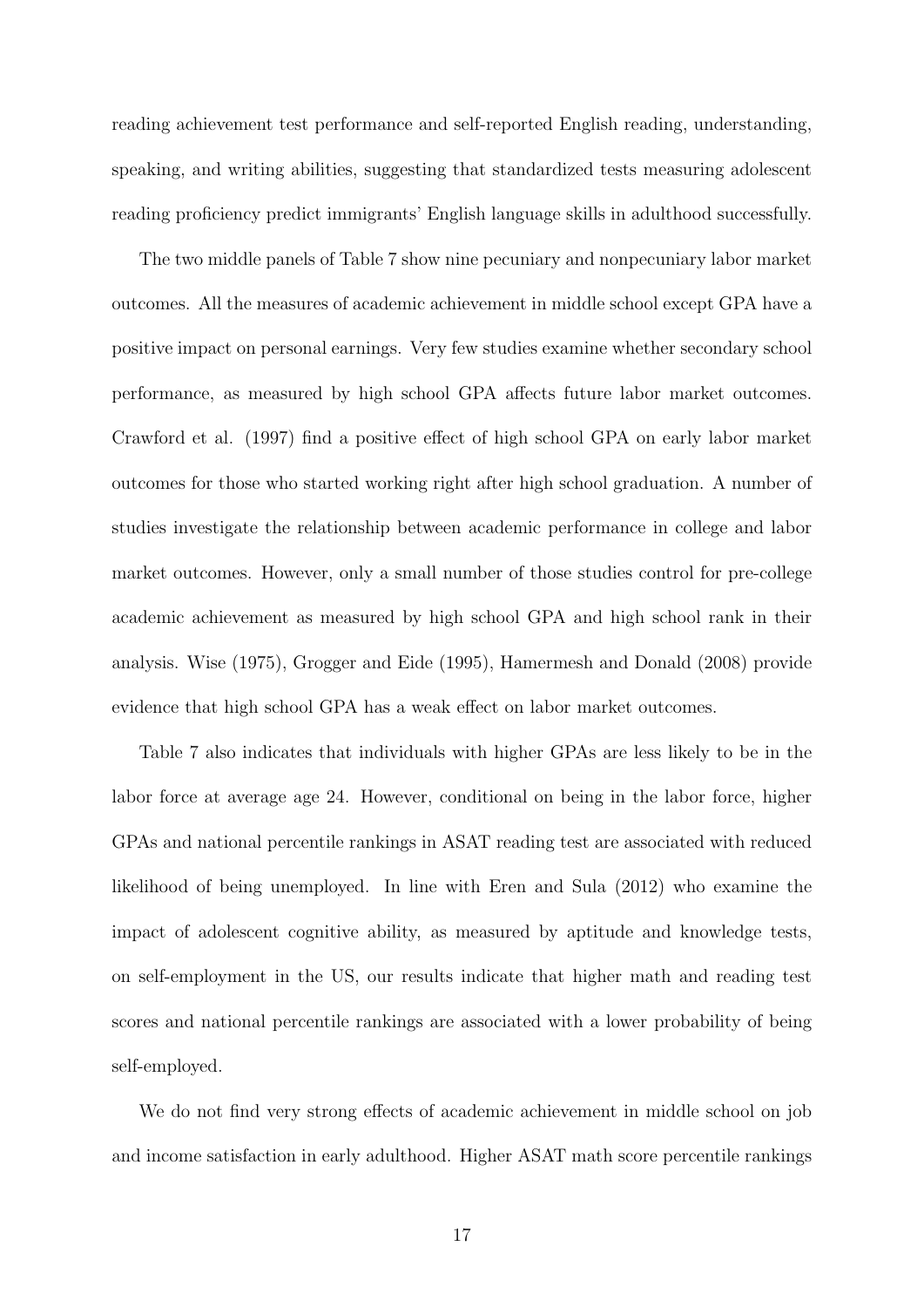predict higher job satisfaction while higher ASAT reading scores predict lower income satisfaction. The estimated coefficients are statistically significant only at the ten percent level. All five measures of academic achievement have positive and statistically significant effects on all three job prestige scores (i.e. first job prestige score, current job prestige score, and expected job prestige score by age 30), suggesting that academic achievement in middle school is an important predictor of occupational achievement later in life. The bottom panel of Table 7 shows four health and social outcomes. We find that all the measures of academic achievement, except ASAT reading score, are positively associated with the probability of having health insurance. Individuals with higher GPAs, math scores and math percentile rankings are less likely to be seriously sick or disabled. The results suggest that higher GPAs predict a lower probability of committing crime in early adulthood.

The unreported statistically significant relationships between control variables used in the extended specification and the adult outcomes can be summarized as follow: First, the number of older siblings has a negative impact on English understanding ability, health status and probability of being seriously sick or disabled. Second, household size is negatively related to English writing and speaking abilities, job satisfaction and prestige scores, probability of being in school at an average age of twenty-four and probability of having health insurance. Third, living with both biological parents in early adolescence is linked to higher income satisfaction, higher first job prestige score, and higher expected educational attainment by age 30. Living in an intact family is also associated with a reduced likelihood of being involved in criminal activity. Fourth, parental characteristics play an important role in shaping adult outcomes. Moreover, our results point to the importance of aspirations and psychological well-being measures in explaining adult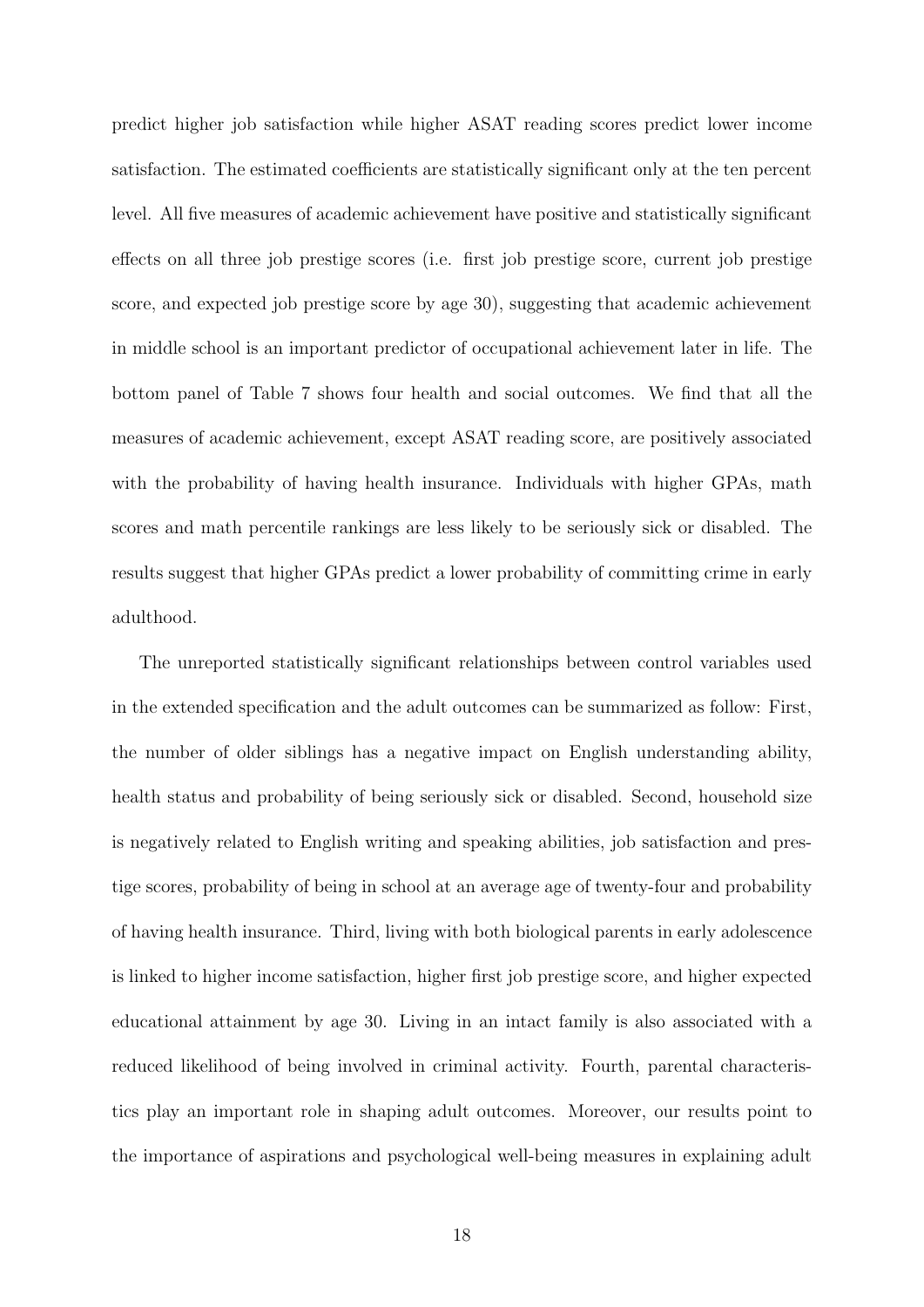outcomes. We find that higher aspiration during adolescence is associated with more favorable adult outcomes while lower self-esteem and higher depression are linked to less favorable adult outcomes.

In sum, the results presented in Table 7 provide evidence that the academic achievement of immigrant children in early adolescence is an accurate predictor of a wide range of outcomes in early adulthood.

#### **3.1.1 Robustness checks**

We perform several sensitivity tests to investigate the robustness of our main findings presented in Table 7. First, we utilize Heckman's (1979) two-stage correction procedure to provide evidence that our results are not driven by sample attrition bias. In the first stage, we estimate the probability of participating in the final CILS survey with a probit model by using change in living conditions as an exclusion restriction. In the second stage, the estimated probit parameters are used to calculate the inverse Mills ratio, which is included as an additional explanatory variable in the estimation of adult outcomes. The longitudinal character of the CILS data allows us to impose such an exclusion restriction. In the first and second rounds of the CILS, immigrant children were asked to report the status of their living conditions by choosing one of the following household guardianship categories: living with father and mother, living with father and step-mother or other female adult, living with mother and step-father or other male adult, living with father alone, living with mother alone, alternate living with father and mother, living with other adult guardian, and living with other. We construct a dummy variable that takes the value of one if children experienced a change in their living conditions between round 1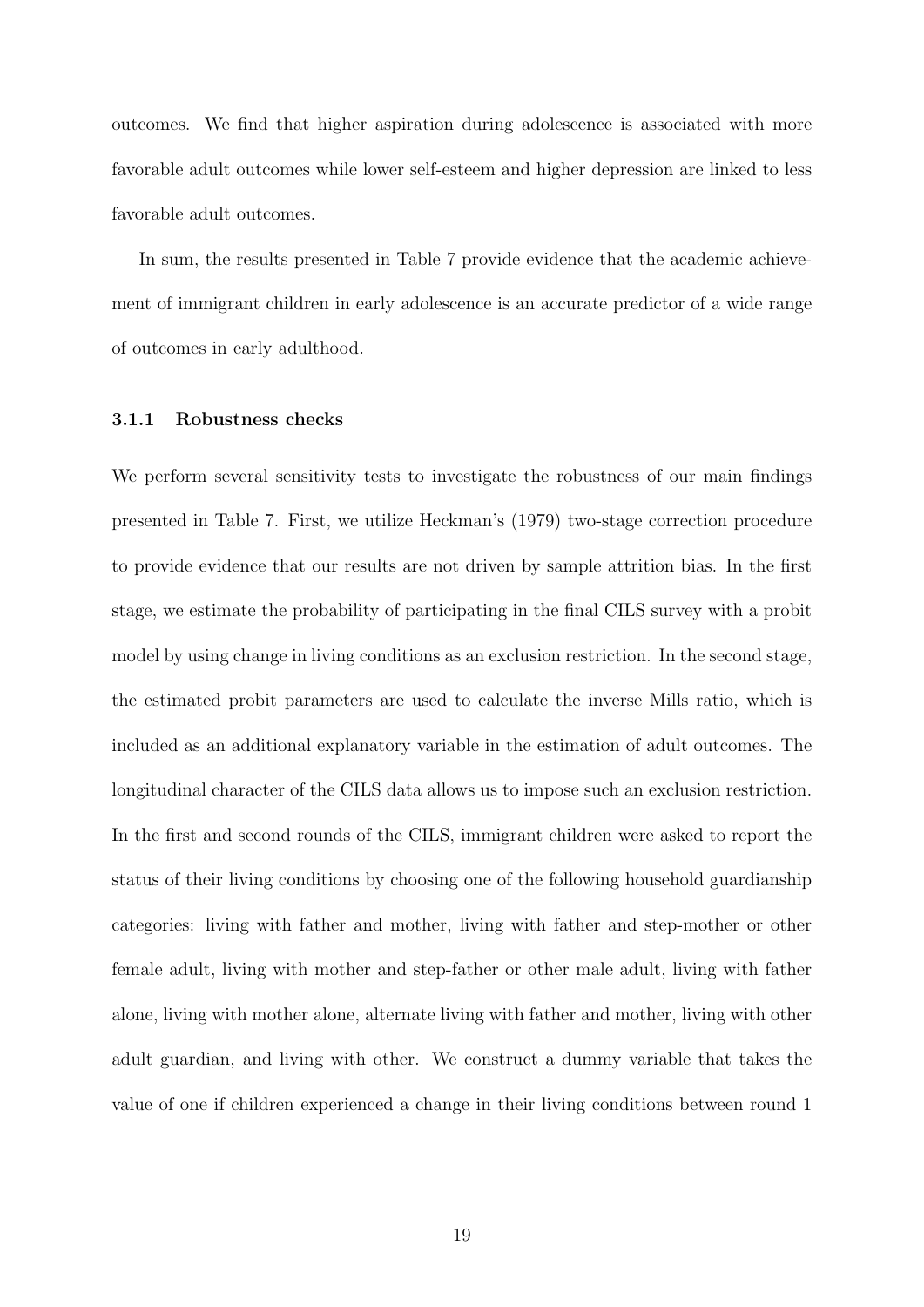and round 2 and zero otherwise.<sup>9</sup> We conjecture that immigrant children who experienced such a change in their lives are more likely to move from their place of residence, causing a decrease in the probability of being interviewed in the final round of the CILS.

Findings from the Heckman correction procedure can be summarized in three main points. First, consistent with our conjecture, we find that the coefficient of the dummy variable for change in living conditions is negative and statistically significant in the first-stage regressions. Second, in most of the cases the coefficient of the inverse Mills ratio is not statistically significant, suggesting that sample attrition does not result in significant bias. Table 8 shows the following six cases where the coefficient of the inverse Mills ratio is statistically significant: completed schooling and personal earnings when ASAT math score is used as a measure of academic achievement, expected job prestige score when ASAT math score and national percentile ranking on the ASAT math test are used as measures of academic achievement, English writing ability when national percentile ranking on ASAT reading test is used as a measure of academic achievement, and probability of being arrested or incarcerated when GPA is used as a measure of academic achievement. Except in the latter two cases, the coefficient of the inverse Mills ratio has a negative sign, indicating that failure to correct for sample attrition bias would produce upwardly biased estimates. Third, Table 8 reveals that after using the Heckman correction procedure, the measures of academic achievement do not have a statistically significant impact on personal earnings. The favorable impact of GPA on the probability of being arrested or incarcerated turns out to be statistically insignificant.<sup>10</sup> Moreover, the impact of ASAT math achievement test performance on expected job prestige score

<sup>&</sup>lt;sup>9</sup>The descriptive statistics indicate that 774 out of 4243 immigrant children interviewed in the first two rounds experienced a change in their living conditions between rounds 1 and 2.

<sup>&</sup>lt;sup>10</sup>Portes at al. (2005), Rumbaut (2005), Heckman et al. (2006) also find that there is no statistically significant relationship between adolescent academic performance and adult criminal behavior.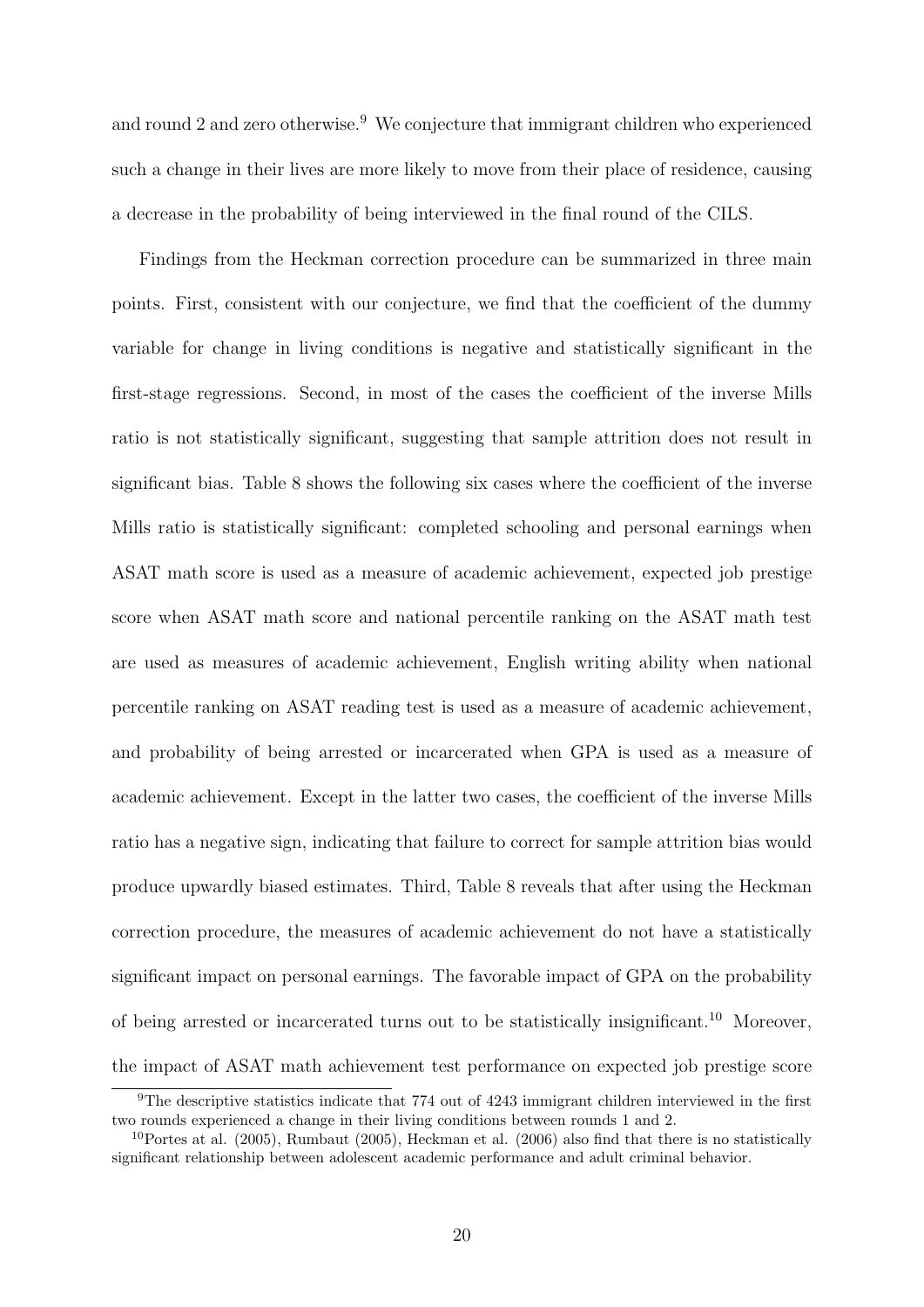becomes less pronounced.

Second, we examine the possibility of non-linear effects of measures of academic achievement on adult outcomes. We recode the measures of academic achievement into four quantiles and replicate the empirical analysis presented in Table 7. Our results suggest that in most of the cases there are no non-linear effects. Third, we estimate a school fixed effects model to investigate whether unobserved school characteristics affect our results. We find that replacing school characteristics with school fixed effects does not change the main results. Fourth, as seven out of twenty adult outcome variables are ordered in nature, we estimate the categorical measures of self-reported English proficiency (reading, understanding, speaking and writing), income satisfaction, job satisfaction and subjective health with ordered probit. There are two minor changes in the results. We find that not only ASAT reading test performance but also ASAT math test performance is positively associated with the probability of understanding and writing English very well. The negative impact of ASAT reading score on income satisfaction turns out to be statistically significant. We conclude that estimating the ordered probit model has little impact on the main findings. Results from nonlinear effects, school fixed effects and ordered probit models are not presented to conserve space but are available upon request from the authors.

Fifth, we study males and females separately. Most of the estimates for males presented in Table A.3 are similar to those for females presented in Table A.4. Differences can be summarized in four main points. First, the positive effect of ASAT math percentile ranking on the probability of attending school in early adulthood is statistically significant only for females while the negative effect of GPA on the probability of being in the labor force is statistically significant only for males. Second, the measures of academic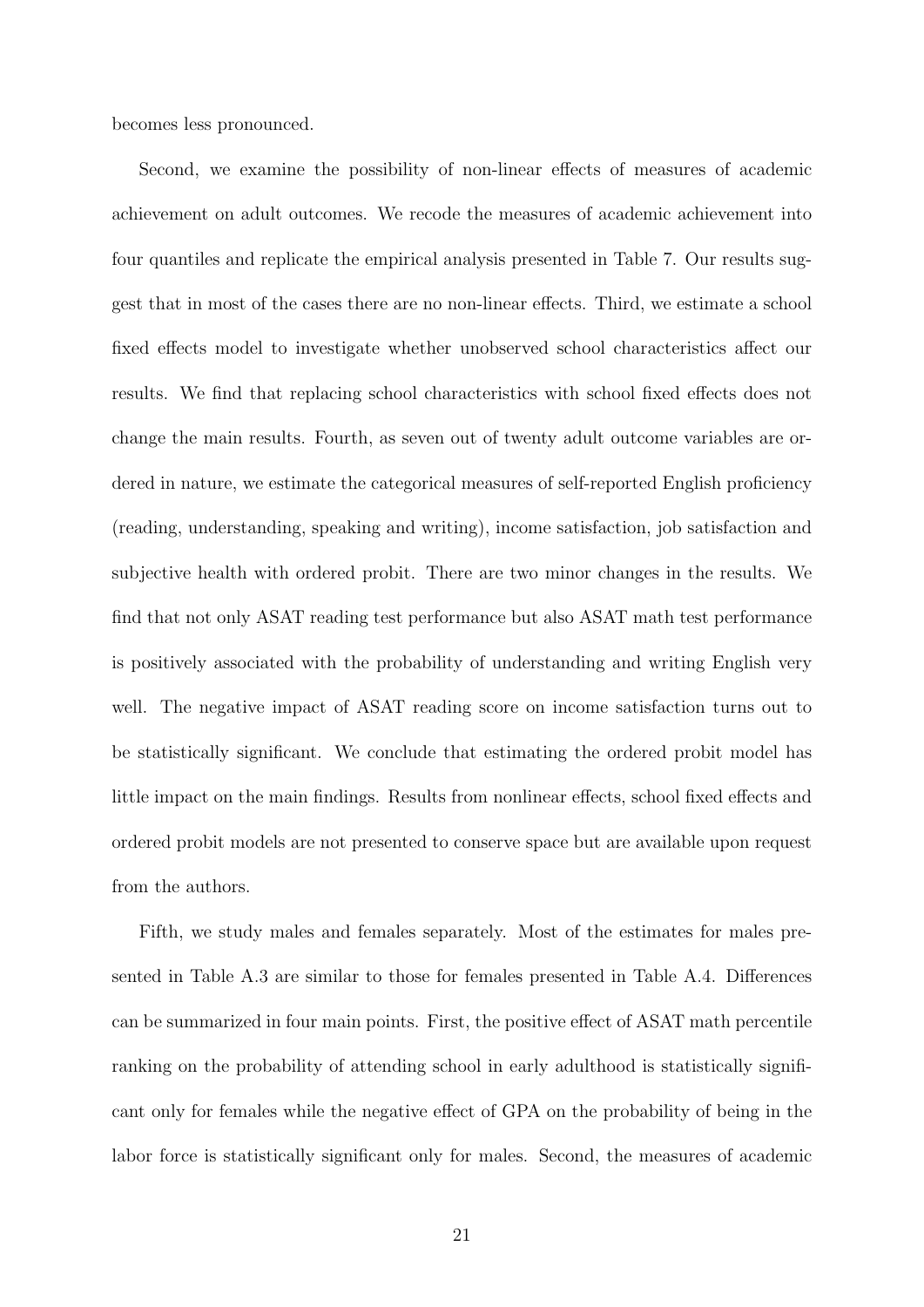achievement have no impact on the probability of being unemployed for males. However, ASAT math test performance is negatively associated with the probability of being unemployed for females. Third, the impact of academic achievement on the probability of being self-employed is more pronounced for males. Fourth, not only GPA and ASAT math score but also ASAT math and reading national percentile rankings predict a higher probability of having health insurance for males. Interestingly, the results indicate that ASAT reading test performance has a negative impact on subjective health status and is positively associated with the probability of being seriously sick or disabled for females. However, the effects are statistically significant only at the 10 percent level.

Finally, we explore potential differences across immigrant generations. Tables A.5 and A.6 show the estimation results for first- and second-generation immigrants respectively. A comparison of Table A.5 with Table A.6 indicates that the impacts of the measures of academic achievement are similar across the two samples for the following adult outcomes: completed schooling, expected schooling, English writing and reading abilities, job prestige scores and arrest or incarceration history. The major differences between the results based on the first-generation immigrant sample and those based on the second-generation immigrant sample can be summarized as follow: In terms of educational outcomes, we find that ASAT reading score and ASAT reading national percentile ranking have a positive impact on English understanding and speaking abilities of first-generation immigrants while the effects are not statistically significant for second-generation immigrants. Because second-generation immigrants, by definition, were born and grew up in the US, they may differ from first-generation immigrants in terms of self-reported English understanding and speaking abilities. We also find that higher ASAT math national percentile ranking is associated with increased probability of attending school in early adulthood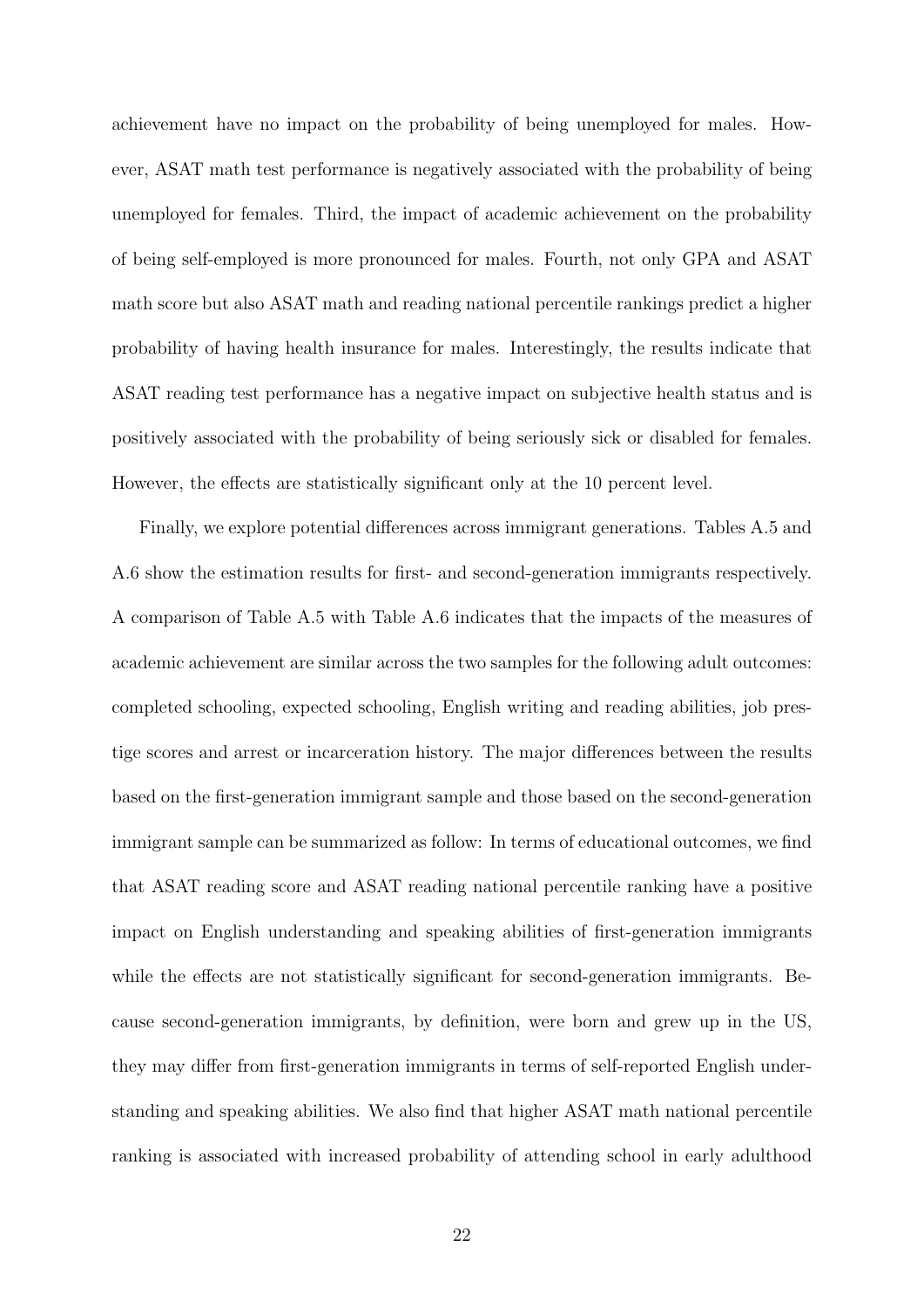only for first-generation immigrants. With respect to labor market outcomes, the results indicate that the measures of academic achievement have no impact on personal earnings, probability of being in the labor force, income satisfaction, and the probability of being unemployed for second-generation immigrants and on job satisfaction for first-generation immigrants. In addition, all the measures of academic achievement exert a negative and statistically significant impact on the likelihood of being self-employed for first-generation immigrants. However, for second-generation immigrants only ASAT reading national percentile ranking is a significant predictor of self-employment.

In sum, the results provide evidence that the effect of academic performance on labor market outcomes is stronger for first-generation immigrants than for second-generation immigrants. Two points are worth highlighting in terms of health outcomes. First, the favorable impacts of GPA, ASAT math score and ASAT math national percentile ranking on the probability of being seriously sick or disabled are entirely driven by the secondgeneration immigrant sample. Second, all the measures of academic achievement predict a higher probability of having health insurance for first-generation immigrants while for second-generation immigrants, only GPA and ASAT math national percentile ranking have a significant effect on the likelihood of having health insurance.

### **3.2 Relative academic performance and adult outcomes.**

A number of studies substantiate the role of aspirations, motivation and effort during childhood in predicting completed schooling, incarceration, and occupational status for immigrant youth (Feliciano & Rumbaut, 2005; Portes et al. 2005; Rumbaut 2005; Portes & Rivas, 2011). Moreover, Portes et al. (2009) and Haller et al. (2011) conclude that adolescent expectations and ambition predict lower likelihood of downward assimilation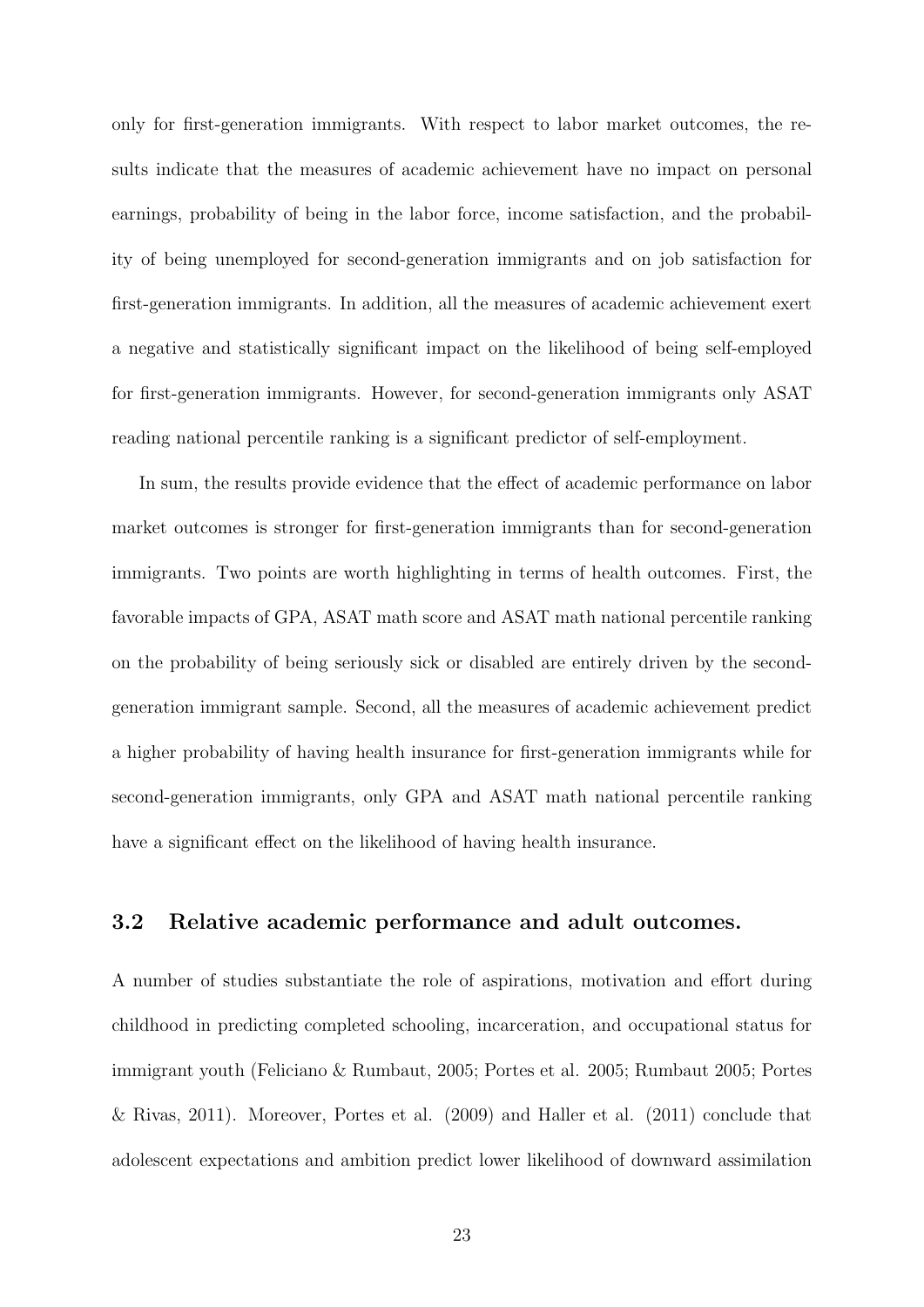for immigrant children. $^{11}$ 

Taking the previous research as our starting point, we examine a novel hypothesis that the gap in academic performance between middle and high school could have an impact on adult outcomes even after controlling for the levels of academic performance in middle and high school. For instance, an improvement in GPA from middle to high school could be a sign of higher motivation and aspirations, which may translate into better adult outcomes. Moreover, changes in educational performance during the critical years of adolescence could be considered as a measure of immigrant children's adaptation and assimilation. A growing "oppositional culture" among immigrant children, which is described by Zhou (1997) as "resentment toward middle-class America, rebellion against all forms of authority, and rejection of the goals of achievement and upward mobility" usually manifests itself in lower scholastic achievement because high achievers are blamed for "acting white" and complying with the rules set by authority. Therefore, a decline in academic performance could be an indicator of this growing oppositional behavior which may, in turn, predict unfavorable adult outcomes. Conversely, an improvement in academic performance could be an indicator of a higher degree of assimilation and adaptation to the US culture.

We estimate the following model to examine the impact on adult outcomes of changes in academic performance between middle and high school:

$$
Y_i = \alpha_0 + \alpha_1 Increase\_in\_GPA_i + \alpha_2 Average\_GPA_i + X_i'\delta + v_i \tag{2}
$$

where *Y<sup>i</sup>* is one of the 20 pecuniary and nonpecuniary adult outcomes for individual *i*

<sup>&</sup>lt;sup>11</sup>The authors measure downward assimilation by using a Downward Assimilation Index, which is created by taking into account six outcomes: dropping out of high school, not working or attending school, being under the poverty line, teenage childbearing, and arrest or incarceration.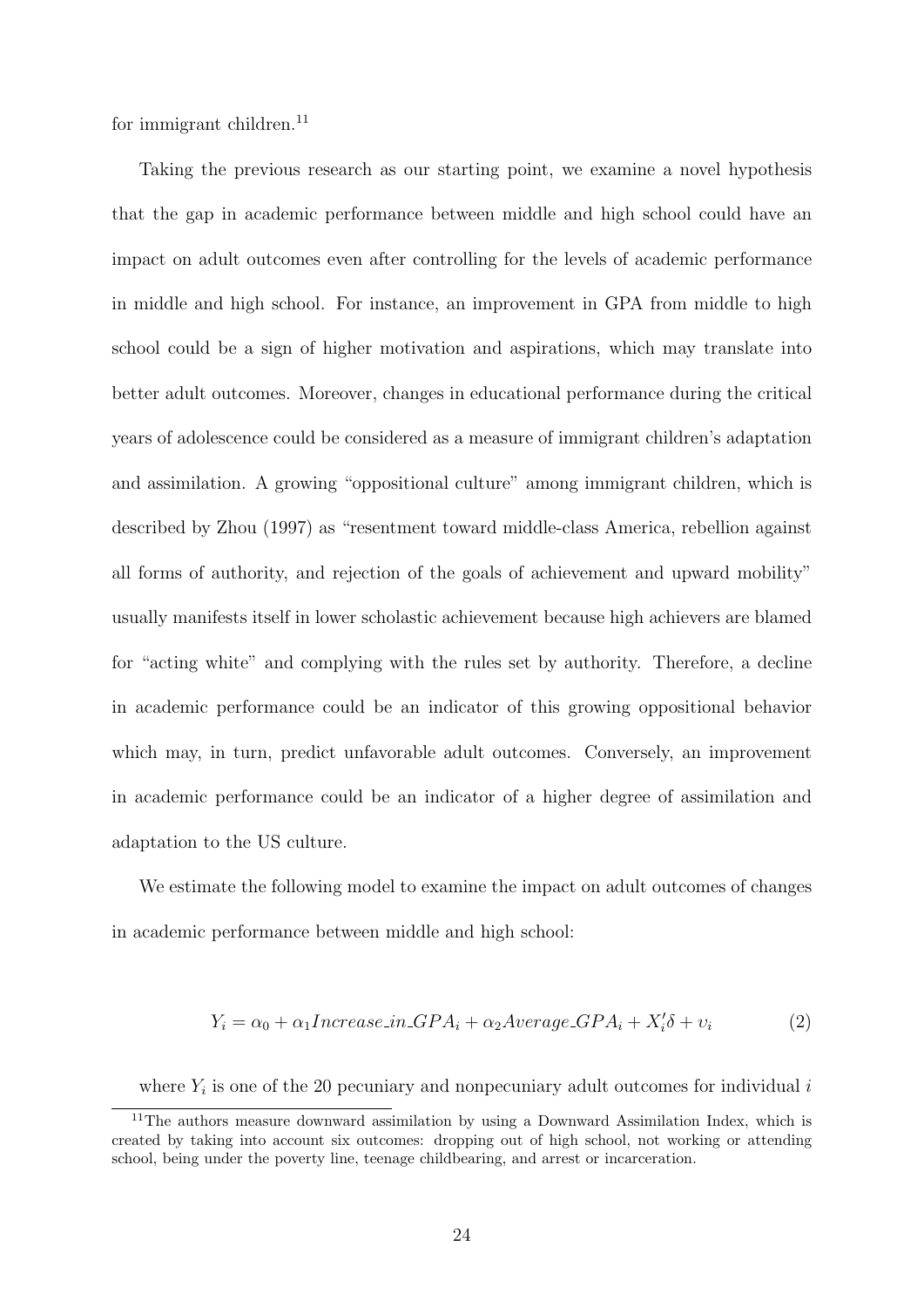measured in the third round. Dummy variable, *Increase in GP A<sup>i</sup>* takes on a value of one if the GPA of student *i* has increased from middle to high school, and zero otherwise. We include a variable *Average GP A<sup>i</sup>* , which is the average value of the middle school GPA  $(GPA1<sub>i</sub>)$  and high school GPA  $(GPA2<sub>i</sub>)$  of individual *i*, to control for the level of GPAs in middle and high school because it is important to hold absolute performances constant to identify the impact of relative performance. We use the average of the GPAs in middle and high school to avoid the potential multicollinearity problem that may arise from including middle and high school GPAs separately.<sup>12</sup> We include the vector of control variables,  $X_i$ , from the extended specification presented in Table 5.

Table 9 shows that an improvement in GPA from middle to high school is associated with both higher educational attainment and higher expected educational attainment by age 30. We find that students who raised their GPA from middle to high school completed 0.24 more years of schooling and expect to complete 0.14 more years of schooling by age 30. We also find that an improvement in GPA is positively related to job prestige scores, predicts higher income satisfaction and is negatively associated with the probability of being in the labor force at average age 24. The bottom panel of Table 9 shows that immigrant children who improved their academic performance are more likely to have health insurance, less likely to be sick and report better health in early adulthood.

Consistent with our previous findings, Table 9 indicates that higher *Average GP A* predicts higher completed and expected schooling and higher job prestige scores. *Average GP A* is also positively associated with likelihood of having health insurance and negatively

<sup>&</sup>lt;sup>12</sup>Dougherty (2007) suggests that if two highly collinear variables (in our case middle and high school GPAs) are conceptually similar, the potential multicollinearity issue could be avoided by including a variable that combines those variables into an overall index. Therefore, we use the average value of middle and high school GPAs rather than including them individually. We also estimate the entire model by including middle and high school GPAs separately, and their sum. The results are not presented here but are similar and available upon request from the authors.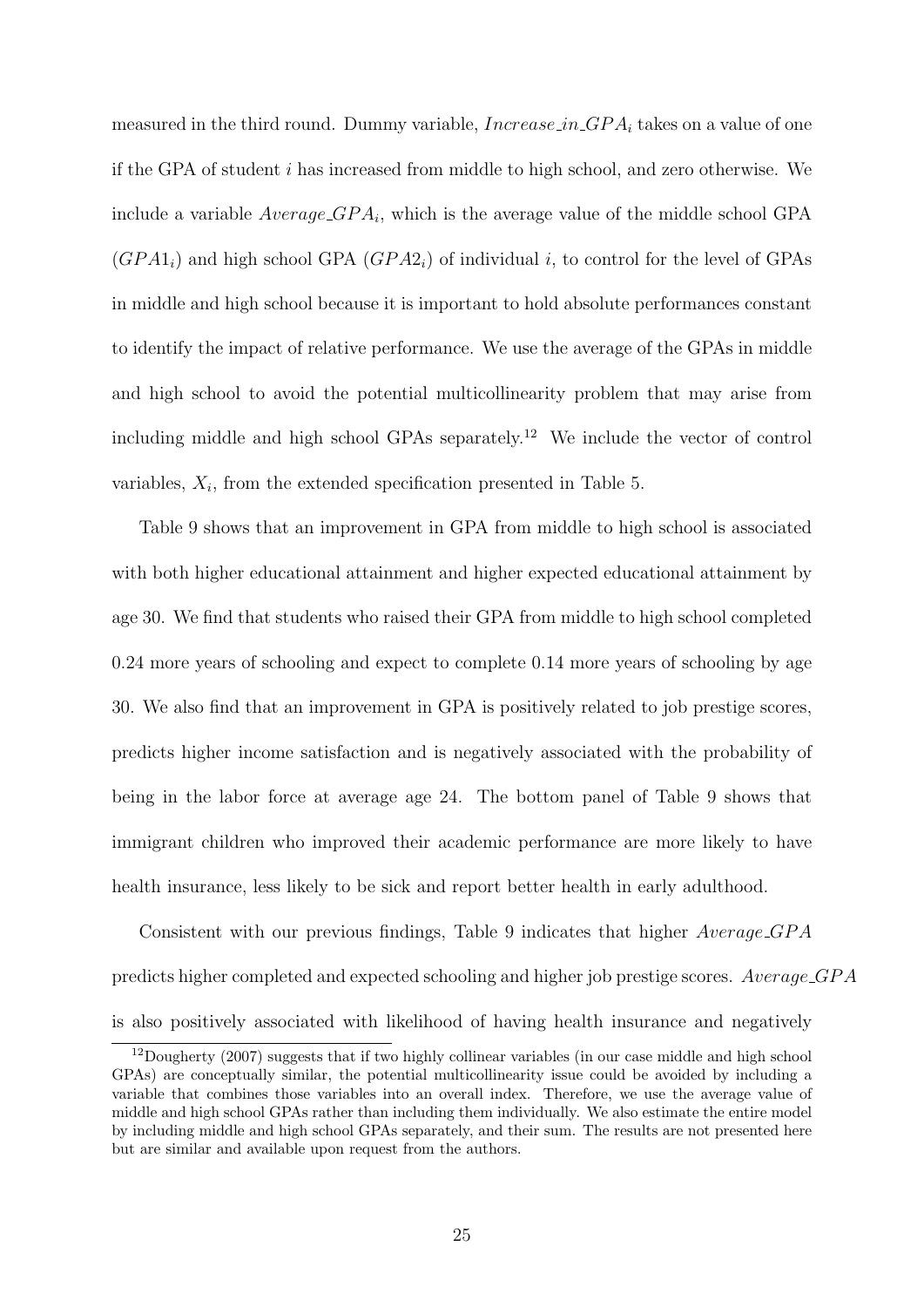associated with probability of being in the labor force, unemployed and arrested or incarcerated.

In sum, Table 9 provides evidence that relative academic performance of immigrant children in high school compared to middle school, which could be an indicator of change in adolescent aspirations and motivation as well as the degree of adaptation and assimilation to the host country, has an impact on adult outcomes. An improvement in academic achievement is associated with favorable adult outcomes.

Two sensitivity tests are undertaken to examine the robustness of the main findings. First, using the same identification strategy discussed in the robustness checks section, we apply the Heckman correction procedure. We find that our results do not change after correcting for possible sample attrition bias. $^{13}$ 

Moreover, in the current specification the indicator variable for an improvement in GPA from middle to high school fails to capture the impact of the magnitude of the change in GPAs. For instance, a 0.01 increase in GPA is treated the same as a 1 point increase in GPA. In order to examine the impact of a change in GPA in a continuous fashion, we create a continuous GPA gap variable which is equal to the difference between high school GPA and middle school GPA  $(GPA \cdot gap = GPA2 - GPA1)$ . The new specification, which is presented in Table 10, leads to two changes in the results presented in Table 9. First, the impact of the *GP A gap* variable on the probability of being in the labor force is not statistically significant while the *GP A gap* variable has a positive impact on adult earnings. We find that a one-point increase in GPA from middle to high school is associated with a 4.1 percentage point increase in adult earnings. Second, the *GP A gap* variable has no impact on the probability of having health insurance and on

<sup>&</sup>lt;sup>13</sup>The results when we applied the Heckman correction are not presented to conserve space but are available upon request from the authors.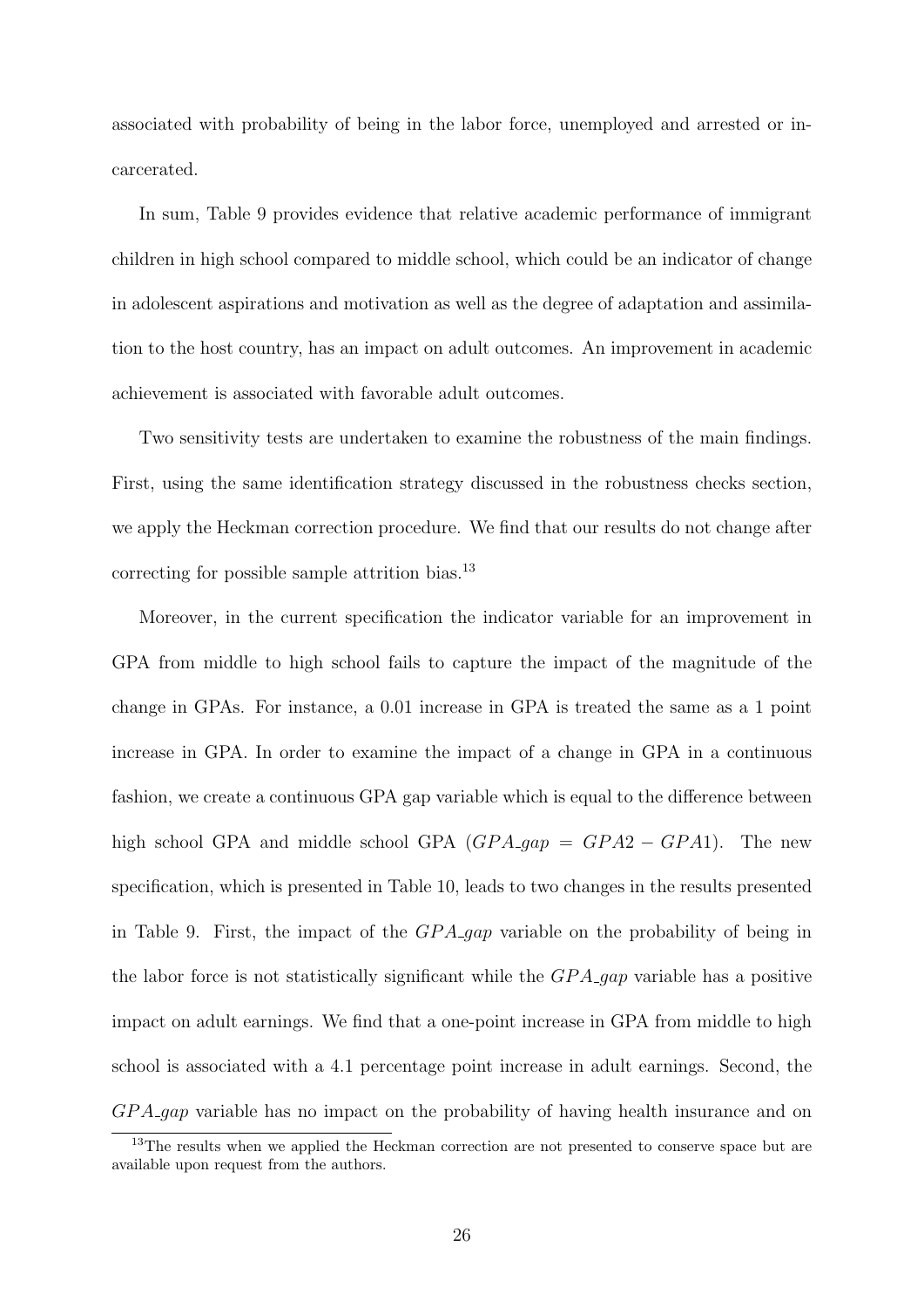the probability of being sick.

# **4 Conclusion**

This study examines the relationship between education at the intensive margin and twenty pecuniary and nonpecuniary adult outcomes among American immigrant youth. We use middle school standardized math and reading test scores, national percentile rankings on these tests and cumulative grade point averages (GPA) in both middle and high school as measures of education at the intensive margin. The results provide evidence that higher academic achievement in early adolescence predict better adult outcomes.

The impact of immigration on American society continues to be a hot-button issue. Immigrant children are expected to become the center of this debate as they constitute approximately one-quarter of all school-age children in the US. In addition, between late 2013 and August 2014, the US has witnessed an influx of more than 60,000 unaccompanied and undocumented immigrant children who were running away from violence in Central America (Park, 2014). This recent influx of these immigrant children created an emotionally-charged wave of public and political debate (Richinick, 2014). School districts with limited budgets across the US are preparing for large numbers of unaccompanied immigrant children with absent or limited English skills (Lee, 2014). Given the fast-paced growth and the size of the population of immigrant children, our findings have important policy implications in terms of allocating limited resources to programs that foster scholastic potential of these children and prepare them for success later in life.

We also contribute to the literature by examining a novel hypothesis that the relative academic performance of immigrant children in high school compared to middle school, which could be an indicator of change in adolescent aspirations and motivation as well as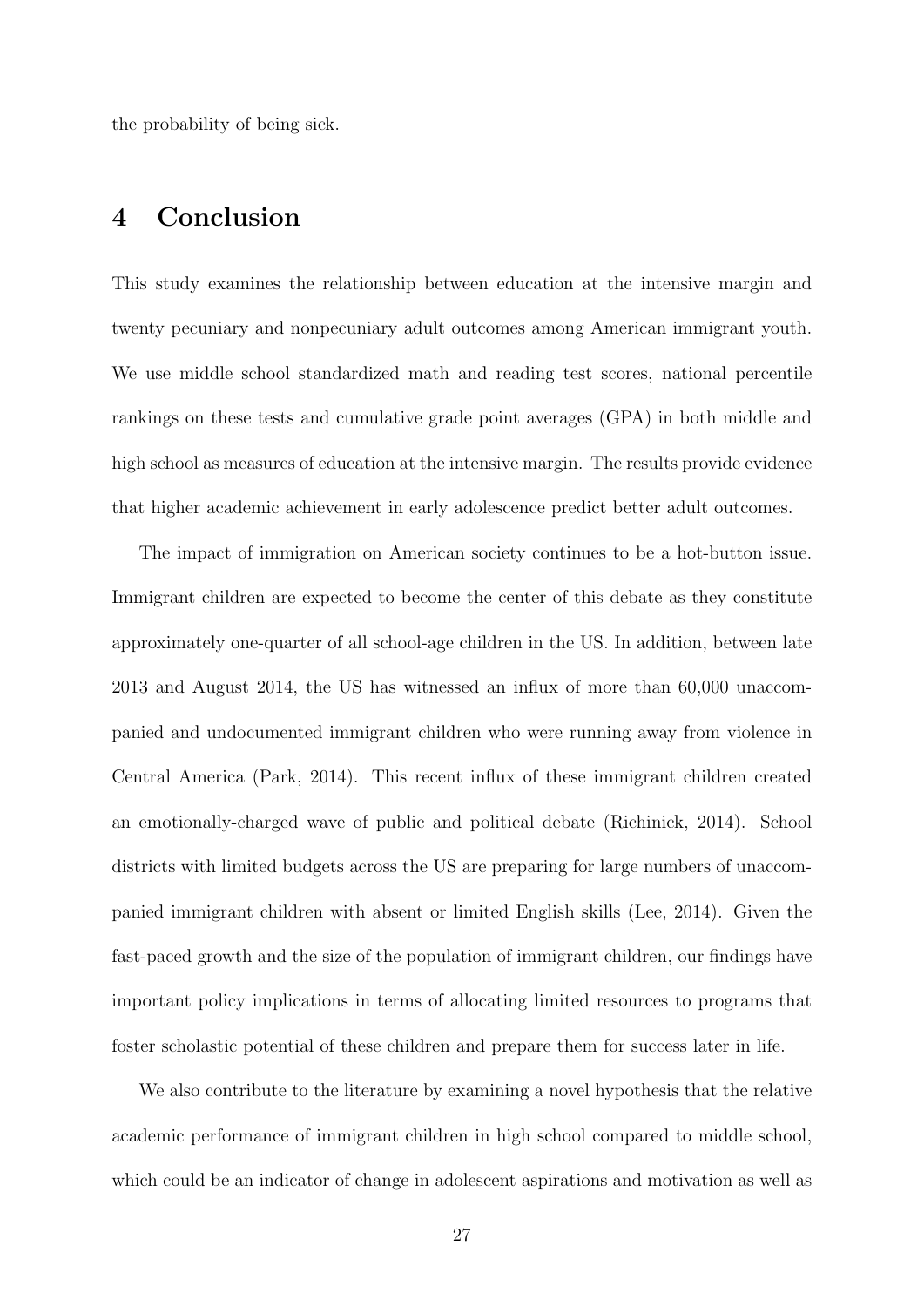the degree of adaptation and assimilation to the host country, could have an impact on adult outcomes. We find that changes in academic performance in high school relative to middle school matter for adult well-being even after controlling for absolute performance. An increase in GPA from middle school to high school is associated with favorable adult outcomes.

An interesting avenue for future research would be to follow the academic performance of immigrant children starting from elementary school in order to explore the impact on adult outcomes of dynamic changes in academic achievement throughout the years in school. Data limitations do not allow us to investigate these relationships in the current study.

### **References**

- Aakvik, A., K.G. Salvanes, and K. Vaage. 2010. Measuring Heterogeneity in the Returns to Education in Norway Using Educational Reforms. European Economic Review 54(4): 483-500.
- Acemoglu, D., and J. Angrist. 2001. How Large are Human-Capital Externalities? Evidence from Compulsory-Schooling Laws. in NBER Macroeconomics Annual 2000, Volume 15, MIT Press.
- Angrist, J.D., and A.B. Krueger. 1991. Does Compulsory Schooling Attendance Affect Schooling and Earnings. Quarterly Journal of Economics 106(4): 979-1014.
- Card, D. 1995. Using Geographic Variation in College Proximity to Estimate the Return to Schooling. In *Aspects of Labour Market Behaviour: Essays in Honour of John Vanderkamp*, ed. Louis N. Christofi des, E. Kenneth Grant, and Robert Swidinsky, 201-222. University of Toronto Press.
- Card, D. 2001. Estimating the Return to Schooling: Progress on Some Persistent Econometric Problems. Econometrica 69(5): 1127-1160.
- Child Trends. 2013. Immigrant children. Available at: http://www.childtrends.org/?indicators=immig
- Crawford, D.L., A.W. Johnson, and A.A. Summers. 1997. Schools and labor market outcomes. Economics of Education Review 16(3): 255-269.
- Delaney, L., C. Harmon, and C. Redmond. 2011. Parental Education, Grade Attainment and Earnings Expectations among University Students. Economics of Education Review 30(6): 1136-1152.
- Dougherty, C. 2007. Introduction to Econometrics. Oxford University Press.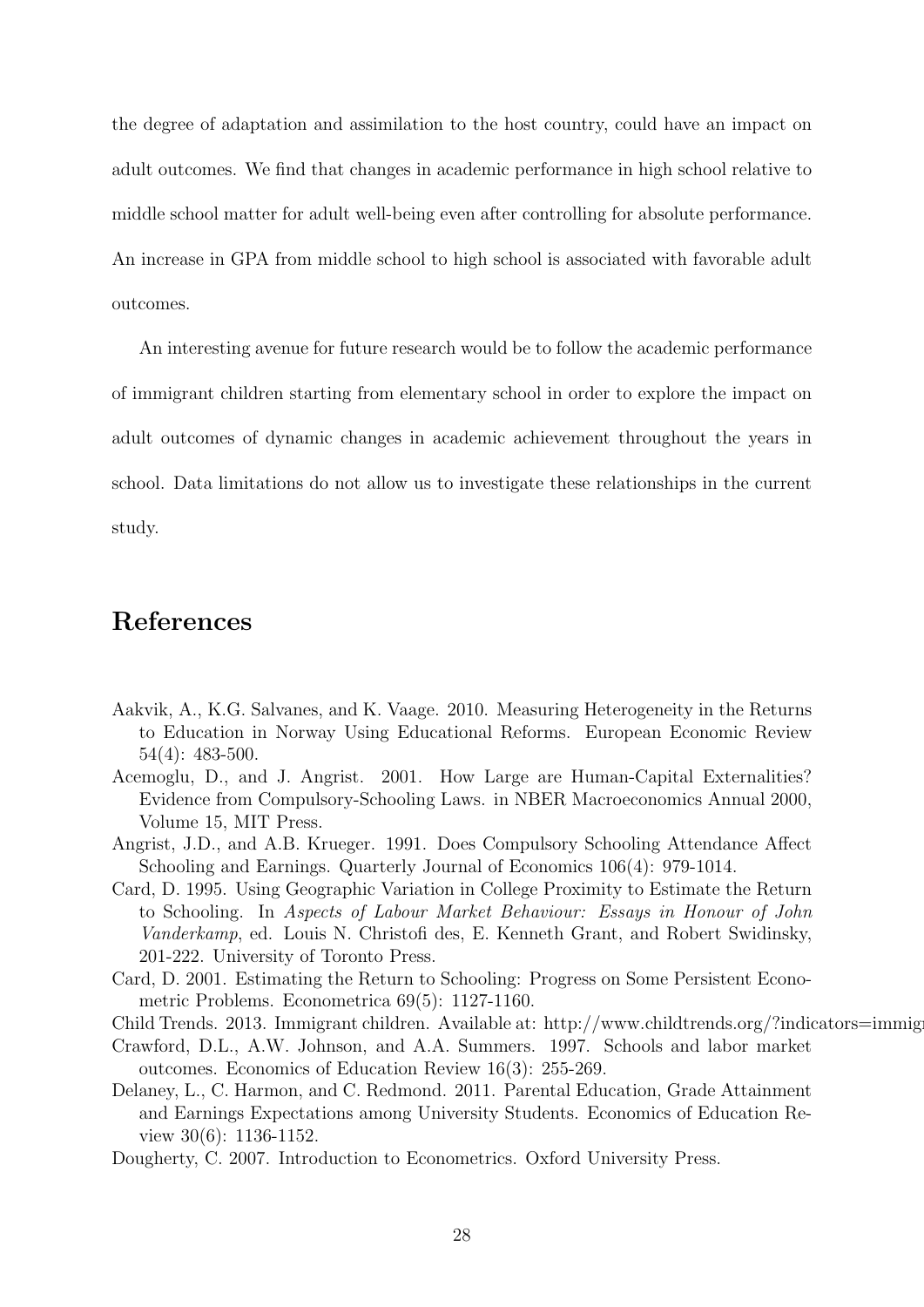- Eren, O., and O. Sula. 2012. The Effect of Ability on Young Men's Self-Employment Decision: Evidence from the NELS. Industrial Relations: A Journal of Economy and Society 51: 916-935.
- Feliciano, C., and R.G. Rumbaut. 2005. Gendered Paths: Educational and Occupational Expectations and Outcomes Among Adult Children of Immigrants. Ethnic and Racial Studies 28(6): 1087-1118.
- French, M. T., J.F. Homer, I. Popovici, and P. K. Robins. 2014. What You Do in High School Matters: High School GPA, Educational Attainment, and Labor Market Earnings as a Young Adult. Eastern Economic Journal. 1-17
- Grogger, J., and E. Eide. 1995. Changes in College Skills and the Rise in the College Wage Premium. The Journal of Human Resources 30(2): 280-310.
- Haller, W., A. Portes, and S. M. Lynch. 2011. Dreams Fulfilled, Dreams Shattered: Determinants of Segmented Assimilation in the Second Generation. Social Forces 89(3): 733-762.
- Hamermesh, D.S., and S.G. Donald. 2008. The Effect Of College Curriculum On Earnings: An Affinity Identifier For Non-Ignorable Non-Response Bias. Journal of Econometrics 144(2): 479-491.
- Haskins, R., and M. Teinda (editors.). 2011. Immigrant Youth. *The Future of Children*, Vol. 21 (Spring). Princeton: Princeton University.
- Heckman, J.J. 1979. Sample Selection Bias as a Specification Error. Econometrica 47(1): 153-161.
- Heckman, J.J., J. Stixrud, and S. Urzua. 2006. The Effects Of Cognitive and Noncognitive Abilities On Labor Market Outcomes and Social Behavior. Journal of Labor Economics. 24(3): 411-482.
- James, E., N., Alsalam, J.C., Conaty, and D. To. 1989. College Quality And Future Earnings: Where Should You Send Your Child To College? American Economic Review. 79(2): 247-252.
- Kane, T., and C. Rouse. 1995. The Labor Market Returns to Two and Four Year College: Is a Credit a Credit and Do Degrees Matter? American Economic Review 85(3): 600-614.
- Le, A., and P. Miller. 2004. School Leaving Decisions in Australia: A Cohort Analysis. Education Economics 12(1): 39-65.
- Lee, J. (2014, August 11). Schools brace for up to 50,000 migrant kids. The USA Today. Retrieved from http://www.usatoday.com/story/news/nation-now/2014/08/06/public-schools-imm
- Lleras, C. 2008. Do Skills and Behaviors in High School Matter? The Contribution of Non-cognitive Factors in Explaining Differences in Educational Attainment and Earnings. Social Science Research, 37(3): 888-902.
- Meghir, C., and M. Palme. 2005. Educational Reform, Ability, and Family Background. American Economic Review 95(1): 414-424.
- Oreopoulos, P. 2006. The Compelling Effects of Compulsory Schooling: Evidence from Canada. Canadian Journal of Economics 39(1): 22-52.
- Oreopoulos, P., and K. Salvanes. 2011. Priceless: The Nonpecuniary Benefits of Schooling. Journal of Economic Perspectives 25(1): 159-184.
- Park, H. (2014, July 15; Updated 2014, August 7). Children at the Border. The New York Times. Retrieved from http://www.nytimes.com/interactive/2014/07/15/us/questions-about-the-b
- Portes, A., and R.G. Rumbaut. 2001. Legacies: The Story of the Immigrant Second Generation. Berkeley and Los Angeles: University of California Press.
- Portes, A., and R.G. Rumbaut. 2005 Introduction: The Second Generation and the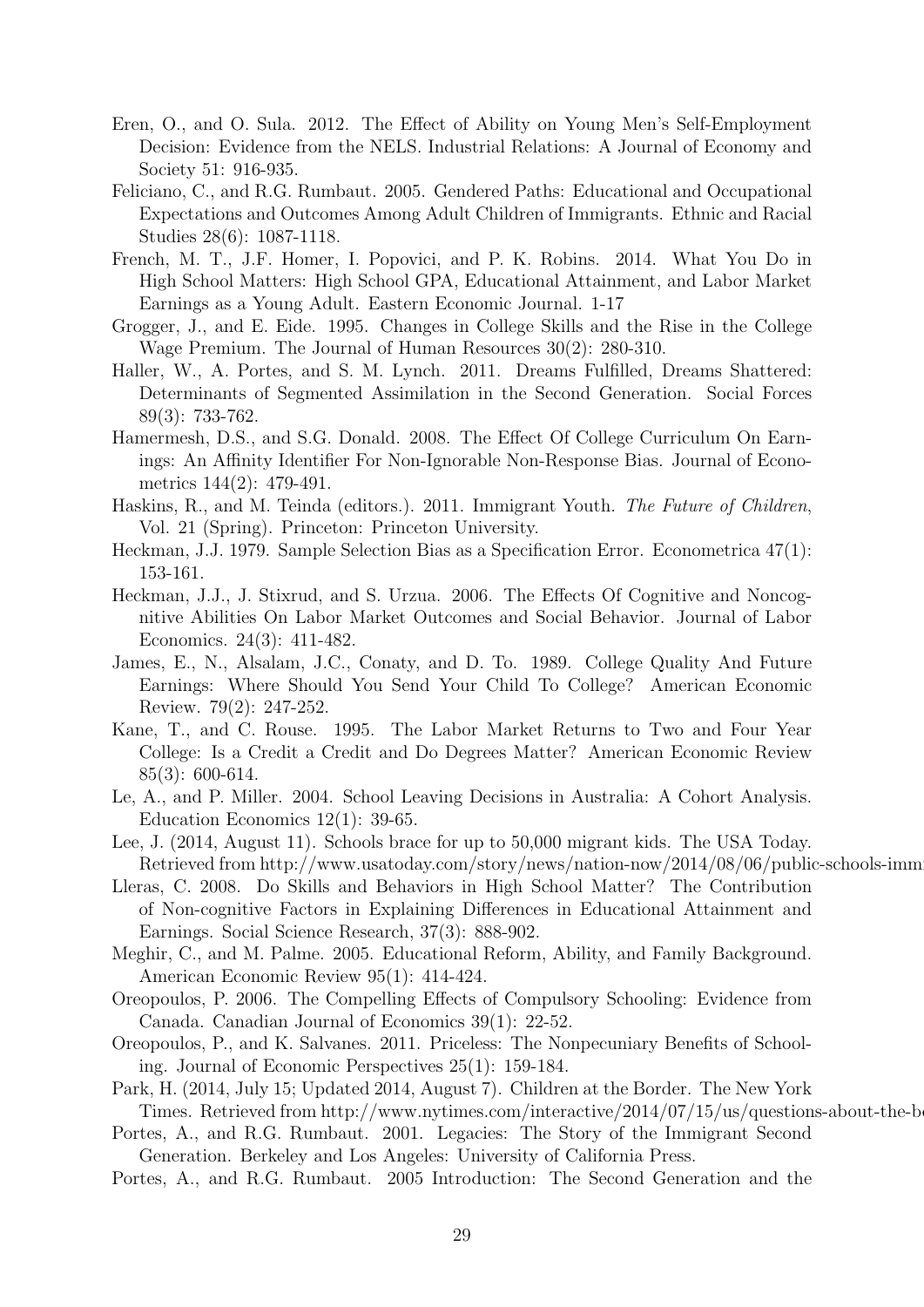Children of Immigrants Longitudinal Study. Ethnic and Racial Studies 28(6) 983- 999.

- Portes, A., P. Fernandez-Kelly, and W. Haller. 2005. Segmented assimilation on the ground: The new second generation in early adulthood. Ethnic and Racial Studies 28(6), 1000-1040.
- Portes, A., and R.G. Rumbaut. 2008. Children of Immigrants Longitudinal Study (CILS): 1991-2006 [Computer file]. ICPSR20520-v1. Ann Arbor, MI: Inter-university Consortium for Political and Social Research.
- Portes, A., P. Fernandez-Kelly, and W. Haller. 2009. The Adaptation of the Immigrant Second Generation in America: A Theoretical Overview and Recent Evidence. Journal of Ethnic and Migration Studies. 35(7), 1077-1104.
- Portes, A., and A. Rivas. 2011. The Adaptation of Migrant Children. Future of Children 21: 219-246.
- Richinick, M. (2014, August 11). Most Americans think immigrant children should stay in US. The MSNBC. Retrieved from http://www.msnbc.com/msnbc/most-americans-think-immigrant-
- Riddell, W., and X. Song. 2011. The Impact of Education on Unemployment Incidence and Re-employment Success: Evidence from the U.S. Labour Market. Labour Economics 18(4): 453-463.
- Rumbaut, R.G. 2005. Turning Points in the Transition to Adulthood: Determinants of Educational Attainment, Incarceration, and Early Childbearing among Children of Immigrants. Ethnic and Racial Studies 28: 1041-1086.
- Segal, C. 2013. Misbehavior, Education and Labor Market Outcomes. Journal of the European Economic Association 11(4): 743-779.
- Spinks, R., S. Arndt, K. Caspers, R. Yucuis, L. McKirgan, C. Pfalzgraf, and E. Waterman. 2007. School Achievement Strongly Predicts Midlife IQ. Intelligence 35(6): 563-567.
- Weisbrod, B.A., and P. Karpoff. 1968. Monetary Returns To College Education, Student Ability, and College Quality. Review of Economics and Statistics 50(4): 491-497.
- Wise, D. 1975. Academic Achievement and Job Performance. American Economic Review 65(3): 350-366.
- Zhou M. 1997. Growing up American: The Challenge Confronting Immigrant Children and Children of Immigrants. Annual Review Sociology 23: 63-95.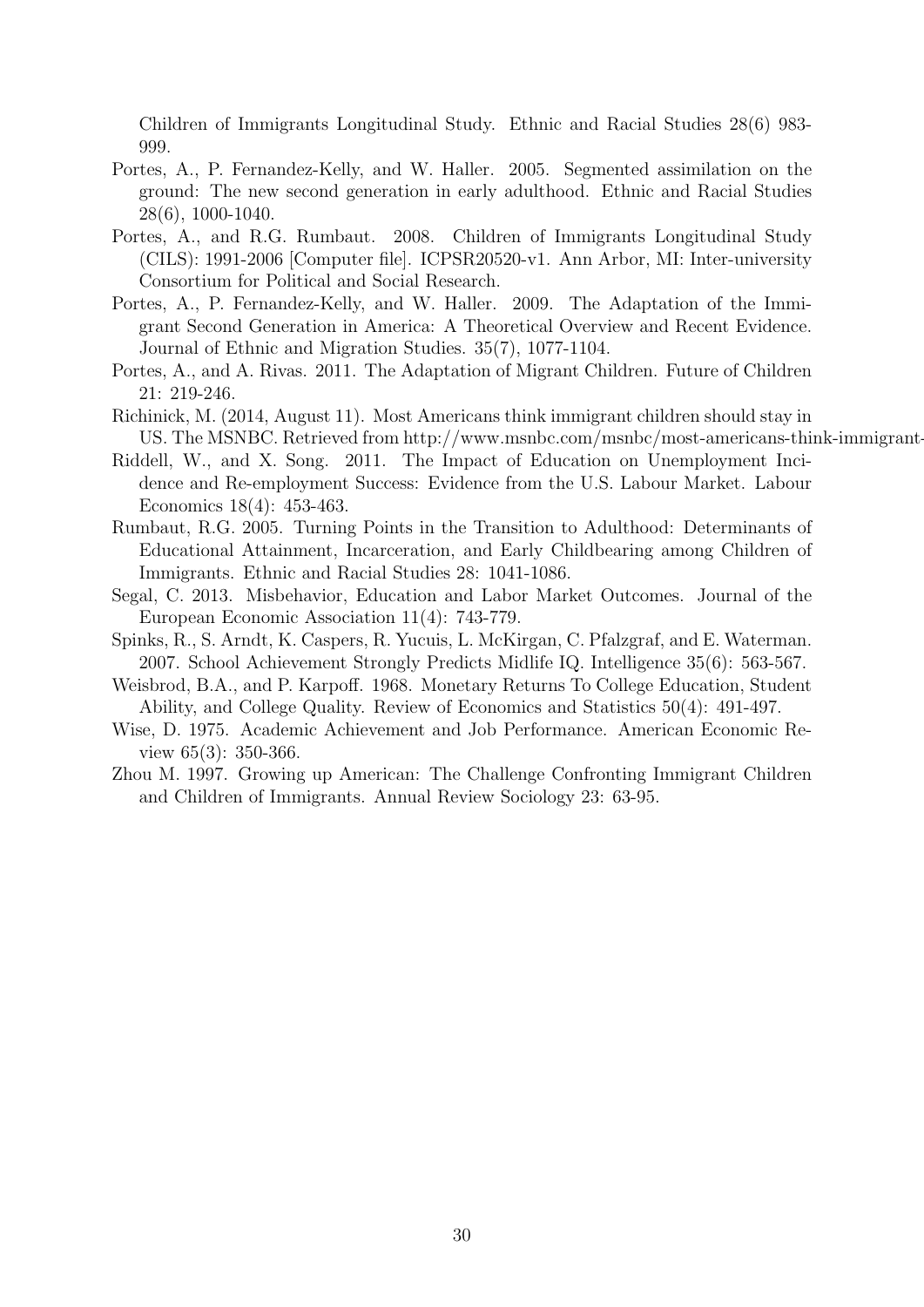|                     |                  | First Generation (non-US born) |                  | Second Generation (US born) |
|---------------------|------------------|--------------------------------|------------------|-----------------------------|
| National origin     | Frequency        | Percent                        | Frequency        | Percent                     |
| The Philippines     | 370              | 14.08                          | 449              | 17.07                       |
| Cuba                | $355\,$          | 13.51                          | 870              | 33.08                       |
| Nicaragua           | 318              | 12.10                          | 26               | 0.99                        |
| Mexico              | $\,299$          | 11.38                          | 456              | $17.34\,$                   |
| Vietnam             | $312\,$          | 11.87                          | 58               | $2.21\,$                    |
| Laos                | 152              | 5.78                           | $\overline{2}$   | 0.08                        |
| Colombia            | $105\,$          | 4.00                           | 122              | 4.64                        |
| Haiti               | 101              | 3.84                           | 77               | 2.93                        |
| Jamaica             | 94               | 3.58                           | 62               | 2.36                        |
| Cambodia            | 91               | 3.46                           | $\sqrt{3}$       | 0.11                        |
| Hmong               | 50               | 1.90                           | 3                | 0.11                        |
| West Indies         | 38               | 1.45                           | 78               | $2.97\,$                    |
| Dominican Republic  | $35\,$           | 1.33                           | 70               | 2.66                        |
| Honduras            | $33\,$           | 1.26                           | 20               | 0.76                        |
| Argentina           | 27               | 1.03                           | 16               | 0.61                        |
| El Salvador         | 22               | 0.84                           | 12               | 0.46                        |
| Peru                | 21               | 0.80                           | 24               | 0.91                        |
| China               | 21               | 0.80                           | 16               | 0.61                        |
| Europe/Canada       | 20               | 0.76                           | 68               | 2.59                        |
| Other South America | 19               | 0.72                           | 23               | 0.87                        |
| Chile               | 18               | 0.68                           | 12               | 0.46                        |
| Guatemala           | 17               | 0.65                           | 14               | 0.53                        |
| Ecuador             | 15               | 0.57                           | 20               | 0.76                        |
| Korea               | 13               | 0.49                           | 10               | 0.38                        |
| Middle East/Africa  | 12               | 0.46                           | 25               | 0.95                        |
| Venezuela           | 12               | 0.46                           | $\overline{4}$   | 0.15                        |
| Japan               | 10               | 0.38                           | 20               | 0.76                        |
| India               | $\boldsymbol{9}$ | 0.34                           | $\boldsymbol{9}$ | 0.34                        |
| Panama              | 8                | 0.30                           | 12               | 0.46                        |
| Hong Kong           | 8                | 0.30                           | $\boldsymbol{9}$ | 0.34                        |
| Taiwan              | 7                | 0.27                           | 11               | 0.42                        |
| Costa Rica          | 7                | 0.27                           | $\boldsymbol{9}$ | 0.34                        |
| Other Asia          | $\overline{5}$   | 0.19                           | 12               | 0.46                        |
| Pakistan            | $\overline{4}$   | 0.15                           | 8                | 0.30                        |
| Total               | 2,628            | 100                            | 2,630            | 100                         |

Table 1: Immigrant Children's Country of Origin Classified by First- and Second-Generation.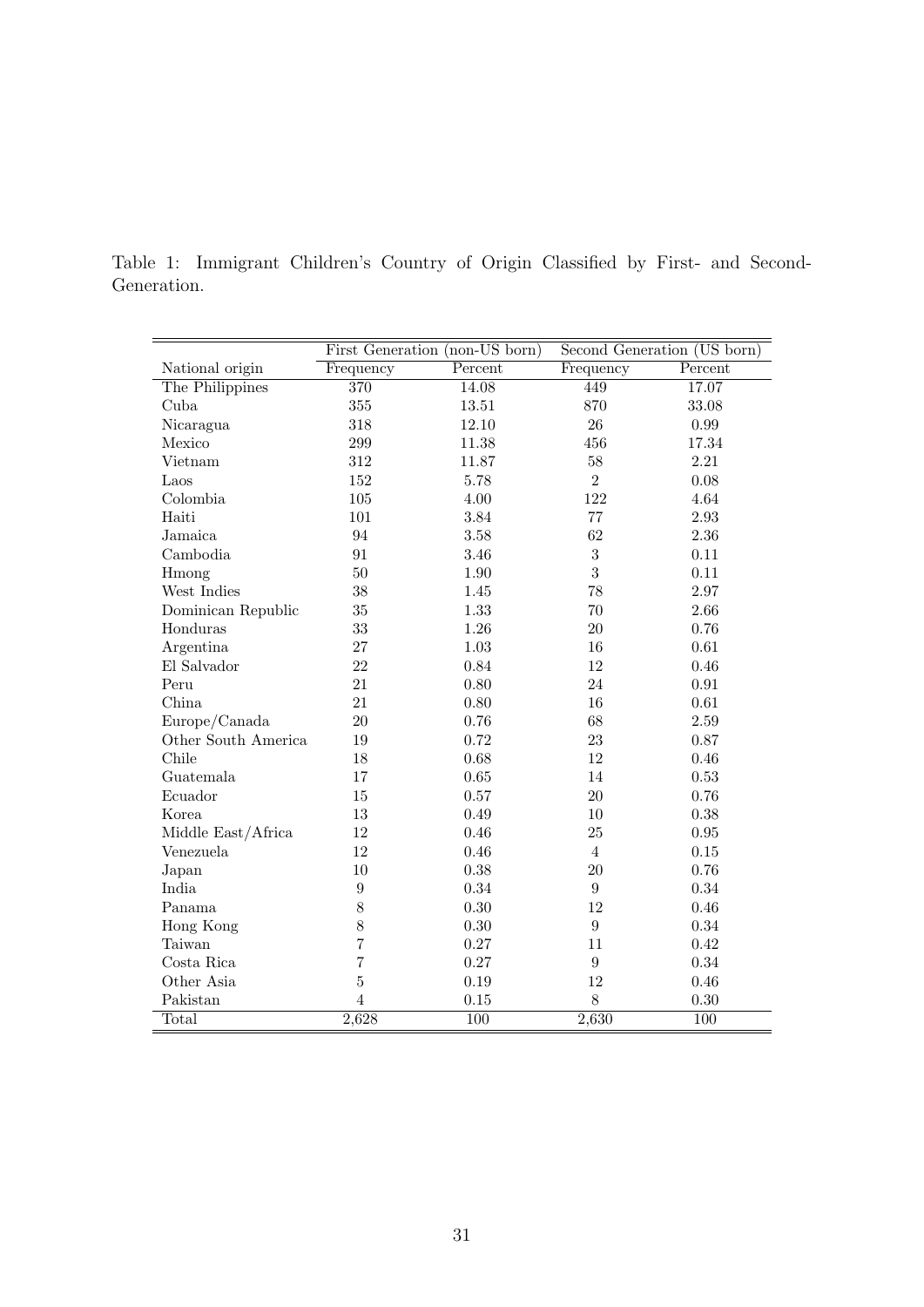| Variable                          | Mean   | Standard  | Minimum          | Maximum        |
|-----------------------------------|--------|-----------|------------------|----------------|
|                                   |        | Deviation |                  |                |
| Round 1                           |        |           |                  |                |
| <b>GPA</b>                        | 2.52   | 0.91      | $\overline{0}$   | 4.96           |
| In Math score percentile          | 3.68   | 0.96      | $\theta$         | 4.59           |
| In Math score                     | 6.54   | 0.07      | 6.33             | 6.75           |
| In Reading score percentile       | 3.33   | 1.11      | $\theta$         | 4.59           |
| In Reading score                  | 6.50   | 0.06      | 6.26             | 6.72           |
| Math score percentile             | 53.15  | 29.67     | $\theta$         | 99             |
| Math score                        | 693.99 | 62.03     | $\overline{0}$   | 857            |
| Reading score percentile          | 41.55  | 27.84     | $\theta$         | 99             |
| Reading score                     | 663.68 | 61.10     | $\theta$         | 830            |
| Male                              | 0.49   | 0.50      | $\theta$         | 1              |
| Age                               | 14.23  | 0.86      | 12               | 18             |
| Miami                             | 0.48   | 0.50      | $\overline{0}$   | $\mathbf{1}$   |
| Fort Lauderdale                   | 0.06   | 0.24      | $\boldsymbol{0}$ | $\mathbf{1}$   |
| San Diego                         | 0.46   | 0.50      | $\theta$         | $\mathbf{1}$   |
| US-born children                  | 0.50   | 0.50      | $\theta$         | $\mathbf{1}$   |
| Number of older siblings          | 1.69   | 1.98      | $\theta$         | 21             |
| $8^{th}$ Grade                    | 0.46   | 0.49      | $\theta$         | $\mathbf{1}$   |
| Household size                    | 4.23   | 1.87      | $\overline{0}$   | 15             |
| Non-English at home               | 0.91   | 0.27      | $\theta$         | $\mathbf{1}$   |
| Biological parents present        | 0.64   | 0.48      | $\theta$         | $\mathbf{1}$   |
| Mother < high school              | 0.32   | 0.46      | $\theta$         | $\mathbf{1}$   |
| Mother high school                | 0.25   | 0.43      | $\theta$         | $\mathbf{1}$   |
| Mother > high school              | 0.43   | 0.49      | $\theta$         | $\mathbf{1}$   |
| Father < high school              | 0.28   | 0.45      | $\overline{0}$   | $\mathbf{1}$   |
| Father high school                | 0.24   | 0.43      | $\boldsymbol{0}$ | $\mathbf{1}$   |
| Father > high school              | 0.47   | 0.50      | $\boldsymbol{0}$ | $\mathbf{1}$   |
| Family economic status            | 2.21   | 0.76      | 1                | $\sqrt{3}$     |
| Own home                          | 0.55   | 0.49      | $\boldsymbol{0}$ | $\mathbf{1}$   |
| Father occupational prestige      | 43.40  | 14.44     | 13               | $78\,$         |
| Mother occupational prestige      | 43.10  | 13.93     | 17               | $78\,$         |
| Number of friends                 | 13.10  | 18.43     | $\boldsymbol{0}$ | 98             |
| Aspire graduate degree            | 0.66   | 0.47      | $\overline{0}$   | $\mathbf{1}$   |
| Discriminated                     | 0.55   | 0.49      | $\boldsymbol{0}$ | $\mathbf{1}$   |
| Self-esteem index                 | 3.30   | 0.52      | $\mathbf 1$      | $\overline{4}$ |
| Depression index                  | 1.65   | 0.63      | $\overline{1}$   | $\overline{4}$ |
| Desired status                    | 67.36  | 20.21     | 17.24            | 89.57          |
| Desired job prestige              | 62.33  | 12.70     | 13               | 78             |
| Hours studied                     | 2.48   | 1.35      | 1                | 6              |
| School population                 | 1792.2 | 764.5     | 707              | 3568           |
| Private school                    | 0.04   | 0.19      | $\theta$         | 1              |
| Minority school                   | 0.42   | 0.49      | $\overline{0}$   | $\mathbf{1}$   |
| Inner-city school                 | 0.37   | 0.48      | 0                | $\mathbf{1}$   |
| White percent                     | 23.72  | 19.38     | 0.1              | 65             |
| Black percent                     | 15.91  | 18.77     | $\boldsymbol{0}$ | $92\,$         |
| Hispanic percent                  | 45.76  | 33.17     | $\overline{4}$   | 99             |
| Asian percent                     | 14.48  | 17.03     | $\theta$         | $45\,$         |
| Subsidized-lunch eligible percent | 45.45  | 24.43     | $\boldsymbol{0}$ | 92.3           |
| English-speak                     | 3.73   | 0.54      | 1                | 4              |
| English-understand                | 3.77   | 0.48      | $\mathbf 1$      | $\overline{4}$ |
| English-read                      | 3.67   | 0.55      | $\mathbf{1}$     | $\overline{4}$ |
| English-write                     | 3.64   | 0.59      | $\mathbf 1$      | $\overline{4}$ |

# Table 2: Summary Statistics.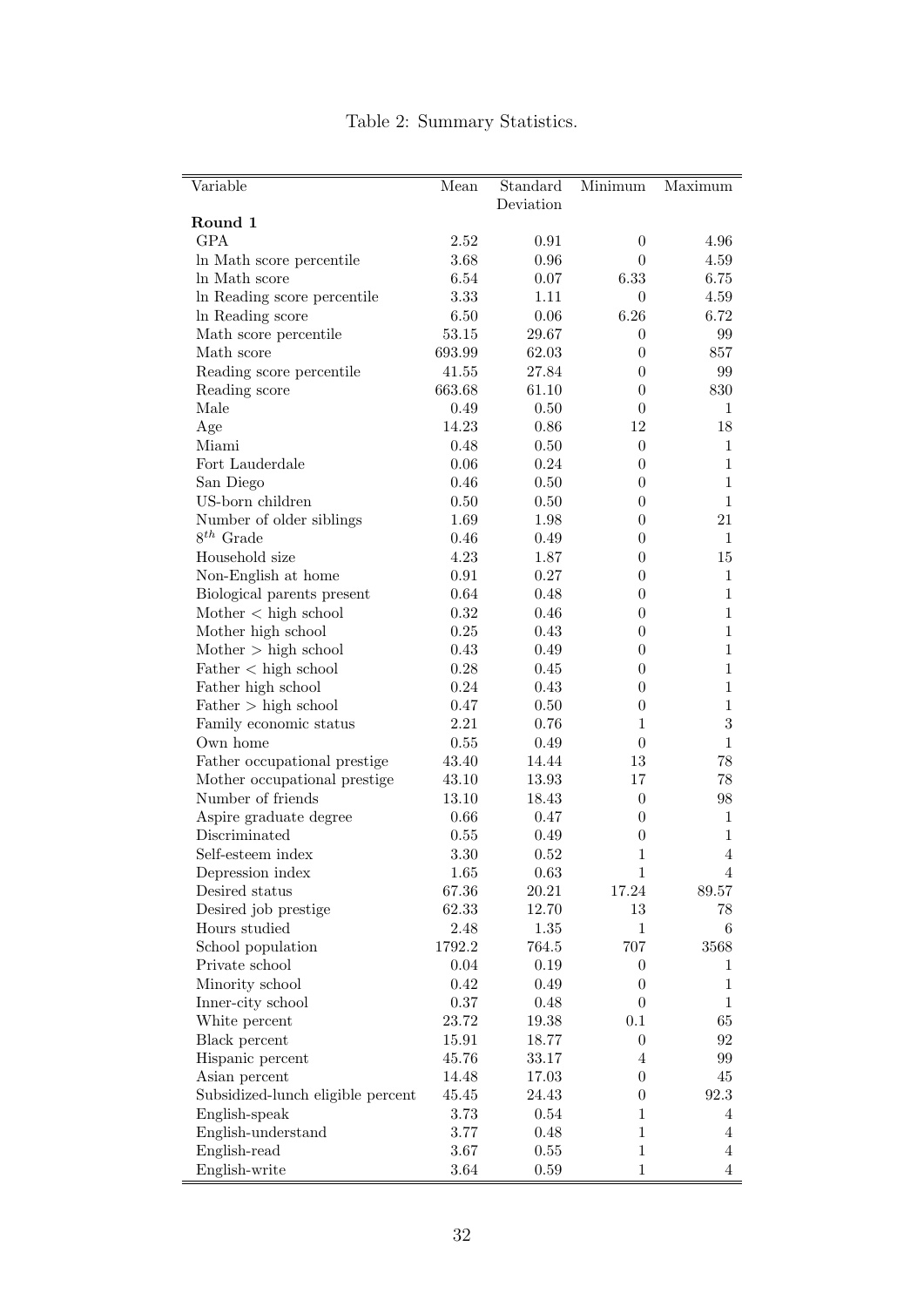| Variable                          | Mean   | Standard<br>Deviation | Minimum          | Maximum          |
|-----------------------------------|--------|-----------------------|------------------|------------------|
| Round 2                           |        |                       |                  |                  |
| Surveyed                          | 0.81   | 0.38                  | $\overline{0}$   | $\mathbf{1}$     |
| <b>GPA</b>                        | 2.46   | 0.95                  | $\overline{0}$   | 5                |
| Self-esteem index                 | 3.40   | 0.51                  | $\mathbf{1}$     | 4                |
| Depression index                  | 1.66   | 0.64                  | 1                | 4                |
| Hours studied                     | 2.74   | 1.46                  | $\mathbf{1}$     | 6                |
| School population                 | 2522.9 | 1068.4                | 227              | 4930             |
| Private school                    | 0.04   | 0.18                  | $\theta$         | 1                |
| School dropout rate               | 5.51   | 4.13                  | 0.2              | 27.6             |
| School percent attend             | 93.01  | 1.98                  | 88.3             | 96               |
| Subjective school quality         | 2.93   | 0.457                 | 1.2              | $\overline{4}$   |
| Round 3                           |        |                       |                  |                  |
| <b>Educational outcomes</b>       |        |                       |                  |                  |
| Completed schooling               | 14.32  | 1.82                  | 10               | 18               |
| In school                         | 0.51   | 0.49                  | $\overline{0}$   | $\mathbf{1}$     |
| Expected schooling by 30          | 16.75  | 1.48                  | 12               | 18               |
| English-read                      | 3.87   | 0.39                  | $\mathbf{1}$     | 4                |
| English-understand                | 3.90   | 0.34                  | $\mathbf{1}$     | 4                |
| English-speak                     | 3.87   | 0.39                  | $\mathbf{1}$     | 4                |
| English-write                     | 3.79   | 0.48                  | 1                | $\overline{4}$   |
| Labor market outcomes             |        |                       |                  |                  |
| In personal earnings              | 7.31   | 0.68                  | 3.91             | 9.74             |
| In labor force                    | 0.90   | 0.29                  | $\boldsymbol{0}$ | $\mathbf{1}$     |
| Unemployed                        | 0.09   | 0.29                  | $\theta$         | 1                |
| Self-employed                     | 0.05   | 0.22                  | $\boldsymbol{0}$ | 1                |
| Income satisfaction               | 3.16   | 1.11                  | 1                | $\mathbf 5$      |
| Job satisfaction                  | 3.80   | 1.05                  | $\mathbf{1}$     | $\mathbf 5$      |
| First job prestige score          | 39.76  | 11.59                 | 16               | 78               |
| Job prestige score                | 44.54  | 11.81                 | 16               | 78               |
| Expected job prestige score by 30 | 54.77  | 10.33                 | 18               | 78               |
| Health and social outcomes        |        |                       |                  |                  |
| Health insurance                  | 0.74   | 0.44                  | $\boldsymbol{0}$ | $\mathbf 1$      |
| Subjective health                 | 4.21   | 0.84                  | 1                | 5                |
| Sick (ill or disabled)            | 0.06   | 0.24                  | 0                | $\mathbf 1$<br>1 |
| Arrested or incarcerated          | 0.07   | 0.23                  | $\theta$         |                  |

Table 2 (continued): Summary Statistics.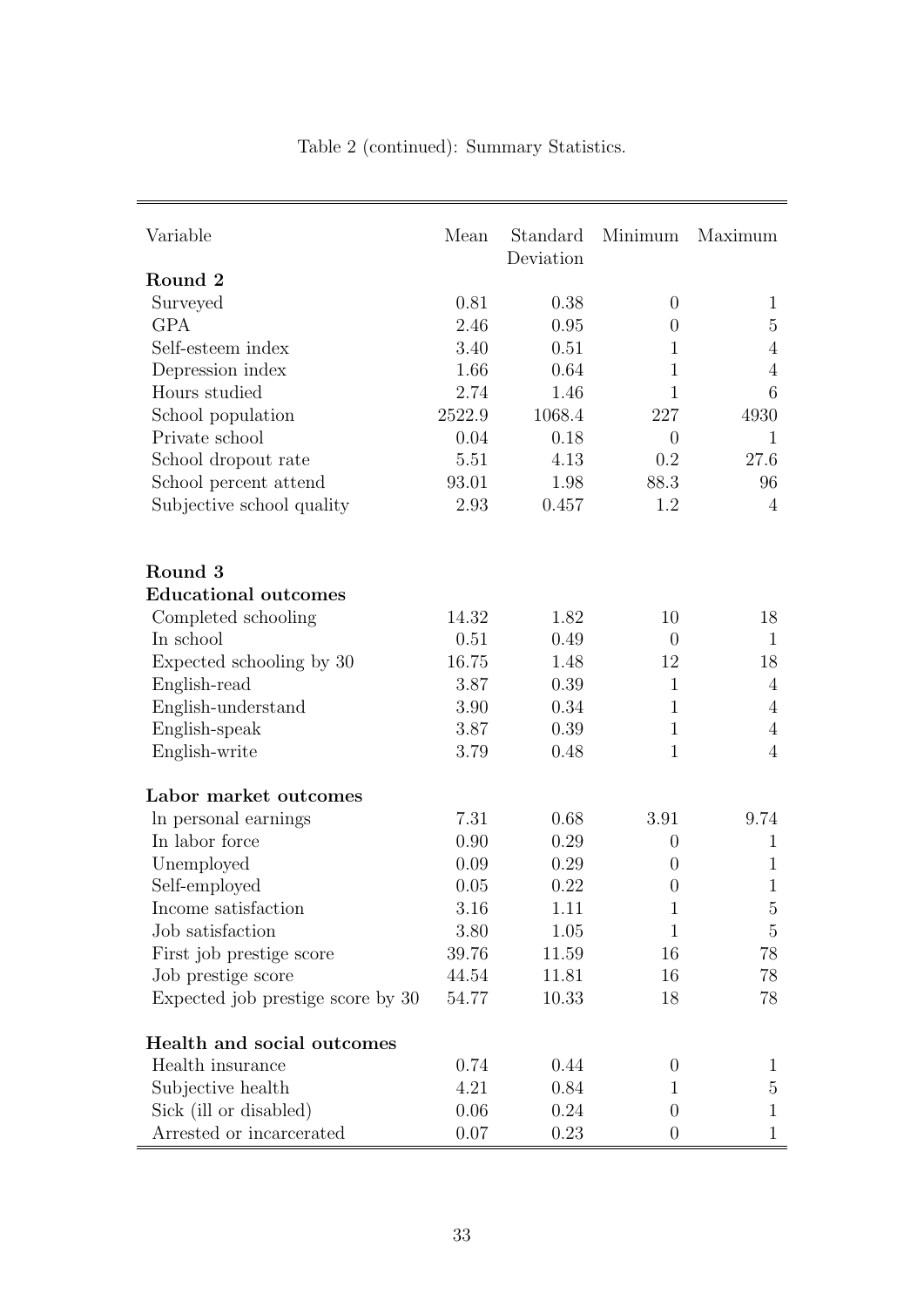|                                      |           | Round 1 sample |          | Round 3 sample |
|--------------------------------------|-----------|----------------|----------|----------------|
|                                      |           | (Full sample)  |          |                |
| Variable                             | Mean      | Standard       | Mean     | Standard       |
|                                      |           | Deviation      |          | Deviation      |
| Round 1 variables                    |           |                |          |                |
| <b>GPA</b>                           | 2.52      | 0.91           | 2.67     | 0.88           |
| In Math score percentile             | 3.68      | 0.96           | 3.79     | 0.90           |
| In Math score                        | 6.54      | 0.07           | 6.55     | 0.07           |
| In Reading score percentile          | 3.33      | 1.11           | 3.48     | 1.04           |
| In Reading score                     | 6.50      | 0.06           | 6.51     | $0.06\,$       |
| Math score percentile                | 53.15     | 29.67          | 57.06    | 29.26          |
| Math score                           | 693.99    | 62.03          | 700.38   | 58.49          |
| Reading score percentile             | 41.55     | 27.84          | 45.67    | 27.76          |
| Reading score                        | 663.68    | 61.10          | 669.32   | 59.90          |
| Male                                 | 0.49      | 0.50           | 0.46     | 0.50           |
| Age                                  | 14.23     | 0.86           | 14.16    | 0.84           |
| Miami                                | 0.48      | 0.50           | 0.45     | 0.50           |
| Fort Lauderdale                      | 0.06      | 0.24           | 0.05     | 0.23           |
| San Diego                            | 0.46      | 0.50           | 0.45     | 0.49           |
| US-born children                     | 0.50      | 0.50           | 0.53     | 0.50           |
| Number of older siblings             | 1.69      | 1.98           | 1.64     | 1.87           |
| $8^{th}$ Grade                       | 0.46      | 0.49           | 0.46     | 0.49           |
| Household size                       | 4.23      | 1.87           | 4.20     | 1.83           |
| Non-English at home                  | 0.91      | 0.27           | 0.91     | 0.28           |
| Biological parents present           | 0.64      | 0.48           | 0.69     | 0.46           |
| $\text{Mother} < \text{high school}$ | 0.32      | 0.46           | 0.29     | 0.45           |
| Mother high school                   | 0.25      | 0.43           | 0.24     | 0.43           |
| Mother > high school                 | 0.43      | 0.49           | 0.46     | 0.50           |
| Father < high school                 | 0.28      | 0.45           | 0.26     | 0.44           |
| Father high school                   | 0.24      | 0.43           | 0.23     | 0.42           |
| Father > high school                 | 0.47      | 0.50           | 0.51     | 0.50           |
| Family economic status               | 2.21      | 0.76           | 2.24     | 0.75           |
| Own home                             | 0.55      | 0.49           | 0.61     | 0.49           |
| Father occupational prestige         | $43.40\,$ | 14.44          | 43.95    | 14.43          |
| Mother occupational prestige         | 43.10     | 13.93          | 44.00    | 13.61          |
| Number of friends                    | 13.10     | 18.43          | 12.77    | 17.96          |
| Aspire graduate degree               | 0.66      | 0.47           | 0.69     | 0.46           |
| Discriminated                        | 0.55      | 0.49           | $0.55\,$ | 0.49           |
| Self-esteem index                    | 3.30      | 0.52           | 3.31     | 0.52           |
| Depression index                     | 1.65      | 0.63           | 1.63     | 0.62           |
| Desired status                       | 67.36     | 20.21          | 68.44    | 19.70          |
| Desired job prestige                 | 62.33     | 12.70          | 63.14    | 12.31          |
| Hours studied                        | 2.48      | 1.35           | 2.54     | 1.35           |
| School population                    | 1792.2    | 764.5          | 2.52     | 0.91           |
| Private school                       | 0.04      | 0.19           | 0.04     | 0.20           |
| Minority school                      | 0.42      | 0.49           | 0.43     | 0.49           |
| Inner-city school                    | 0.37      | 0.48           | 0.33     | 0.47           |
| White percent                        | 23.72     | 19.38          | 24.14    | 19.55          |
| Black percent                        | 15.91     | 18.77          | 14.76    | 17.17          |
| Hispanic percent                     | 45.76     | 33.17          | 46.28    | 33.39          |
| Asian percent                        | 14.48     | 17.03          | 14.71    | 17.26          |
| Subsidized-lunch eligible percent    | 45.45     | 24.43          | 43.84    | 24.24          |
| English-speak                        | 3.73      | 0.54           | 3.79     | 0.46           |
| English-understand                   | $3.77\,$  | 0.48           | 3.82     | 0.42           |
| English-read                         | 3.67      | $0.55\,$       | 3.74     | 0.50           |
| English-write                        | 3.64      | 0.59           | $3.70\,$ | 0.54           |

# Table 3: Summary Statistics Comparison by Different Rounds of Surveys.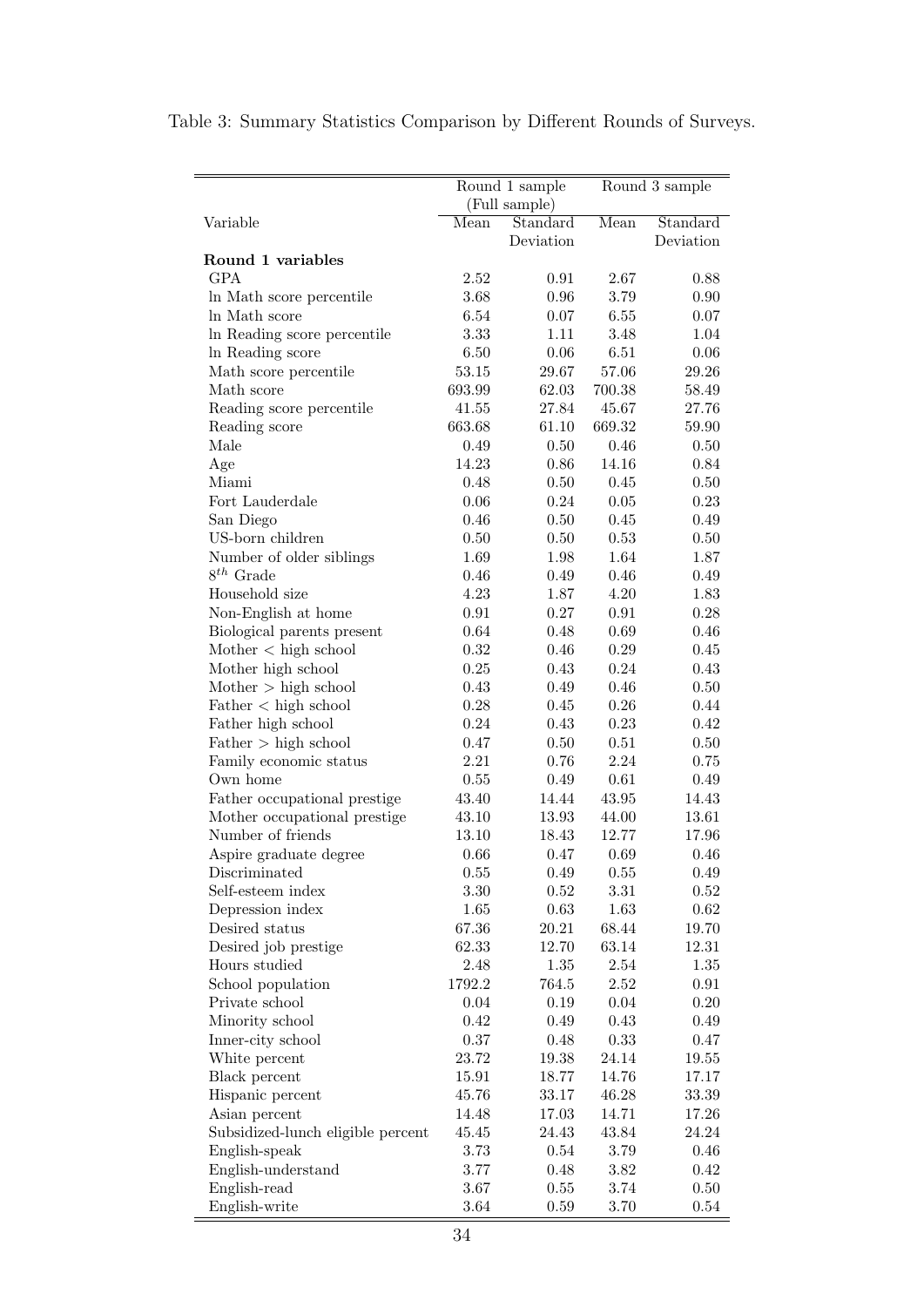| <b>GPA</b>                  | $0.998**$<br>(26.91) |                      |                       |                       |                      |
|-----------------------------|----------------------|----------------------|-----------------------|-----------------------|----------------------|
| In Math score percentile    |                      | $0.676**$<br>(11.66) |                       |                       |                      |
| ln Math score               |                      |                      | $10.33***$<br>(17.36) |                       |                      |
| In Reading score percentile |                      |                      |                       | $0.573**$<br>(11.07)  |                      |
| In Reading score            |                      |                      |                       |                       | $10.89**$<br>(15.01) |
| Male                        | 0.040<br>(0.46)      | $-0.223*$<br>(2.21)  | $-0.237**$<br>(2.69)  | $-0.194$ <sup>+</sup> | $-0.208*$            |
| Age                         | 0.063                | $-0.378$             | $-0.256$              | (1.87)<br>$-0.423$    | (2.20)<br>$-0.099$   |
| $Age$ -squared/100          | (0.06)<br>$-1.229$   | (0.42)<br>0.187      | (0.27)<br>$-0.165$    | (0.42)<br>0.290       | (0.10)<br>$-0.828$   |
| Number of older siblings    | (0.35)<br>$-0.040*$  | (0.06)<br>$-0.055**$ | (0.05)<br>$-0.046*$   | (0.08)<br>$-0.049*$   | (0.24)<br>$-0.040*$  |
| Miami                       | (2.32)<br>$0.467*$   | (2.95)<br>0.064      | (2.25)<br>0.146       | (2.45)<br>0.257       | (2.02)<br>$0.426*$   |
| Ft. Lauderdale              | (2.43)<br>0.221      | (0.30)<br>$-0.028$   | (0.73)<br>0.026       | (1.31)<br>0.041       | (2.25)<br>0.141      |
| $8^{th}$ Grade              | (0.89)<br>$0.503**$  | (0.11)<br>$0.510**$  | (0.11)<br>$0.286**$   | (0.17)<br>$0.535**$   | (0.60)<br>$0.400**$  |
| US-born                     | (4.88)<br>$0.268**$  | (4.97)<br>$0.148*$   | (3.14)<br>$0.120^{+}$ | (5.30)<br>0.070       | (4.38)<br>0.063      |
| Country-of-origin dummies   | (3.95)<br>Yes        | (2.10)<br>Yes        | (1.71)<br>Yes         | (0.97)<br>Yes         | (0.88)<br>Yes        |
| Adjusted R-squared<br>N     | 0.316                | 0.214                | 0.239<br>3264         | 0.208                 | 0.220                |

Table 4: Academic Performance in Middle School and Completed Years of Schooling.

Notes: Regression of completed years of schooling on middle school variables in each column. *t*-statistics are reported in parentheses and are in absolute values together with the coefficients that are estimated using OLS. Robust standard errors are clustered at the school level (school as of round 1). <sup>\*\*</sup>, <sup>\*</sup> and <sup>+</sup> indicate respectively 1%, 5% and 10% significance levels.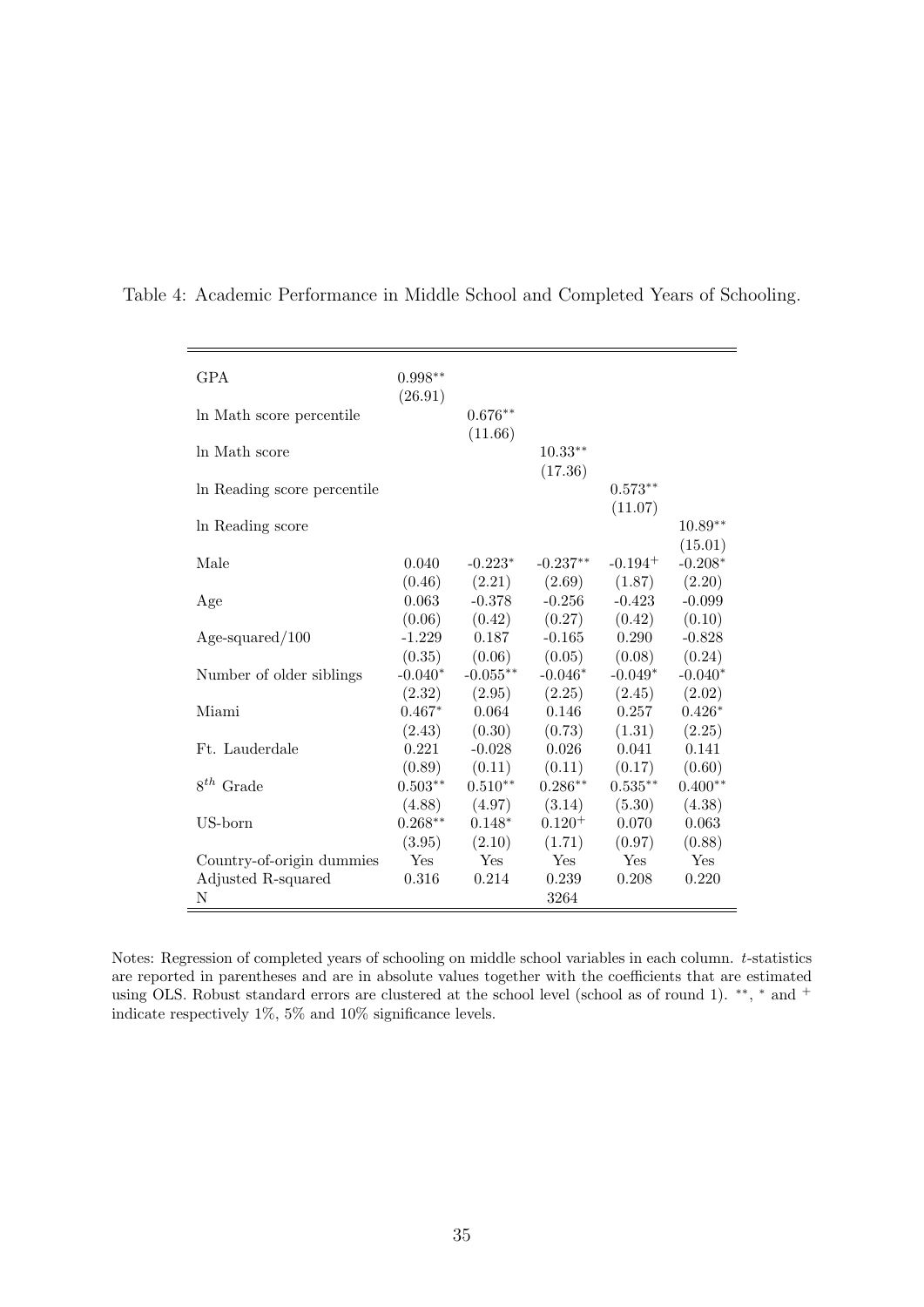Table 5: Academic Performance in Middle School and Completed Years of Schooling in Extended Specification.

| GPA                               | $0.743**$<br>(21.97)           |                          |                          |                          |                          |
|-----------------------------------|--------------------------------|--------------------------|--------------------------|--------------------------|--------------------------|
| In Math score percentile          |                                | $0.429**$                |                          |                          |                          |
| In Math score                     |                                | (8.86)                   | $6.599**$                |                          |                          |
| In Reading score percentile       |                                |                          | (12.73)                  | $0.368**$                |                          |
| In Reading score                  |                                |                          |                          | (9.43)                   | $6.951**$                |
| US-born                           | 0.106                          | 0.029                    | 0.021                    | $-0.011$                 | (12.52)<br>$-0.009$      |
| Household size                    | (1.57)                         | (0.41)                   | (0.30)                   | (0.16)                   | (0.13)                   |
|                                   | $-0.046*$                      | $-0.034*$                | $-0.035*$                | $-0.027$                 | $-0.028$ <sup>+</sup>    |
| Biological parents present        | (2.94)                         | (2.16)                   | (2.32)                   | (1.62)                   | (1.19)                   |
|                                   | $0.172**$                      | $0.220**$                | $0.192**$                | $0.247**$                | $0.242**$                |
| Non-English at home               | (2.97)                         | (3.37)                   | (2.97)                   | (3.81)                   | (3.77)                   |
|                                   | $-0.005$                       | $-0.001$                 | $-0.007$                 | 0.043                    | 0.043                    |
| Mother high school                | (0.04)                         | (0.01)                   | (0.06)                   | (0.33)                   | (0.33)                   |
|                                   | 0.023                          | 0.055                    | 0.027                    | 0.071                    | 0.052                    |
| Mother > high school              | (0.18)                         | (0.47)                   | (0.24)                   | (0.59)                   | (0.42)                   |
|                                   | $0.279*$                       | $0.320**$                | $0.289*$                 | $0.318**$                | $0.303^{*}$              |
| Father high school                | (2.58)                         | (2.99)                   | (2.67)                   | (2.81)                   | (2.65)                   |
|                                   | $-0.077$                       | $-0.087$                 | $-0.066$                 | $-0.084$                 | $-0.082$                 |
| Father > high school              | (0.71)                         | (0.75)                   | (0.57)                   | (0.71)                   | (0.67)                   |
|                                   | 0.039                          | 0.051                    | 0.055                    | 0.038                    | 0.034                    |
| Middle Income                     | (0.51)                         | (0.67)                   | (0.72)                   | (0.47)                   | (0.41)                   |
|                                   | 0.061                          | 0.104                    | 0.093                    | 0.122                    | 0.116                    |
| High Income                       | (0.68)                         | (1.25)                   | (1.16)                   | (1.55)                   | (1.47)                   |
|                                   | 0.061                          | 0.073                    | 0.073                    | 0.098                    | 0.094                    |
| Own home                          | (0.71)                         | (0.85)                   | (0.87)                   | (1.21)                   | (1.15)                   |
|                                   | $0.258***$                     | $0.230*$                 | $0.210*$                 | $0.196*$                 | $0.195*$                 |
| Father occupational prestige      | (2.91)                         | (2.60)                   | (2.38)                   | (2.07)                   | (2.07)                   |
|                                   | $0.006**$                      | $0.006**$                | $0.006**$                | $0.007***$               | $0.006**$                |
| Mother occupational prestige      | (2.84)                         | (2.91)                   | (2.81)                   | (3.13)                   | (2.83)                   |
|                                   | $0.005*$                       | $0.005*$                 | $0.005*$                 | $0.005*$                 | $0.005*$                 |
| Number of friends                 | (2.56)                         | (2.11)                   | (2.28)                   | (2.26)                   | (2.05)                   |
|                                   | $-0.0006$                      | $-0.003$                 | $-0.003$                 | $-0.003$                 | $-0.002$                 |
| Aspire graduate degree            | (0.32)                         | (1.51)                   | (1.29)                   | (1.26)                   | (1.02)                   |
|                                   | $0.241**$                      | $0.322**$                | $0.314**$                | $0.329**$                | $0.315**$                |
| Discriminated                     | (3.44)                         | (4.48)                   | (4.31)                   | (4.45)                   | (4.29)                   |
|                                   | $-0.024$                       | $-0.060$                 | $-0.049$                 | $-0.077$                 | $-0.071$                 |
| Self-esteem                       | (0.36)                         | (0.86)                   | (0.73)                   | (1.12)                   | (1.04)                   |
|                                   | $0.101*$                       | $0.152**$                | $0.130*$                 | $0.104+$                 | 0.087                    |
| Depression                        | (2.09)                         | (2.91)                   | (2.45)                   | (1.95)                   | (1.67)                   |
|                                   | $-0.011$                       | $-0.068$                 | $-0.075^{+}$             | $-0.096*$                | $-0.112*$                |
| Desired status                    | (0.28)                         | (1.60)                   | (1.77)                   | (2.14)                   | (2.52)                   |
|                                   | 0.004                          | 0.004                    | 0.004                    | $0.005+$                 | $0.005^+$                |
| Desired prestige                  | (1.41)                         | (1.55)                   | (1.50)                   | (1.87)                   | (1.87)                   |
|                                   | 0.002                          | 0.004                    | 0.004                    | 0.002                    | 0.002                    |
| Minority school                   | (0.53)                         | (0.84)<br>$-0.377*$      | (0.90)<br>$-0.396**$     | (0.46)<br>$-0.454**$     | (0.53)<br>$-0.475**$     |
| Inner-city school                 | $-0.172$<br>(1.16)<br>$-0.073$ | (2.66)<br>$-0.044$       | (2.83)<br>-0.044         | (3.06)<br>$-0.092$       | (4.10)<br>$-0.072$       |
|                                   | (0.84)                         | (0.40)                   | (0.41)                   | (0.95)<br>0.119          | (0.73)                   |
| White percent                     | 0.091<br>(1.10)                | 0.120<br>(1.07)<br>0.116 | 0.126<br>(1.20)          | (1.00)                   | 0.125<br>(1.12)          |
| Black percent                     | 0.085<br>(1.03)                | (1.03)<br>0.117          | 0.123<br>(1.17)<br>0.125 | 0.118<br>(0.99)<br>0.119 | 0.124<br>(1.11)<br>0.125 |
| Hispanic percent                  | 0.087<br>(1.05)                | (1.04)                   | (1.18)                   | (1.00)<br>0.122          | (1.12)                   |
| Asian percent                     | 0.092<br>(1.11)                | 0.121<br>(10.7)          | 0.131<br>(1.23)          | (1.01)                   | 0.130<br>(1.15)          |
| Subsidized-lunch eligible         | 0.002                          | 0.003                    | 0.004                    | 0.003                    | 0.003                    |
|                                   | (0.63)                         | (0.88)                   | (1.00)                   | (0.67)                   | (0.91)                   |
| School population $(1)/100$       | 0.016                          | 0.008                    | 0.007                    | $-0.006$                 | 0.007                    |
|                                   | (1.60)                         | (0.88)                   | (0.73)                   | (0.54)                   | (0.65)                   |
| Hours studied $(1)$               | $-0.001$                       | $0.050*$                 | $0.044^{+}$              | $0.052*$                 | $0.048*$                 |
|                                   | (0.09)                         | (2.15)                   | (1.95)                   | (2.23)                   | (2.08)                   |
| School population $(2)/100$       | 0.006                          | $0.010^{+}$              | $0.010*$                 | $0.008 +$                | $0.0009*$                |
|                                   | (1.35)                         | (1.98)                   | (2.02)                   | (1.72)                   | (2.02)                   |
| Hours studied $(2)$               | $0.122**$                      | $0.177***$               | $0.167**$                | $0.184**$                | $0.182**$                |
|                                   | (5.04)                         | (7.70)                   | (7.28)                   | (8.45)                   | (8.24)                   |
| Private $\rm school(1)$           | 0.727                          | $1.889+$                 | $0.768 +$                | $0.829 +$                | $0.846 +$                |
|                                   | (1.55)                         | (1.98)                   | (1.79)                   | (1.84)                   | (2.00)                   |
| Private $\text{school}(2)$        | 0.267                          | $0.394 +$                | 0.392                    | 0.372                    | 0.282                    |
|                                   | (1.24)                         | (1.72)                   | (1.60)                   | (1.44)                   | (1.22)                   |
| School dropout $rate(2)$          | $-0.013$                       | $-0.016$                 | $-0.015$                 | $-0.019$                 | $-0.016$                 |
|                                   | (0.97)                         | (1.13)                   | (1.10)                   | (1.66)                   | (1.31)                   |
| School percent $\text{attend}(2)$ | $-0.017$                       | $-0.007$                 | $-0.011$                 | $-0.020$                 | $-0.012$                 |
|                                   | (0.57)                         | (0.23)                   | (0.35)                   | (0.58)                   | (0.38)                   |
| Subjective school quality $(2)$   | 0.081                          | $0.147*$                 | $0.127^{+}$              | $0.147*$                 | $0.141*$                 |
|                                   | (1.35)                         | (2.33)                   | (2.01)                   | (2.52)                   | (2.39)                   |
| Controls in Table 2               | $_{\rm Yes}$                   | Yes                      | $_{\rm Yes}$             | $_{\rm Yes}$             | $_{\rm Yes}$             |
| Country-of-origin dummies         | Yes                            | $_{\rm Yes}$             | $_{\rm Yes}$             | $_{\rm Yes}$             | Yes                      |
| Adjusted R-squared<br>Ν           | $_{0.391}$                     | 0.344                    | 0.352<br>3264            | 0.341                    | 0.345                    |

Notes: Regression of completed years of schooling on independent variables measured in middle and high school in each column. Variables<br>measured in round 1 (middle school) have either no number attached to them or a suffix the coefficients that are estimated using OLS. Robust standard errors are clustered at the school level (school as of round 1). \*\*, \* and <sup>+</sup> indicate respectively 1%, 5% and 10% significance levels.  $36$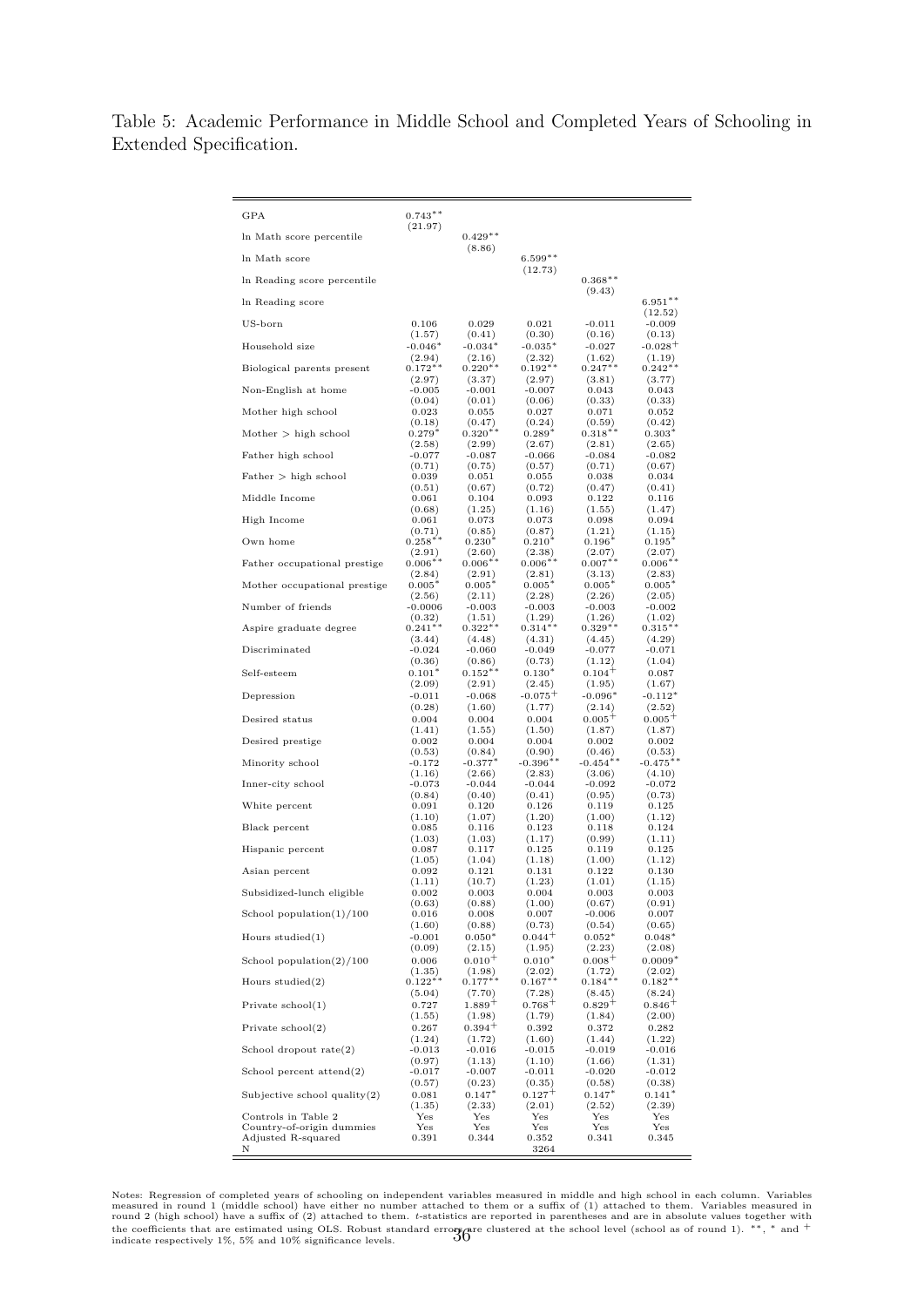Table 6: Academic Performance in Middle School and Adult Outcomes in Basic Specification.

| <b>Educational outcomes</b> | completed    | in            | expected            | English               | English      | English      | English   |
|-----------------------------|--------------|---------------|---------------------|-----------------------|--------------|--------------|-----------|
|                             | schooling    | school        | schooling           | read                  | understand   | speak        | write     |
| <b>GPA</b>                  | $0.998**$    | $0.043**$     | $0.533**$           | $0.016+$              | 0.009        | 0.006        | $0.025*$  |
|                             | (26.91)      | (3.59)        | (12.15)             | (1.88)                | (1.29)       | (0.84)       | (2.21)    |
| In Math score percentile    | $0.676**$    | $0.048**$     | $0.406**$           | $0.029**$             | $0.023**$    | $0.017^{+}$  | $0.026*$  |
|                             | (11.66)      | (3.83)        | (10.53)             | (2.57)                | (2.57)       | (1.94)       | (2.11)    |
| In Math score               | $10.33**$    | $0.329*$      | $5.453**$           | $0.311*$              | $0.258**$    | $0.173+$     | $0.374**$ |
|                             | (17.36)      | (2.04)        | (14.30)             | (2.25)                | (2.63)       | (1.79)       | (2.61)    |
| In Reading score percentile | $0.573**$    | $0.027**$     | $0.290**$           | $0.063**$             | $0.046**$    | $0.045***$   | $0.071**$ |
|                             | (11.07)      | (3.07)        | (8.00)              | (5.44)                | (4.63)       | (4.18)       | (5.20)    |
| In Reading score            | $11.89**$    | 0.257         | $5.390**$           | $0.978**$             | $0.713**$    | $0.718**$    | $1.203**$ |
|                             | (15.01)      | (1.52)        | (10.90)             | (5.28)                | (4.72)       | (4.38)       | (5.40)    |
| N                           | 3264         | 3233          | 2465                | 3177                  | 3181         | 3183         | 2716      |
| Labor market outcomes       |              |               |                     |                       |              |              |           |
|                             | In personal  | in labor      | unemployed          | self-                 | income       | job          |           |
|                             | earnings     | force         |                     | employed              | satisfaction | satisfaction |           |
| <b>GPA</b>                  | 0.009        | $-0.032$ $^*$ | $-0.020*$           | $-0.009$              | -0.010       | 0.015        |           |
|                             | (0.50)       | (4.14)        | (2.75)              | (1.51)                | (0.47)       | (0.69)       |           |
| In Math score percentile    | $0.050**$    | $-0.016+$     | $-0.016*$           | $-0.008+$             | 0.023        | $0.052**$    |           |
|                             | (2.63)       | (1.78)        | (2.10)              | (1.66)                | (1.02)       | (2.72)       |           |
| In Math score               | $0.698*$     | $-0.278**$    | $-0.211+$           | $-0.127$ <sup>+</sup> | 0.363        | $0.614*$     |           |
|                             | (2.31)       | (2.99)        | (1.86)              | (1.78)                | (1.07)       | (2.21)       |           |
| In Reading score percentile | $0.048**$    | $-0.011$      | $-0.017**$          | $-0.012**$            | $-0.023$     | $-0.009$     |           |
|                             | (2.95)       | (1.60)        | (2.96)              | (2.68)                | (0.95)       | (0.54)       |           |
| In Reading score            | $0.815**$    | $-0.246*$     | $-0.272**$          | $-0.255***$           | $-0.609$     | $-0.085$     |           |
|                             | (2.91)       | (2.07)        | (2.83)              | (2.67)                | (1.54)       | (0.29)       |           |
| N                           | 2603         | 3262          | 2829                | 2669                  | 2939         | 2828         |           |
|                             | job prestige | first job     | expected job        |                       |              |              |           |
|                             | score        | prestige      | prestige            |                       |              |              |           |
| <b>GPA</b>                  | $3.349**$    | $3.539**$     | $2.926*$            |                       |              |              |           |
|                             | (14.68)      | (11.61)       | (13.38)             |                       |              |              |           |
| In Math score percentile    | $1.826**$    | $2.148**$     | $1.773**$           |                       |              |              |           |
|                             | (7.69)       | (8.52)        | (6.25)              |                       |              |              |           |
| In Math score               | $30.587**$   | 38.829**      | $31.081**$          |                       |              |              |           |
|                             | (7.94)       | (10.99)       | (11.03)             |                       |              |              |           |
| In Reading score percentile | $1.660**$    | $1.920**$     | $1.727**$           |                       |              |              |           |
|                             | (6.60)       | (7.32)        | (6.78)              |                       |              |              |           |
| In Reading score            | 32.059**     | 38.936**      | $34.823^{\ast\ast}$ |                       |              |              |           |
|                             | (5.72)       | (8.14)        | (9.24)              |                       |              |              |           |
| Ν                           | 2591         | 2393          | 2869                |                       |              |              |           |
| Health and social outcomes  |              |               |                     |                       |              |              |           |
|                             | health       | subjective    | sick                | arrested or           |              |              |           |
|                             | insurance    | health        |                     | incarcerated          |              |              |           |
| <b>GPA</b>                  | $0.060**$    | $0.695*$      | $-0.013*$           | $-0.038*$             |              |              |           |
|                             | (5.56)       | (3.62)        | (2.53)              | (5.62)                |              |              |           |
| In Math score percentile    | $0.048**$    | $0.040*$      | $-0.012*$           | $-0.016**$            |              |              |           |
|                             | (4.70)       | (1.95)        | (2.16)              | (2.69)                |              |              |           |
| In Math score               | $0.749**$    | $0.867**$     | $-0.235**$          | $-0.271**$            |              |              |           |
|                             | (5.24)       | (3.79)        | (3.90)              | (3.51)                |              |              |           |
| In Reading score percentile | $0.038**$    | $0.041*$      | 0.0005              | $-0.008*$             |              |              |           |
|                             | (4.59)       | (2.40)        | (0.97)              | (1.80)                |              |              |           |
| In Reading score            | $0.602**$    | $1.000**$     | 0.011               | $-0.174***$           |              |              |           |
|                             | (3.81)       | (3.45)        | (0.13)              | (2.14)                |              |              |           |
| N                           | 3272         | 3302          | 3158                | 3049                  |              |              |           |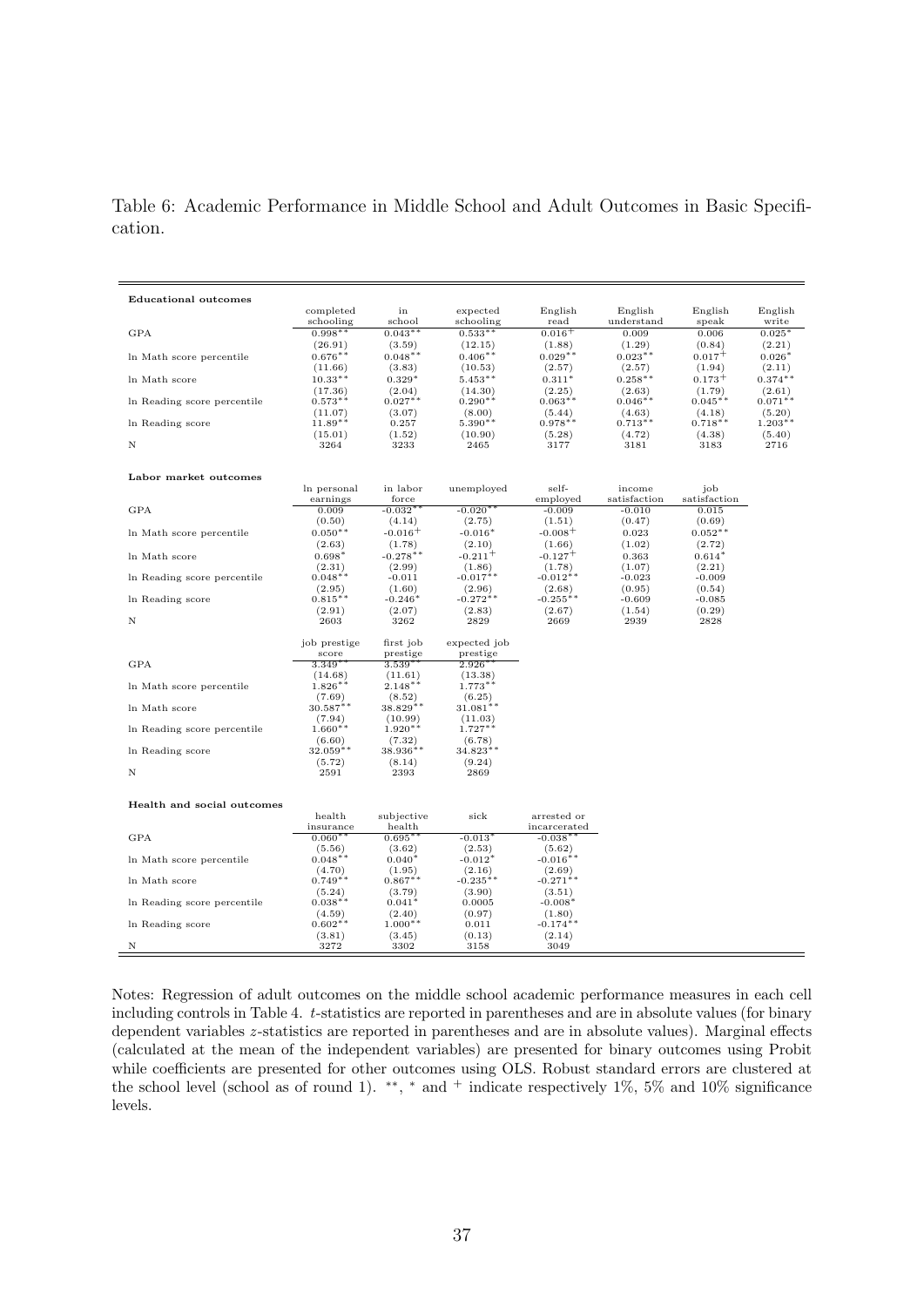Table 7: Academic Performance in Middle School and Adult Outcomes in Extended Specification.

| <b>Educational outcomes</b> |                      |                       |                       |                       |                        |                     |                     |
|-----------------------------|----------------------|-----------------------|-----------------------|-----------------------|------------------------|---------------------|---------------------|
|                             | completed            | in                    | expected              | English               | English                | English             | English             |
|                             | schooling            | school                | schooling             | read                  | understand             | speak               | write               |
| <b>GPA</b>                  | $0.743**$            | 0.015                 | $0.349**$             | $-0.004$              | $-0.004$               | $-0.007$            | 0.001               |
|                             | (21.97)              | (0.91)                | (7.93)                | (0.41)                | (0.47)                 | (0.66)              | (0.01)              |
| In Math score percentile    | $0.429**$            | $0.035*$              | $0.241**$             | 0.011                 | 0.009                  | 0.002               | 0.006               |
|                             | (8.86)               | (2.29)                | (5.66)                | (0.93)                | (1.07)                 | (0.29)              | (0.47)              |
| In Math score               | $6.599**$            | 0.026                 | $3.179***$            | 0.042                 | 0.081                  | $-0.019$            | 0.050               |
| In Reading score percentile | (12.73)<br>$0.368**$ | (0.12)<br>0.015       | (6.66)<br>$0.165***$  | (0.23)<br>$0.051**$   | (0.86)<br>$0.036**$    | (0.20)<br>$0.032**$ | (0.34)<br>$0.056**$ |
|                             | (9.43)               | (1.33)                | (6.13)                | (4.07)                | (3.21)                 | (2.74)              | (3.95)              |
| In Reading score            | $6.951**$            | $-0.051$              | $3.195**$             | $0.758**$             | $0.527**$              | $0.508**$           | $0.921**$           |
|                             | (12.52)              | (0.24)                | (7.77)                | (4.47)                | (3.64)                 | (3.36)              | (4.81)              |
| Ν                           | 3264                 | 3233                  | 2465                  | 3177                  | 3181                   | 3183                | 2716                |
|                             |                      |                       |                       |                       |                        |                     |                     |
|                             |                      |                       |                       |                       |                        |                     |                     |
| Labor market outcomes       |                      |                       |                       |                       |                        |                     |                     |
|                             | In personal          | in labor<br>force     | unemployed            | self-<br>employed     | income<br>satisfaction | job<br>satisfaction |                     |
| <b>GPA</b>                  | earnings             | $-0.019**$            |                       |                       |                        | $-0.011$            |                     |
|                             | 0.0003<br>(0.02)     |                       | $-0.016$ <sup>+</sup> | $-0.008$<br>(1.23)    | $-0.034$<br>(1.48)     | (0.36)              |                     |
| In Math score percentile    |                      | (2.56)                | (1.89)<br>$-0.011$    | $-0.009*$             | 0.010                  | $0.041 +$           |                     |
|                             | $0.046*$<br>(2.67)   | $-0.004$<br>(0.53)    | (1.43)                | (2.06)                | (0.46)                 | (1.87)              |                     |
| In Math score               | $0.620*$             | $-0.095$              | $-0.117$              | $-0.129$ <sup>+</sup> | 0.159                  | 0.396               |                     |
|                             | (2.22)               | (1.12)                | (1.08)                | (1.81)                | (0.44)                 | (1.21)              |                     |
| In Reading score percentile | $0.042**$            | 0.001                 | $-0.011*$             | $-0.014**$            | $-0.032$               | $-0.028$            |                     |
|                             | (2.71)               | (0.03)                | (2.03)                | (3.13)                | (1.27)                 | (1.47)              |                     |
| In Reading score            | $0.635*$             | $-0.018$              | $-0.161$              | $-0.277**$            | $-0.778^{+}$           | $-0.343$            |                     |
|                             | (2.33)               | (0.17)                | (1.42)                | (2.89)                | (1.85)                 | (0.90)              |                     |
| N                           | 2603                 | 3242                  | 2781                  | 2612                  | 2939                   | 2828                |                     |
|                             |                      |                       |                       |                       |                        |                     |                     |
|                             | job prestige         | first job             | expected job          |                       |                        |                     |                     |
|                             | score                | prestige              | prestige              |                       |                        |                     |                     |
| <b>GPA</b>                  | $2.441**$            | $2.544***$            | $2.056**$             |                       |                        |                     |                     |
|                             | (10.64)              | (8.20)                | (9.07)                |                       |                        |                     |                     |
| In Math score percentile    | $1.002**$            | $1.203**$             | $1.051**$             |                       |                        |                     |                     |
| In Math score               | (5.39)<br>$17.939**$ | (4.64)<br>$25.110***$ | (4.01)<br>$20.318**$  |                       |                        |                     |                     |
|                             | (5.37)               | (6.42)                | (7.89)                |                       |                        |                     |                     |
| In Reading score percentile | $0.903**$            | $1.097**$             | $1.102**$             |                       |                        |                     |                     |
|                             | (3.84)               | (4.30)                | (4.01)                |                       |                        |                     |                     |
| In Reading score            | 18.087**             | $24.587**$            | $23.556**$            |                       |                        |                     |                     |
|                             | (3.22)               | (4.81)                | (5.66)                |                       |                        |                     |                     |
| N                           | 2591                 | 2393                  | 2869                  |                       |                        |                     |                     |
|                             |                      |                       |                       |                       |                        |                     |                     |
|                             |                      |                       |                       |                       |                        |                     |                     |
| Health and social outcomes  | health               | subjective            | sick                  | arrested or           |                        |                     |                     |
|                             | insurance            | health                |                       | incarcerated          |                        |                     |                     |
|                             |                      |                       |                       |                       |                        |                     |                     |
| <b>GPA</b>                  | $0.038**$            | 0.008                 | $-0.010"$             | $-0.021$ $^*$         |                        |                     |                     |
|                             | (2.98)               | (0.34)                | (2.01)                | (3.39)                |                        |                     |                     |
| In Math score percentile    | $0.033**$            | $-0.003$              | $-0.010^{+}$          | $-0.004$              |                        |                     |                     |
|                             | (3.66)               | (0.16)                | (1.80)                | (0.75)                |                        |                     |                     |
| In Math score               | $0.478**$            | 0.210                 | $-0.219**$            | $-0.098$              |                        |                     |                     |
|                             | (3.46)               | (0.86)                | (3.24)                | (1.21)                |                        |                     |                     |
| In Reading score percentile | $0.023**$            | $-0.001$              | 0.007                 | 0.001                 |                        |                     |                     |
|                             | (2.68)               | (0.01)                | (1.19)                | (0.07)                |                        |                     |                     |
| In Reading score            | 0.276                | 0.316                 | 0.053                 | $-0.013$              |                        |                     |                     |
|                             |                      |                       |                       |                       |                        |                     |                     |
| Ν                           | (1.58)<br>3272       | (0.98)<br>3302        | (0.63)<br>3142        | (0.19)<br>3049        |                        |                     |                     |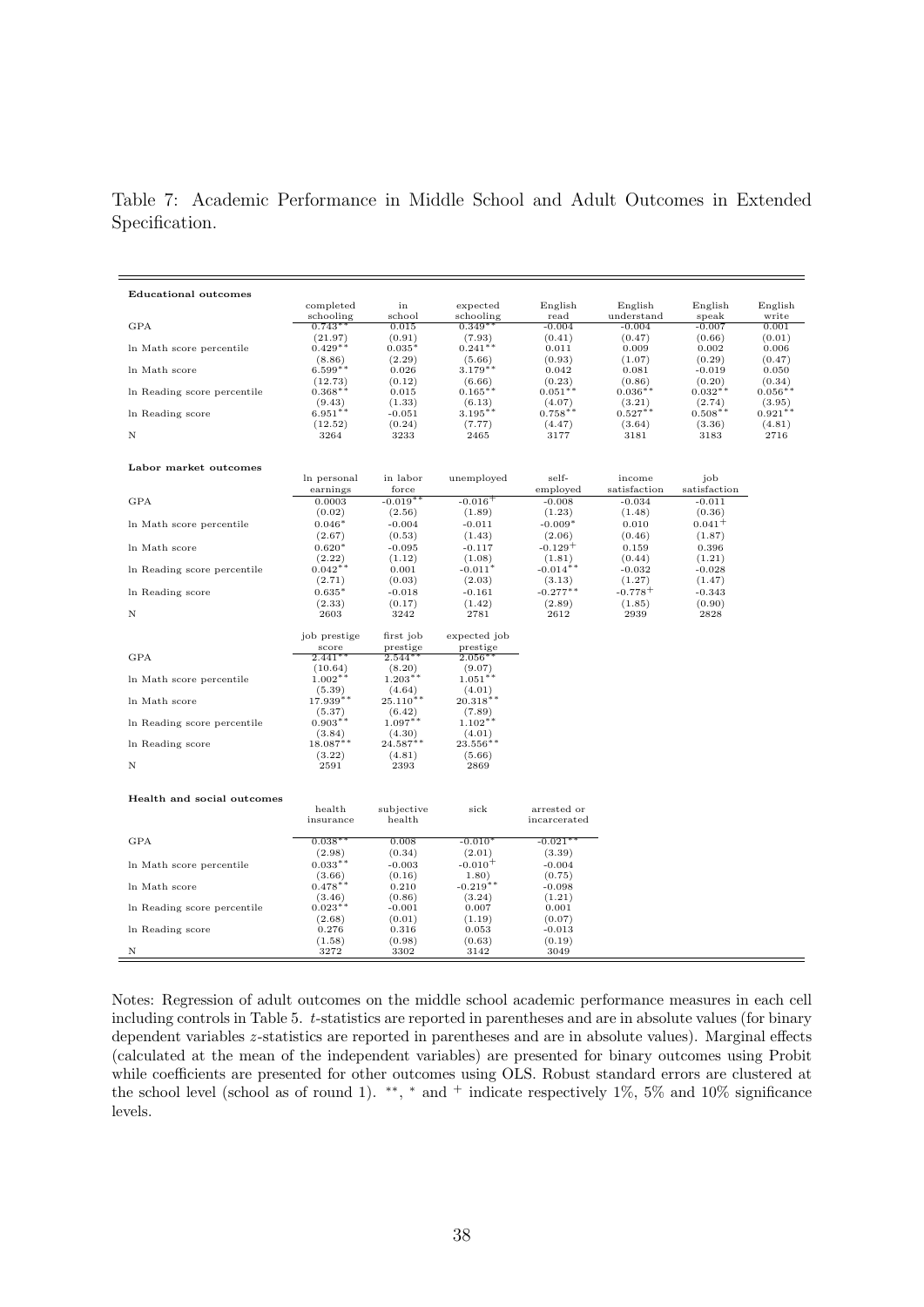Table 8: Heckman Selection Correction: Academic Performance in Middle School and Adult Outcomes in Extended Specification.

|                             | completed<br>schooling | English<br>write | In personal<br>earnings | income<br>satisfaction | expected job<br>prestige | arrested or<br>incarcerated |
|-----------------------------|------------------------|------------------|-------------------------|------------------------|--------------------------|-----------------------------|
| <b>GPA</b>                  | $0.699**$              | 0.039            | 0.029                   | 0.109                  | $1.345*$                 | 0.006                       |
|                             | (8.04)                 | (1.14)           | (0.54)                  | (1.33)                 | (2.06)                   | (0.41)                      |
| $\lambda$                   | $-0.455$               | 0.611            | 0.176                   | $1.131*$               | $-6.748$                 | $0.170 +$                   |
|                             | (0.72)                 | (1.37)           | (0.50)                  | (1.97)                 | (1.47)                   | (1.75)                      |
| Change in living conditions | $-0.159**$             | $-0.144*$        | $-0.127*$               | $-0.145*$              | $-0.141*$                | $-0.162**$                  |
|                             | (2.74)                 | (2.35)           | (2.09)                  | (2.45)                 | (2.33)                   | (2.77)                      |
| In Math score percentile    | $0.403**$              | 0.021            | 0.004                   | 0.048                  | 0.532                    | 0.005                       |
|                             | (7.61)                 | (0.60)           | (0.10)                  | (1.10)                 | (1.26)                   | (0.59)                      |
| $\lambda$                   | $-0.702$               | 0.228            | $-0639$                 | 0.665                  | $-9.146+$                | 0.137                       |
|                             | (1.02)                 | (1.00)           | (1.61)                  | (1.15)                 | (1.85)                   | (1.36)                      |
| Change in living conditions | $-0.177***$            | $-0.162**$       | $-0.144*$               | $-0.162**$             | $-0.161**$               | $-0.0175**$                 |
|                             | (3.06)                 | (2.66)           | (2.37)                  | (2.74)                 | (2.67)                   | (3.01)                      |
| In Math score               | $5.577***$             | 0.217            | $-0.190$                | 0.613                  | $10.992+$                | 0.089                       |
|                             | (7.03)                 | (0.77)           | (0.38)                  | (0.98)                 | (1.83)                   | (0.79)                      |
| $\lambda$                   | $-0.309+$              | 0.241            | $-0.710+$               | 0.551                  | $-10.816*$               | 0.143                       |
|                             | (1.89)                 | (1.10)           | (1.83)                  | (0.98)                 | (2.20)                   | (1.45)                      |
| Change in living conditions | $-0.177**$             | $-0.161**$       | $-0.143*$               | $-0.162**$             | $0.159**$                | $-0.174**$                  |
|                             | (3.05)                 | (2.65)           | (2.35)                  | (2.73)                 | (2.64)                   | (2.99)                      |
| In Reading score percentile | $0.387**$              | $0.085**$        | $-0.003$                | 0.013                  | 0.747                    | 0.011                       |
|                             | (6.33)                 | (3.86)           | (0.07)                  | (0.24)                 | (1.52)                   | (1.22)                      |
| $\lambda$                   | 0.201                  | $0.388 +$        | $-0.487$                | 0.558                  | $-3.787$                 | 0.169                       |
|                             | (0.29)                 | (1.65)           | (1.23)                  | (0.95)                 | (0.79)                   | (1.62)                      |
| Change in living conditions | $-0.165**$             | $-0.151*$        | $-0.132*$               | $-0.150*$              | $-0.147*$                | $-0.164**$                  |
|                             | (2.84)                 | (2.47)           | (2.17)                  | (2.53)                 | (2.43)                   | (2.81)                      |
| In Reading score            | $6.528**$              | $1.388**$        | $-0.426$                | 0.029                  | $15.464+$                | 0.162                       |
|                             | (5.80)                 | (3.38)           | (0.59)                  | (0.03)                 | (1.80)                   | (1.64)                      |
| $\lambda$                   | $-0.360$               | 0.289            | $-0.565$                | 0.519                  | $-4.560$                 | $-0.004$                    |
|                             | (0.55)                 | (1.34)           | (1.52)                  | (0.93)                 | (1.00)                   | (0.41)                      |
| Change in living conditions | $-0.167**$             | $-0.154*$        | $-0.135*$               | $-0.153**$             | $-0.149*$                | $-0.166$ **                 |
|                             | (2.88)                 | (2.52)           | (2.22)                  | (2.58)                 | (2.47)                   | (2.85)                      |
| N                           | 2934                   | 2466             | 2340                    | 2632                   | 2579                     | 2888                        |

Notes: Regression of adult outcomes on the middle school academic performance measures in each cell including controls in Table 5. *z* -statistics are reported in parentheses and are in absolute values. *λ* is the inverse Mills ratio. <sup>\*\*</sup>, <sup>\*</sup> and <sup>+</sup> indicate respectively 1%, 5% and 10% significance levels.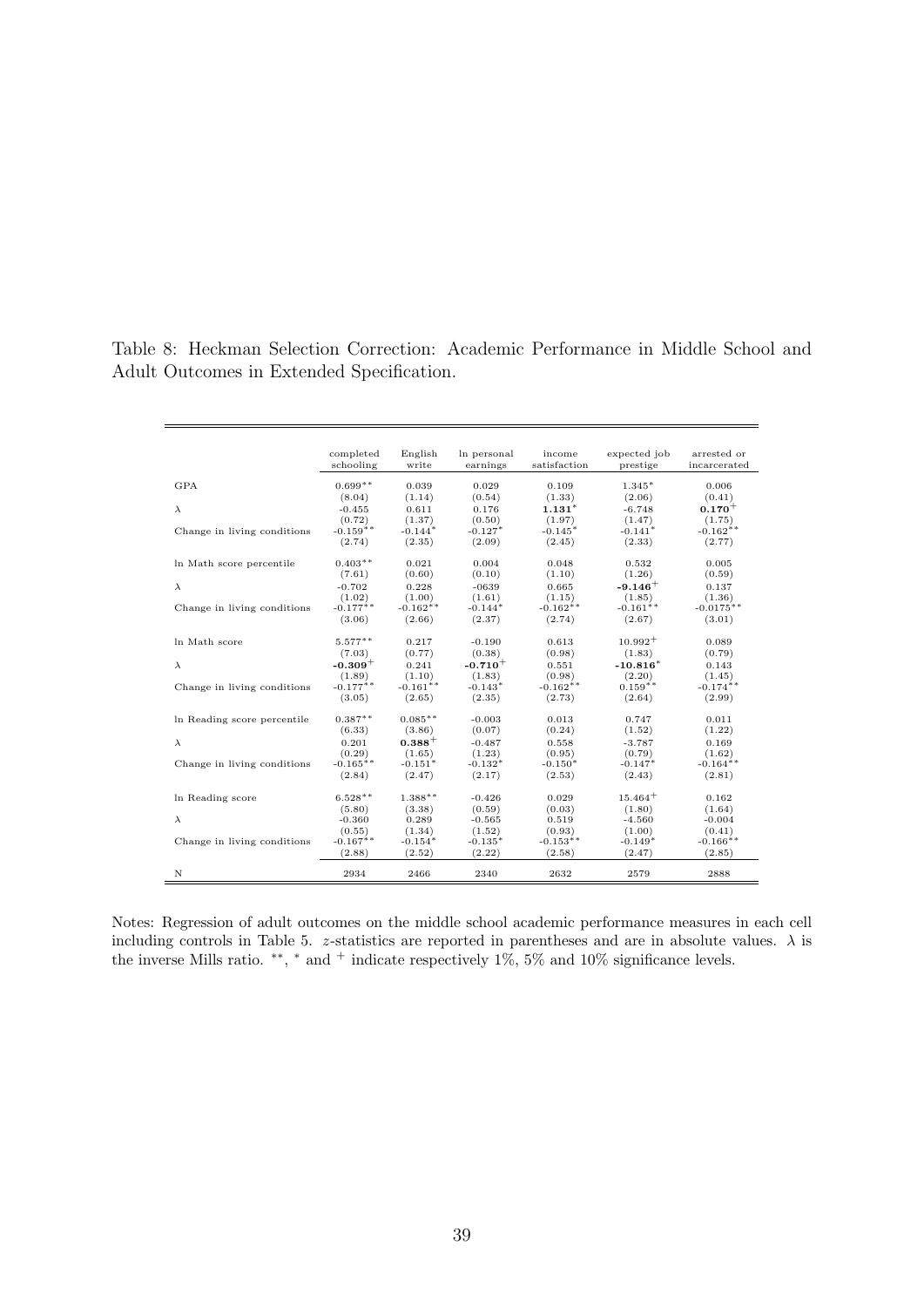| <b>Educational outcomes</b> |                    |            |                       |              |              |              |          |
|-----------------------------|--------------------|------------|-----------------------|--------------|--------------|--------------|----------|
|                             | completed          | in         | expected              | English      | English      | English      | English  |
|                             | schooling          | school     | schooling             | read         | understand   | speak        | write    |
| Average GPA                 | $0.887**$          | 0.015      | $0.425***$            | $-0.009$     | $-0.004$     | $-0.006$     | $-0.006$ |
|                             | (22.58)            | (0.91)     | (7.93)                | (0.84)       | (0.50)       | (0.64)       | (0.44)   |
| Increase in GPA             | $0.240**$          | 0.008      | $0.139*$              | 0.016        | 0.011        | 0.008        | 0.012    |
|                             | (2.92)             | (0.42)     | (2.47)                | (0.95)       | (0.70)       | (0.38)       | (0.62)   |
| N                           | 2920               | 2891       | 2207                  | 2859         | 2863         | 2864         | 2457     |
|                             |                    |            |                       |              |              |              |          |
| Labor market outcomes       |                    |            |                       |              |              |              |          |
|                             | In personal        | in labor   | unemployed            | self-        | income       | job          |          |
|                             | earnings           | force      |                       | employed     | satisfaction | satisfaction |          |
| Average GPA                 | 0.017              | $-0.026**$ | $-0.0203*$            | $-0.006$     | $-0.011$     | $-0.002$     |          |
|                             | (0.88)             | (3.27)     | (2.38)                | (0.83)       | (0.36)       | (0.05)       |          |
| Increase in GPA             | 0.023              | $-0.027*$  | $-0.007$              | 0.004        | $0.106+$     | 0.049        |          |
|                             | (0.85)             | (2.36)     | (0.61)                | (0.68)       | (1.81)       | (1.01)       |          |
| N                           | 2334               | 2895       | 2479                  | 2269         | 2620         | 2525         |          |
|                             |                    |            |                       |              |              |              |          |
|                             | job prestige       | first job  | expected job          |              |              |              |          |
|                             |                    | prestige   |                       |              |              |              |          |
| Average GPA                 | score<br>$3.349**$ | $3.132**$  | prestige<br>$2.633**$ |              |              |              |          |
|                             | (12.66)            | (8.59)     | (10.49)               |              |              |              |          |
|                             | $1.281*$           | $1.151 +$  | $1.071*$              |              |              |              |          |
| Increase in GPA             |                    |            |                       |              |              |              |          |
|                             | (2.21)             | (1.87)     | (2.27)                |              |              |              |          |
| N                           | 2311               | 2122       | 2573                  |              |              |              |          |
|                             |                    |            |                       |              |              |              |          |
| Health and social outcomes  |                    |            |                       |              |              |              |          |
|                             | health             | subjective | sick                  | arrested or  |              |              |          |
|                             | insurance          | health     |                       | incarcerated |              |              |          |
| Average GPA                 | $0.042***$         | 0.028      | $-0.007$              | $-0.022$ **  |              |              |          |
|                             | (3.36)             | (1.26)     | (1.18)                | (2.95)       |              |              |          |
| Increase in GPA             | $0.040*$           | $0.094**$  | $-0.015*$             | $-0.007$     |              |              |          |
|                             | (2.38)             | (3.92)     | (2.09)                | (0.82)       |              |              |          |
| N                           | 2927               | 2953       | 2725                  | 2702         |              |              |          |

Table 9: Increase in Academic Performance in High School Relative to Middle School and Adult Outcomes

Notes: Regression of adult outcomes on the average of middle school GPA (GPA1) and high school GPA (GPA2), the increase in GPA from middle to high school and controls from the extended specification of Table 5. The omitted category is having the same GPA in both middle and high school or having experienced a decline in GPA from middle to high school. Marginal effects (calculated at the mean of the independent variables) are presented for binary outcomes using Probit while coefficients are presented for other outcomes using OLS. *t*-statistics are reported in parentheses and are in absolute values (for binary dependent variables *z* -statistics are reported in parentheses and are in absolute values). Robust standard errors are clustered at the school level (school as of round 1). <sup>\*\*</sup>, <sup>\*</sup> and <sup>+</sup> indicate respectively 1%, 5% and 10% significance levels.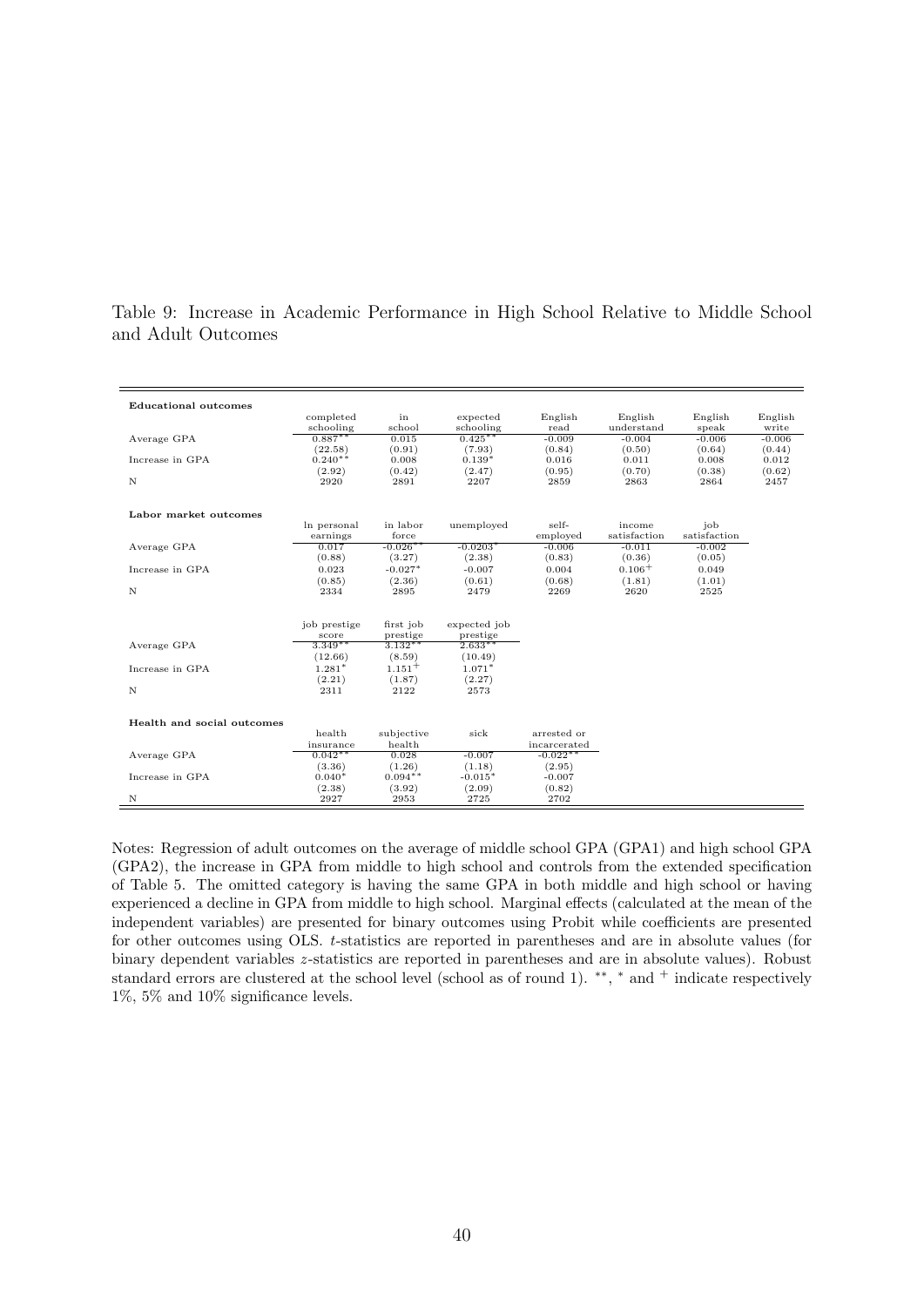| <b>Educational outcomes</b> |                        |                 |                |                           |              |                |                |
|-----------------------------|------------------------|-----------------|----------------|---------------------------|--------------|----------------|----------------|
|                             | completed              | in              | expected       | English                   | English      | English        | English        |
|                             | schooling              | school          | schooling      | read                      | understand   | speak          | write          |
| Average GPA                 | $0.887***$             | 0.016           | $0.421***$     | $-0.008$                  | $-0.005$     | $-0.006$       | $-0.006$       |
|                             | (22.29)                | (0.96)          | (7.78)         | (0.80)                    | (0.51)       | (0.60)         | (0.37)         |
| GPA gap (GPA2-GPA1)         | $0.163**$              | $-0.002$        | $0.151*$       | 0.007                     | 0.010        | 0.004          | 0.001          |
| N                           | (2.91)<br>2920         | (0.11)<br>2891  | (2.48)<br>2207 | (0.53)<br>2859            | (0.75)       | (0.28)<br>2864 | (0.03)<br>2457 |
|                             |                        |                 |                |                           | 2863         |                |                |
| Labor market outcomes       |                        |                 |                |                           |              |                |                |
|                             | In personal            | in labor        | unemployed     | self-                     | income       | job            |                |
|                             | earnings               | force           |                | employed                  | satisfaction | satisfaction   |                |
| Average GPA                 | 0.016                  | $-0.027***$     | $-0.023*$      | $-0.006$                  | $-0.013$     | $-0.005$       |                |
|                             | (0.81)                 | (3.45)          | (2.42)         | (0.82)                    | (0.43)       | (0.16)         |                |
| GPA gap (GPA2-GPA1)         | $0.041+$               | $-0.013$        | $-0.004$       | 0.004                     | $0.093*$     | $0.078*$       |                |
|                             | (1.85)                 | (1.35)          | (0.47)         | (0.59)                    | (2.58)       | (2.43)         |                |
| $\mathbf N$                 | 2334                   | 2895            | 2479           | 2269                      | 2620         | 2525           |                |
|                             |                        |                 |                |                           |              |                |                |
|                             | job prestige           | first job       | expected job   |                           |              |                |                |
|                             | score                  | prestige        | prestige       |                           |              |                |                |
| Average GPA                 | $3.350**$              | $3.123***$      | $2.659**$      |                           |              |                |                |
|                             | (12.77)                | (8.65)          | (10.43)        |                           |              |                |                |
| GPA gap (GPA2-GPA1)         | $0.880*$               | 0.806           | 0.455          |                           |              |                |                |
|                             | (2.28)                 | (1.33)          | (1.27)         |                           |              |                |                |
| N                           | 2311                   | 2122            | 2573           |                           |              |                |                |
|                             |                        |                 |                |                           |              |                |                |
| Health and social outcomes  |                        |                 |                |                           |              |                |                |
|                             | health                 | subjective      | sick           | arrested or               |              |                |                |
| Average GPA                 | insurance<br>$0.043**$ | health<br>0.029 | $-0.007$       | incarcerated<br>$-0.021*$ |              |                |                |
|                             | (3.43)                 | (1.30)          | (1.30)         | (2.90)                    |              |                |                |
| GPA gap (GPA2-GPA1)         | 0.018                  | $0.054*$        | 0.002          | $-0.008$                  |              |                |                |
|                             | (1.34)                 | (2.47)          | (0.29)         | (1.06)                    |              |                |                |
| N                           | 2927                   | 2953            | 2725           | 2702                      |              |                |                |

Table 10: Continuous Gap in Academic Performance between High School and Middle School and Adult Outcomes

Notes: Regression of adult outcomes on the average of middle school GPA (GPA1) and high school GPA (GPA2), the continuous gap in GPA between high and middle school, and controls from the extended specification of Table 5. Marginal effects (calculated at the mean of the independent variables) are presented for binary outcomes using Probit while coefficients are presented for other outcomes using OLS. *t*-statistics are reported in parentheses and are in absolute values (for binary dependent variables *z* -statistics are reported in parentheses and are in absolute values). Robust standard errors are clustered at the school level (school as of round 1). <sup>\*\*</sup>, <sup>\*</sup> and <sup>+</sup> indicate respectively 1\%, 5\% and 10\% significance levels.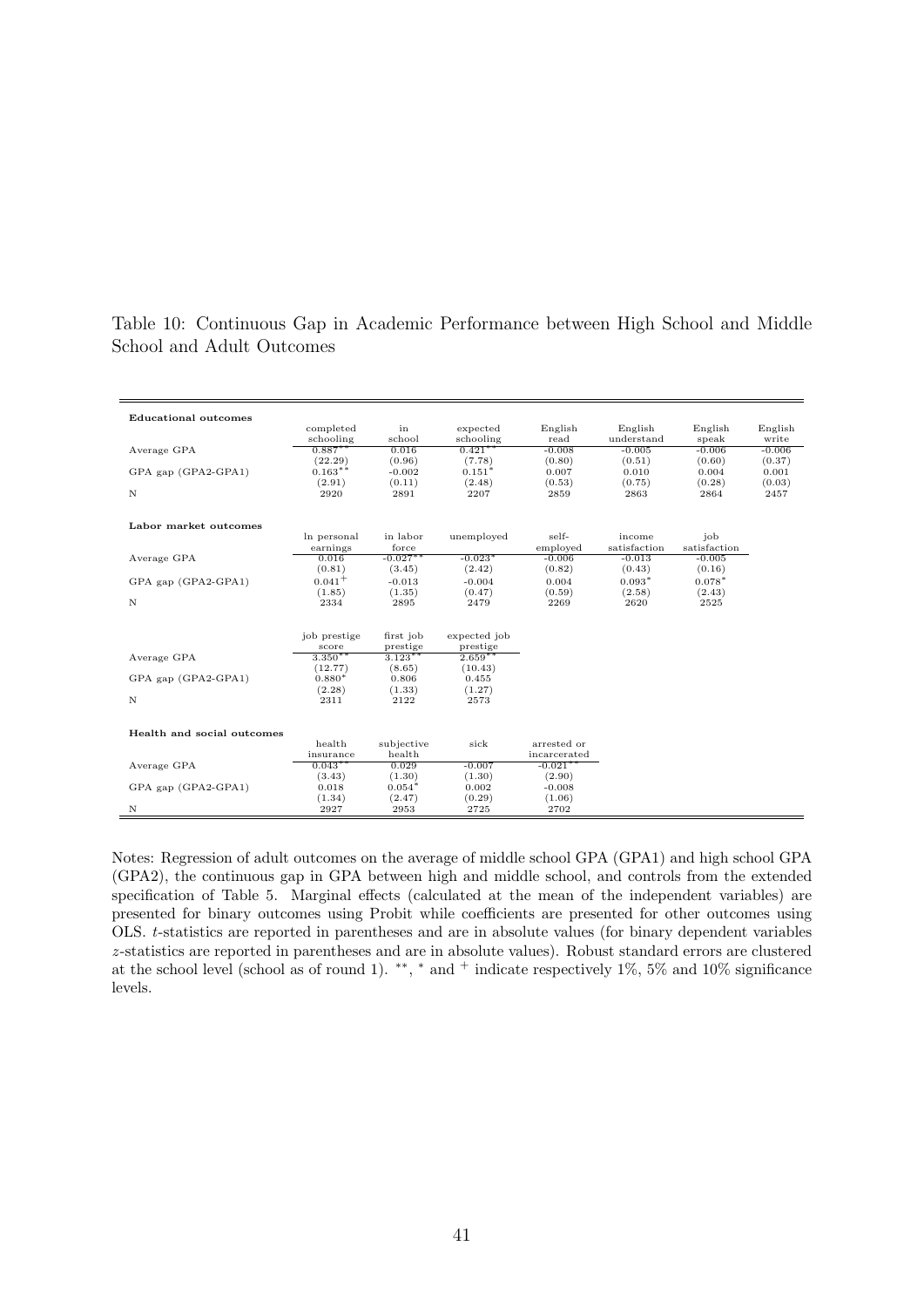### APPENDIX

### Table A.1: Variable Definitions.

| <b>GPA</b><br>Grade point average from schools' records.<br>National percentile rank on Stanford Math Achievement Test.<br>Math score percentile<br>Total score on Stanford Math Achievement Test.<br>Math score<br>National percentile rank on Stanford Reading Achievement Test<br>Reading score percentile<br>Total score on Stanford Reading Achievement Test.<br>Reading score<br>Dummy for male.<br>Male<br>Respondent age in years.<br>Age<br>Miami<br>First interview site, dummy for Miami.<br>First interview site, dummy for Ft. Lauderdale.<br>Fort Lauderdale<br>First interview site, dummy for San Diego.<br>San Diego<br>US-born children<br>Respondent's country of birth, dummy for US-born.<br>Number of older siblings<br>Total number of older siblings.<br>Household size<br>Total number of household members.<br>Mother's highest education<br>Coded as indicator variables: less than high school, high school, more than high school degree.<br>Father's highest education<br>Coded as indicator variables: less than high school, high school, more than high school degree.<br>Non-English at home<br>Dummy for speaking a language other than English at home.<br>$8^{th}$ Grade<br>Student's grade, dummy variable for $8^{th}$ grade.<br>Present living situation $\&$ household guardians, dummy for living with two biological parents.<br>Biological parents present<br>Family economic status, coded as three dummies: lower if working-class/poor; middle if middle-class;<br>Family economic status<br>upper if wealthy/upper-middle class.<br>Parents (or adult guardians) own home, dummy for home ownership.<br>Home ownership<br>Father Occupational Prestige Score-Treiman Scale.<br>Father occupational prestige<br>Mother occupational prestige<br>Mother Occupational Prestige Score-Treiman Scale.<br>Number of friends<br>Number of close friends at school.<br>Respondent's education aspiration, dummy for aspiring to finish a graduate degree.<br>Aspire graduate degree<br>Discriminated<br>Respondent ever felt discriminated against, dummy for having felt discriminated against.<br>Self-esteem index<br>Self-esteem indices are created for both rounds 1 and 2 by taking the average of 10 items. I am a person of worth, I have a<br>number of good qualities, I'm inclined to feel I'm a failure (reversed scale), I do things as<br>well as other people, I do not have much to be proud of (reversed scale), I take a positive<br>attitude toward myself, I am satisfied with myself, I wish I had more respect for myself<br>(reversed scale), I certainly feel useless at times (reversed scale), At times I think I am no good<br>at all (reversed scale). $1 =$ Disagrees a lot; $2 =$ Disagrees a little, $3 =$ Agrees a little; $4 =$ Agrees a lot.<br>Depression indices are created for both rounds 1 and 2 by taking the average of 4 items. Felt sad past week<br>Depression index<br>Could not get going past week, Did not feel like eating past week,<br>I felt depressed past week. $1 =$ Rarely, $2 =$ Some of the time; $3 =$ Occasionally; $4 =$ Most of the time.<br>Desired status<br>Respondent's desired job Socio-Economic Index.<br>Desired job prestige<br>Respondent's desired Job Prestige Score (Treiman Scale).<br>Minority school<br>Minority school, dummy if 60% or more in school Black/Hispanic.<br>Inner-city school<br>School type attended, dummy for inner city (control group suburban).<br>White percent<br>Percent of school population that is White.<br>Black percent<br>Percent of school population that is Black.<br>Hispanic percent<br>Percent of school population that is Hispanic.<br>Asian percent<br>Percent of school population that is Asian.<br>Subsidized-lunch eligible %<br>Percent of school population who are eligible for subsidized lunch at school.<br>Hours studied<br>Hours spent studying/doing schoolwork or homework during a typical weekday.<br>Private school<br>Dummy for private school.<br>Total school population.<br>School population<br>How well do you speak English? 1=not at all; 2=not well; 3=well; 4=very well.<br>English-speak<br>English-understand<br>How well do you understand English? 1=not at all; 2=not well; 3=well; 4=very well.<br>English-read<br>How well do you read English? $1=$ not at all; $2=$ not well; $3=$ well; $4=$ very well.<br>English-write<br>How well do you write English? 1=not at all; 2=not well; 3=well; 4=very well.<br>School dropout rate<br>Annual dropout rate based on school records.<br>School percent attend<br>Percent daily attendance at school based on school records.<br>Subjective school quality index is created by taking the average of 10 items: There is real school spirit,<br>Subjective school quality<br>Students make friends with students of other racial and ethnic groups, The teaching is good,<br>Teachers are interested in students, I don't feel safe at this school (reversed scale), Disruptions<br>by other students get in the way of learning (reversed scale), Fights often occur between different racial<br>or ethnic groups (reversed scale), There are many gangs in school (reversed scale), Students are graded<br>fairly, Discipline is fair. 1=Disagrees a lot; 2=Disagrees a little, 3=Agrees a little; 4=Agrees a lot.<br><b>Educational outcomes</b><br>Highest grade or year of school completed.<br>Completed schooling<br>In school<br>Currently in school, dummy for being in school.<br>Expected schooling by 30<br>Highest level of education one realistically expects to have achieved by age 30.<br>How well do you speak English? 1=not at all; 2=not well; 3=well; 4=very well.<br>English-speak<br>How well do you understand English? 1=not at all; 2=not well; 3=well; 4=very well.<br>English-understand<br>English-read<br>How well do you read English? 1=not at all; 2=not well; 3=well; 4=very well.<br>English-write<br>How well do you write English? 1=not at all; 2=not well; 3=well; 4=very well.<br>Labor market outcomes<br>In personal earnings<br>Logarithm of total personal earnings per month from all sources.<br>Dummy for currently in labor force. Coded from present work situation question.<br>In labor force<br>Unemployed<br>Dummy for currently unemployed. Coded from present work situation question.<br>Self-employed<br>Dummy for self-employed.<br>Income satisfaction<br>Current income satisfaction. min=1, max=5.<br>Current job satisfaction. min=1, max=5.<br>Job satisfaction<br>First job prestige score<br>First job prestige score (Treiman).<br>Job prestige score<br>Current job prestige score (Treiman).<br>Expected job prestige by 30<br>Expected job prestige score (Treiman) by age 30.<br>Health & social outcomes<br>Health insurance<br>Respondent has health insurance, dummy variable.<br>Subjective health<br>Respondent's subjective health. $poor=1$ ; fair=2; good=3; very good=4; excellent=5.<br>Sick (ill or disabled)<br>Respondent became seriously ill or disabled during the last 5 years, dummy variable.<br>Arrested or incarcerated<br>Average of two dummies: I was arrested during the last 5 years; I spent time in a reform school,<br>detention center, jail, or prison during the last 5 years. | Variable name | Definition |
|---------------------------------------------------------------------------------------------------------------------------------------------------------------------------------------------------------------------------------------------------------------------------------------------------------------------------------------------------------------------------------------------------------------------------------------------------------------------------------------------------------------------------------------------------------------------------------------------------------------------------------------------------------------------------------------------------------------------------------------------------------------------------------------------------------------------------------------------------------------------------------------------------------------------------------------------------------------------------------------------------------------------------------------------------------------------------------------------------------------------------------------------------------------------------------------------------------------------------------------------------------------------------------------------------------------------------------------------------------------------------------------------------------------------------------------------------------------------------------------------------------------------------------------------------------------------------------------------------------------------------------------------------------------------------------------------------------------------------------------------------------------------------------------------------------------------------------------------------------------------------------------------------------------------------------------------------------------------------------------------------------------------------------------------------------------------------------------------------------------------------------------------------------------------------------------------------------------------------------------------------------------------------------------------------------------------------------------------------------------------------------------------------------------------------------------------------------------------------------------------------------------------------------------------------------------------------------------------------------------------------------------------------------------------------------------------------------------------------------------------------------------------------------------------------------------------------------------------------------------------------------------------------------------------------------------------------------------------------------------------------------------------------------------------------------------------------------------------------------------------------------------------------------------------------------------------------------------------------------------------------------------------------------------------------------------------------------------------------------------------------------------------------------------------------------------------------------------------------------------------------------------------------------------------------------------------------------------------------------------------------------------------------------------------------------------------------------------------------------------------------------------------------------------------------------------------------------------------------------------------------------------------------------------------------------------------------------------------------------------------------------------------------------------------------------------------------------------------------------------------------------------------------------------------------------------------------------------------------------------------------------------------------------------------------------------------------------------------------------------------------------------------------------------------------------------------------------------------------------------------------------------------------------------------------------------------------------------------------------------------------------------------------------------------------------------------------------------------------------------------------------------------------------------------------------------------------------------------------------------------------------------------------------------------------------------------------------------------------------------------------------------------------------------------------------------------------------------------------------------------------------------------------------------------------------------------------------------------------------------------------------------------------------------------------------------------------------------------------------------------------------------------------------------------------------------------------------------------------------------------------------------------------------------------------------------------------------------------------------------------------------------------------------------------------------------------------------------------------------------------------------------------------------------------------------------------------------------------------------------------------------------------------------------------------------------------------------------------------------------------------------------------------------------------------------------------------------------------------------------------------------------------------------------------------------------------------------------------------------------------------------------------------------------------------------------------------------------------------------------------------------------------------------------------------------------------------------------------------------------------------------------------------------------------------------------------------------------------------------------------------------------------------------------------------------------------------------------------------------------------------------------------------------------------------------------------------------------------------------------------------------------------------------------------------------------------------------------------------------------------------------------------------------------------------------------------------------------------------------------------------------------------------------------------------------------------------------------------------------------------------------------------------------------------------------------------------------------|---------------|------------|
|                                                                                                                                                                                                                                                                                                                                                                                                                                                                                                                                                                                                                                                                                                                                                                                                                                                                                                                                                                                                                                                                                                                                                                                                                                                                                                                                                                                                                                                                                                                                                                                                                                                                                                                                                                                                                                                                                                                                                                                                                                                                                                                                                                                                                                                                                                                                                                                                                                                                                                                                                                                                                                                                                                                                                                                                                                                                                                                                                                                                                                                                                                                                                                                                                                                                                                                                                                                                                                                                                                                                                                                                                                                                                                                                                                                                                                                                                                                                                                                                                                                                                                                                                                                                                                                                                                                                                                                                                                                                                                                                                                                                                                                                                                                                                                                                                                                                                                                                                                                                                                                                                                                                                                                                                                                                                                                                                                                                                                                                                                                                                                                                                                                                                                                                                                                                                                                                                                                                                                                                                                                                                                                                                                                                                                                                                                                                                                                                                                                                                                                                                                                                                                                                                                                                                                                                                                                                                                                                                                                                                                                                                                                                                                                                                                                                                                                                       |               |            |
|                                                                                                                                                                                                                                                                                                                                                                                                                                                                                                                                                                                                                                                                                                                                                                                                                                                                                                                                                                                                                                                                                                                                                                                                                                                                                                                                                                                                                                                                                                                                                                                                                                                                                                                                                                                                                                                                                                                                                                                                                                                                                                                                                                                                                                                                                                                                                                                                                                                                                                                                                                                                                                                                                                                                                                                                                                                                                                                                                                                                                                                                                                                                                                                                                                                                                                                                                                                                                                                                                                                                                                                                                                                                                                                                                                                                                                                                                                                                                                                                                                                                                                                                                                                                                                                                                                                                                                                                                                                                                                                                                                                                                                                                                                                                                                                                                                                                                                                                                                                                                                                                                                                                                                                                                                                                                                                                                                                                                                                                                                                                                                                                                                                                                                                                                                                                                                                                                                                                                                                                                                                                                                                                                                                                                                                                                                                                                                                                                                                                                                                                                                                                                                                                                                                                                                                                                                                                                                                                                                                                                                                                                                                                                                                                                                                                                                                                       |               |            |
|                                                                                                                                                                                                                                                                                                                                                                                                                                                                                                                                                                                                                                                                                                                                                                                                                                                                                                                                                                                                                                                                                                                                                                                                                                                                                                                                                                                                                                                                                                                                                                                                                                                                                                                                                                                                                                                                                                                                                                                                                                                                                                                                                                                                                                                                                                                                                                                                                                                                                                                                                                                                                                                                                                                                                                                                                                                                                                                                                                                                                                                                                                                                                                                                                                                                                                                                                                                                                                                                                                                                                                                                                                                                                                                                                                                                                                                                                                                                                                                                                                                                                                                                                                                                                                                                                                                                                                                                                                                                                                                                                                                                                                                                                                                                                                                                                                                                                                                                                                                                                                                                                                                                                                                                                                                                                                                                                                                                                                                                                                                                                                                                                                                                                                                                                                                                                                                                                                                                                                                                                                                                                                                                                                                                                                                                                                                                                                                                                                                                                                                                                                                                                                                                                                                                                                                                                                                                                                                                                                                                                                                                                                                                                                                                                                                                                                                                       |               |            |
|                                                                                                                                                                                                                                                                                                                                                                                                                                                                                                                                                                                                                                                                                                                                                                                                                                                                                                                                                                                                                                                                                                                                                                                                                                                                                                                                                                                                                                                                                                                                                                                                                                                                                                                                                                                                                                                                                                                                                                                                                                                                                                                                                                                                                                                                                                                                                                                                                                                                                                                                                                                                                                                                                                                                                                                                                                                                                                                                                                                                                                                                                                                                                                                                                                                                                                                                                                                                                                                                                                                                                                                                                                                                                                                                                                                                                                                                                                                                                                                                                                                                                                                                                                                                                                                                                                                                                                                                                                                                                                                                                                                                                                                                                                                                                                                                                                                                                                                                                                                                                                                                                                                                                                                                                                                                                                                                                                                                                                                                                                                                                                                                                                                                                                                                                                                                                                                                                                                                                                                                                                                                                                                                                                                                                                                                                                                                                                                                                                                                                                                                                                                                                                                                                                                                                                                                                                                                                                                                                                                                                                                                                                                                                                                                                                                                                                                                       |               |            |
|                                                                                                                                                                                                                                                                                                                                                                                                                                                                                                                                                                                                                                                                                                                                                                                                                                                                                                                                                                                                                                                                                                                                                                                                                                                                                                                                                                                                                                                                                                                                                                                                                                                                                                                                                                                                                                                                                                                                                                                                                                                                                                                                                                                                                                                                                                                                                                                                                                                                                                                                                                                                                                                                                                                                                                                                                                                                                                                                                                                                                                                                                                                                                                                                                                                                                                                                                                                                                                                                                                                                                                                                                                                                                                                                                                                                                                                                                                                                                                                                                                                                                                                                                                                                                                                                                                                                                                                                                                                                                                                                                                                                                                                                                                                                                                                                                                                                                                                                                                                                                                                                                                                                                                                                                                                                                                                                                                                                                                                                                                                                                                                                                                                                                                                                                                                                                                                                                                                                                                                                                                                                                                                                                                                                                                                                                                                                                                                                                                                                                                                                                                                                                                                                                                                                                                                                                                                                                                                                                                                                                                                                                                                                                                                                                                                                                                                                       |               |            |
|                                                                                                                                                                                                                                                                                                                                                                                                                                                                                                                                                                                                                                                                                                                                                                                                                                                                                                                                                                                                                                                                                                                                                                                                                                                                                                                                                                                                                                                                                                                                                                                                                                                                                                                                                                                                                                                                                                                                                                                                                                                                                                                                                                                                                                                                                                                                                                                                                                                                                                                                                                                                                                                                                                                                                                                                                                                                                                                                                                                                                                                                                                                                                                                                                                                                                                                                                                                                                                                                                                                                                                                                                                                                                                                                                                                                                                                                                                                                                                                                                                                                                                                                                                                                                                                                                                                                                                                                                                                                                                                                                                                                                                                                                                                                                                                                                                                                                                                                                                                                                                                                                                                                                                                                                                                                                                                                                                                                                                                                                                                                                                                                                                                                                                                                                                                                                                                                                                                                                                                                                                                                                                                                                                                                                                                                                                                                                                                                                                                                                                                                                                                                                                                                                                                                                                                                                                                                                                                                                                                                                                                                                                                                                                                                                                                                                                                                       |               |            |
|                                                                                                                                                                                                                                                                                                                                                                                                                                                                                                                                                                                                                                                                                                                                                                                                                                                                                                                                                                                                                                                                                                                                                                                                                                                                                                                                                                                                                                                                                                                                                                                                                                                                                                                                                                                                                                                                                                                                                                                                                                                                                                                                                                                                                                                                                                                                                                                                                                                                                                                                                                                                                                                                                                                                                                                                                                                                                                                                                                                                                                                                                                                                                                                                                                                                                                                                                                                                                                                                                                                                                                                                                                                                                                                                                                                                                                                                                                                                                                                                                                                                                                                                                                                                                                                                                                                                                                                                                                                                                                                                                                                                                                                                                                                                                                                                                                                                                                                                                                                                                                                                                                                                                                                                                                                                                                                                                                                                                                                                                                                                                                                                                                                                                                                                                                                                                                                                                                                                                                                                                                                                                                                                                                                                                                                                                                                                                                                                                                                                                                                                                                                                                                                                                                                                                                                                                                                                                                                                                                                                                                                                                                                                                                                                                                                                                                                                       |               |            |
|                                                                                                                                                                                                                                                                                                                                                                                                                                                                                                                                                                                                                                                                                                                                                                                                                                                                                                                                                                                                                                                                                                                                                                                                                                                                                                                                                                                                                                                                                                                                                                                                                                                                                                                                                                                                                                                                                                                                                                                                                                                                                                                                                                                                                                                                                                                                                                                                                                                                                                                                                                                                                                                                                                                                                                                                                                                                                                                                                                                                                                                                                                                                                                                                                                                                                                                                                                                                                                                                                                                                                                                                                                                                                                                                                                                                                                                                                                                                                                                                                                                                                                                                                                                                                                                                                                                                                                                                                                                                                                                                                                                                                                                                                                                                                                                                                                                                                                                                                                                                                                                                                                                                                                                                                                                                                                                                                                                                                                                                                                                                                                                                                                                                                                                                                                                                                                                                                                                                                                                                                                                                                                                                                                                                                                                                                                                                                                                                                                                                                                                                                                                                                                                                                                                                                                                                                                                                                                                                                                                                                                                                                                                                                                                                                                                                                                                                       |               |            |
|                                                                                                                                                                                                                                                                                                                                                                                                                                                                                                                                                                                                                                                                                                                                                                                                                                                                                                                                                                                                                                                                                                                                                                                                                                                                                                                                                                                                                                                                                                                                                                                                                                                                                                                                                                                                                                                                                                                                                                                                                                                                                                                                                                                                                                                                                                                                                                                                                                                                                                                                                                                                                                                                                                                                                                                                                                                                                                                                                                                                                                                                                                                                                                                                                                                                                                                                                                                                                                                                                                                                                                                                                                                                                                                                                                                                                                                                                                                                                                                                                                                                                                                                                                                                                                                                                                                                                                                                                                                                                                                                                                                                                                                                                                                                                                                                                                                                                                                                                                                                                                                                                                                                                                                                                                                                                                                                                                                                                                                                                                                                                                                                                                                                                                                                                                                                                                                                                                                                                                                                                                                                                                                                                                                                                                                                                                                                                                                                                                                                                                                                                                                                                                                                                                                                                                                                                                                                                                                                                                                                                                                                                                                                                                                                                                                                                                                                       |               |            |
|                                                                                                                                                                                                                                                                                                                                                                                                                                                                                                                                                                                                                                                                                                                                                                                                                                                                                                                                                                                                                                                                                                                                                                                                                                                                                                                                                                                                                                                                                                                                                                                                                                                                                                                                                                                                                                                                                                                                                                                                                                                                                                                                                                                                                                                                                                                                                                                                                                                                                                                                                                                                                                                                                                                                                                                                                                                                                                                                                                                                                                                                                                                                                                                                                                                                                                                                                                                                                                                                                                                                                                                                                                                                                                                                                                                                                                                                                                                                                                                                                                                                                                                                                                                                                                                                                                                                                                                                                                                                                                                                                                                                                                                                                                                                                                                                                                                                                                                                                                                                                                                                                                                                                                                                                                                                                                                                                                                                                                                                                                                                                                                                                                                                                                                                                                                                                                                                                                                                                                                                                                                                                                                                                                                                                                                                                                                                                                                                                                                                                                                                                                                                                                                                                                                                                                                                                                                                                                                                                                                                                                                                                                                                                                                                                                                                                                                                       |               |            |
|                                                                                                                                                                                                                                                                                                                                                                                                                                                                                                                                                                                                                                                                                                                                                                                                                                                                                                                                                                                                                                                                                                                                                                                                                                                                                                                                                                                                                                                                                                                                                                                                                                                                                                                                                                                                                                                                                                                                                                                                                                                                                                                                                                                                                                                                                                                                                                                                                                                                                                                                                                                                                                                                                                                                                                                                                                                                                                                                                                                                                                                                                                                                                                                                                                                                                                                                                                                                                                                                                                                                                                                                                                                                                                                                                                                                                                                                                                                                                                                                                                                                                                                                                                                                                                                                                                                                                                                                                                                                                                                                                                                                                                                                                                                                                                                                                                                                                                                                                                                                                                                                                                                                                                                                                                                                                                                                                                                                                                                                                                                                                                                                                                                                                                                                                                                                                                                                                                                                                                                                                                                                                                                                                                                                                                                                                                                                                                                                                                                                                                                                                                                                                                                                                                                                                                                                                                                                                                                                                                                                                                                                                                                                                                                                                                                                                                                                       |               |            |
|                                                                                                                                                                                                                                                                                                                                                                                                                                                                                                                                                                                                                                                                                                                                                                                                                                                                                                                                                                                                                                                                                                                                                                                                                                                                                                                                                                                                                                                                                                                                                                                                                                                                                                                                                                                                                                                                                                                                                                                                                                                                                                                                                                                                                                                                                                                                                                                                                                                                                                                                                                                                                                                                                                                                                                                                                                                                                                                                                                                                                                                                                                                                                                                                                                                                                                                                                                                                                                                                                                                                                                                                                                                                                                                                                                                                                                                                                                                                                                                                                                                                                                                                                                                                                                                                                                                                                                                                                                                                                                                                                                                                                                                                                                                                                                                                                                                                                                                                                                                                                                                                                                                                                                                                                                                                                                                                                                                                                                                                                                                                                                                                                                                                                                                                                                                                                                                                                                                                                                                                                                                                                                                                                                                                                                                                                                                                                                                                                                                                                                                                                                                                                                                                                                                                                                                                                                                                                                                                                                                                                                                                                                                                                                                                                                                                                                                                       |               |            |
|                                                                                                                                                                                                                                                                                                                                                                                                                                                                                                                                                                                                                                                                                                                                                                                                                                                                                                                                                                                                                                                                                                                                                                                                                                                                                                                                                                                                                                                                                                                                                                                                                                                                                                                                                                                                                                                                                                                                                                                                                                                                                                                                                                                                                                                                                                                                                                                                                                                                                                                                                                                                                                                                                                                                                                                                                                                                                                                                                                                                                                                                                                                                                                                                                                                                                                                                                                                                                                                                                                                                                                                                                                                                                                                                                                                                                                                                                                                                                                                                                                                                                                                                                                                                                                                                                                                                                                                                                                                                                                                                                                                                                                                                                                                                                                                                                                                                                                                                                                                                                                                                                                                                                                                                                                                                                                                                                                                                                                                                                                                                                                                                                                                                                                                                                                                                                                                                                                                                                                                                                                                                                                                                                                                                                                                                                                                                                                                                                                                                                                                                                                                                                                                                                                                                                                                                                                                                                                                                                                                                                                                                                                                                                                                                                                                                                                                                       |               |            |
|                                                                                                                                                                                                                                                                                                                                                                                                                                                                                                                                                                                                                                                                                                                                                                                                                                                                                                                                                                                                                                                                                                                                                                                                                                                                                                                                                                                                                                                                                                                                                                                                                                                                                                                                                                                                                                                                                                                                                                                                                                                                                                                                                                                                                                                                                                                                                                                                                                                                                                                                                                                                                                                                                                                                                                                                                                                                                                                                                                                                                                                                                                                                                                                                                                                                                                                                                                                                                                                                                                                                                                                                                                                                                                                                                                                                                                                                                                                                                                                                                                                                                                                                                                                                                                                                                                                                                                                                                                                                                                                                                                                                                                                                                                                                                                                                                                                                                                                                                                                                                                                                                                                                                                                                                                                                                                                                                                                                                                                                                                                                                                                                                                                                                                                                                                                                                                                                                                                                                                                                                                                                                                                                                                                                                                                                                                                                                                                                                                                                                                                                                                                                                                                                                                                                                                                                                                                                                                                                                                                                                                                                                                                                                                                                                                                                                                                                       |               |            |
|                                                                                                                                                                                                                                                                                                                                                                                                                                                                                                                                                                                                                                                                                                                                                                                                                                                                                                                                                                                                                                                                                                                                                                                                                                                                                                                                                                                                                                                                                                                                                                                                                                                                                                                                                                                                                                                                                                                                                                                                                                                                                                                                                                                                                                                                                                                                                                                                                                                                                                                                                                                                                                                                                                                                                                                                                                                                                                                                                                                                                                                                                                                                                                                                                                                                                                                                                                                                                                                                                                                                                                                                                                                                                                                                                                                                                                                                                                                                                                                                                                                                                                                                                                                                                                                                                                                                                                                                                                                                                                                                                                                                                                                                                                                                                                                                                                                                                                                                                                                                                                                                                                                                                                                                                                                                                                                                                                                                                                                                                                                                                                                                                                                                                                                                                                                                                                                                                                                                                                                                                                                                                                                                                                                                                                                                                                                                                                                                                                                                                                                                                                                                                                                                                                                                                                                                                                                                                                                                                                                                                                                                                                                                                                                                                                                                                                                                       |               |            |
|                                                                                                                                                                                                                                                                                                                                                                                                                                                                                                                                                                                                                                                                                                                                                                                                                                                                                                                                                                                                                                                                                                                                                                                                                                                                                                                                                                                                                                                                                                                                                                                                                                                                                                                                                                                                                                                                                                                                                                                                                                                                                                                                                                                                                                                                                                                                                                                                                                                                                                                                                                                                                                                                                                                                                                                                                                                                                                                                                                                                                                                                                                                                                                                                                                                                                                                                                                                                                                                                                                                                                                                                                                                                                                                                                                                                                                                                                                                                                                                                                                                                                                                                                                                                                                                                                                                                                                                                                                                                                                                                                                                                                                                                                                                                                                                                                                                                                                                                                                                                                                                                                                                                                                                                                                                                                                                                                                                                                                                                                                                                                                                                                                                                                                                                                                                                                                                                                                                                                                                                                                                                                                                                                                                                                                                                                                                                                                                                                                                                                                                                                                                                                                                                                                                                                                                                                                                                                                                                                                                                                                                                                                                                                                                                                                                                                                                                       |               |            |
|                                                                                                                                                                                                                                                                                                                                                                                                                                                                                                                                                                                                                                                                                                                                                                                                                                                                                                                                                                                                                                                                                                                                                                                                                                                                                                                                                                                                                                                                                                                                                                                                                                                                                                                                                                                                                                                                                                                                                                                                                                                                                                                                                                                                                                                                                                                                                                                                                                                                                                                                                                                                                                                                                                                                                                                                                                                                                                                                                                                                                                                                                                                                                                                                                                                                                                                                                                                                                                                                                                                                                                                                                                                                                                                                                                                                                                                                                                                                                                                                                                                                                                                                                                                                                                                                                                                                                                                                                                                                                                                                                                                                                                                                                                                                                                                                                                                                                                                                                                                                                                                                                                                                                                                                                                                                                                                                                                                                                                                                                                                                                                                                                                                                                                                                                                                                                                                                                                                                                                                                                                                                                                                                                                                                                                                                                                                                                                                                                                                                                                                                                                                                                                                                                                                                                                                                                                                                                                                                                                                                                                                                                                                                                                                                                                                                                                                                       |               |            |
|                                                                                                                                                                                                                                                                                                                                                                                                                                                                                                                                                                                                                                                                                                                                                                                                                                                                                                                                                                                                                                                                                                                                                                                                                                                                                                                                                                                                                                                                                                                                                                                                                                                                                                                                                                                                                                                                                                                                                                                                                                                                                                                                                                                                                                                                                                                                                                                                                                                                                                                                                                                                                                                                                                                                                                                                                                                                                                                                                                                                                                                                                                                                                                                                                                                                                                                                                                                                                                                                                                                                                                                                                                                                                                                                                                                                                                                                                                                                                                                                                                                                                                                                                                                                                                                                                                                                                                                                                                                                                                                                                                                                                                                                                                                                                                                                                                                                                                                                                                                                                                                                                                                                                                                                                                                                                                                                                                                                                                                                                                                                                                                                                                                                                                                                                                                                                                                                                                                                                                                                                                                                                                                                                                                                                                                                                                                                                                                                                                                                                                                                                                                                                                                                                                                                                                                                                                                                                                                                                                                                                                                                                                                                                                                                                                                                                                                                       |               |            |
|                                                                                                                                                                                                                                                                                                                                                                                                                                                                                                                                                                                                                                                                                                                                                                                                                                                                                                                                                                                                                                                                                                                                                                                                                                                                                                                                                                                                                                                                                                                                                                                                                                                                                                                                                                                                                                                                                                                                                                                                                                                                                                                                                                                                                                                                                                                                                                                                                                                                                                                                                                                                                                                                                                                                                                                                                                                                                                                                                                                                                                                                                                                                                                                                                                                                                                                                                                                                                                                                                                                                                                                                                                                                                                                                                                                                                                                                                                                                                                                                                                                                                                                                                                                                                                                                                                                                                                                                                                                                                                                                                                                                                                                                                                                                                                                                                                                                                                                                                                                                                                                                                                                                                                                                                                                                                                                                                                                                                                                                                                                                                                                                                                                                                                                                                                                                                                                                                                                                                                                                                                                                                                                                                                                                                                                                                                                                                                                                                                                                                                                                                                                                                                                                                                                                                                                                                                                                                                                                                                                                                                                                                                                                                                                                                                                                                                                                       |               |            |
|                                                                                                                                                                                                                                                                                                                                                                                                                                                                                                                                                                                                                                                                                                                                                                                                                                                                                                                                                                                                                                                                                                                                                                                                                                                                                                                                                                                                                                                                                                                                                                                                                                                                                                                                                                                                                                                                                                                                                                                                                                                                                                                                                                                                                                                                                                                                                                                                                                                                                                                                                                                                                                                                                                                                                                                                                                                                                                                                                                                                                                                                                                                                                                                                                                                                                                                                                                                                                                                                                                                                                                                                                                                                                                                                                                                                                                                                                                                                                                                                                                                                                                                                                                                                                                                                                                                                                                                                                                                                                                                                                                                                                                                                                                                                                                                                                                                                                                                                                                                                                                                                                                                                                                                                                                                                                                                                                                                                                                                                                                                                                                                                                                                                                                                                                                                                                                                                                                                                                                                                                                                                                                                                                                                                                                                                                                                                                                                                                                                                                                                                                                                                                                                                                                                                                                                                                                                                                                                                                                                                                                                                                                                                                                                                                                                                                                                                       |               |            |
|                                                                                                                                                                                                                                                                                                                                                                                                                                                                                                                                                                                                                                                                                                                                                                                                                                                                                                                                                                                                                                                                                                                                                                                                                                                                                                                                                                                                                                                                                                                                                                                                                                                                                                                                                                                                                                                                                                                                                                                                                                                                                                                                                                                                                                                                                                                                                                                                                                                                                                                                                                                                                                                                                                                                                                                                                                                                                                                                                                                                                                                                                                                                                                                                                                                                                                                                                                                                                                                                                                                                                                                                                                                                                                                                                                                                                                                                                                                                                                                                                                                                                                                                                                                                                                                                                                                                                                                                                                                                                                                                                                                                                                                                                                                                                                                                                                                                                                                                                                                                                                                                                                                                                                                                                                                                                                                                                                                                                                                                                                                                                                                                                                                                                                                                                                                                                                                                                                                                                                                                                                                                                                                                                                                                                                                                                                                                                                                                                                                                                                                                                                                                                                                                                                                                                                                                                                                                                                                                                                                                                                                                                                                                                                                                                                                                                                                                       |               |            |
|                                                                                                                                                                                                                                                                                                                                                                                                                                                                                                                                                                                                                                                                                                                                                                                                                                                                                                                                                                                                                                                                                                                                                                                                                                                                                                                                                                                                                                                                                                                                                                                                                                                                                                                                                                                                                                                                                                                                                                                                                                                                                                                                                                                                                                                                                                                                                                                                                                                                                                                                                                                                                                                                                                                                                                                                                                                                                                                                                                                                                                                                                                                                                                                                                                                                                                                                                                                                                                                                                                                                                                                                                                                                                                                                                                                                                                                                                                                                                                                                                                                                                                                                                                                                                                                                                                                                                                                                                                                                                                                                                                                                                                                                                                                                                                                                                                                                                                                                                                                                                                                                                                                                                                                                                                                                                                                                                                                                                                                                                                                                                                                                                                                                                                                                                                                                                                                                                                                                                                                                                                                                                                                                                                                                                                                                                                                                                                                                                                                                                                                                                                                                                                                                                                                                                                                                                                                                                                                                                                                                                                                                                                                                                                                                                                                                                                                                       |               |            |
|                                                                                                                                                                                                                                                                                                                                                                                                                                                                                                                                                                                                                                                                                                                                                                                                                                                                                                                                                                                                                                                                                                                                                                                                                                                                                                                                                                                                                                                                                                                                                                                                                                                                                                                                                                                                                                                                                                                                                                                                                                                                                                                                                                                                                                                                                                                                                                                                                                                                                                                                                                                                                                                                                                                                                                                                                                                                                                                                                                                                                                                                                                                                                                                                                                                                                                                                                                                                                                                                                                                                                                                                                                                                                                                                                                                                                                                                                                                                                                                                                                                                                                                                                                                                                                                                                                                                                                                                                                                                                                                                                                                                                                                                                                                                                                                                                                                                                                                                                                                                                                                                                                                                                                                                                                                                                                                                                                                                                                                                                                                                                                                                                                                                                                                                                                                                                                                                                                                                                                                                                                                                                                                                                                                                                                                                                                                                                                                                                                                                                                                                                                                                                                                                                                                                                                                                                                                                                                                                                                                                                                                                                                                                                                                                                                                                                                                                       |               |            |
|                                                                                                                                                                                                                                                                                                                                                                                                                                                                                                                                                                                                                                                                                                                                                                                                                                                                                                                                                                                                                                                                                                                                                                                                                                                                                                                                                                                                                                                                                                                                                                                                                                                                                                                                                                                                                                                                                                                                                                                                                                                                                                                                                                                                                                                                                                                                                                                                                                                                                                                                                                                                                                                                                                                                                                                                                                                                                                                                                                                                                                                                                                                                                                                                                                                                                                                                                                                                                                                                                                                                                                                                                                                                                                                                                                                                                                                                                                                                                                                                                                                                                                                                                                                                                                                                                                                                                                                                                                                                                                                                                                                                                                                                                                                                                                                                                                                                                                                                                                                                                                                                                                                                                                                                                                                                                                                                                                                                                                                                                                                                                                                                                                                                                                                                                                                                                                                                                                                                                                                                                                                                                                                                                                                                                                                                                                                                                                                                                                                                                                                                                                                                                                                                                                                                                                                                                                                                                                                                                                                                                                                                                                                                                                                                                                                                                                                                       |               |            |
|                                                                                                                                                                                                                                                                                                                                                                                                                                                                                                                                                                                                                                                                                                                                                                                                                                                                                                                                                                                                                                                                                                                                                                                                                                                                                                                                                                                                                                                                                                                                                                                                                                                                                                                                                                                                                                                                                                                                                                                                                                                                                                                                                                                                                                                                                                                                                                                                                                                                                                                                                                                                                                                                                                                                                                                                                                                                                                                                                                                                                                                                                                                                                                                                                                                                                                                                                                                                                                                                                                                                                                                                                                                                                                                                                                                                                                                                                                                                                                                                                                                                                                                                                                                                                                                                                                                                                                                                                                                                                                                                                                                                                                                                                                                                                                                                                                                                                                                                                                                                                                                                                                                                                                                                                                                                                                                                                                                                                                                                                                                                                                                                                                                                                                                                                                                                                                                                                                                                                                                                                                                                                                                                                                                                                                                                                                                                                                                                                                                                                                                                                                                                                                                                                                                                                                                                                                                                                                                                                                                                                                                                                                                                                                                                                                                                                                                                       |               |            |
|                                                                                                                                                                                                                                                                                                                                                                                                                                                                                                                                                                                                                                                                                                                                                                                                                                                                                                                                                                                                                                                                                                                                                                                                                                                                                                                                                                                                                                                                                                                                                                                                                                                                                                                                                                                                                                                                                                                                                                                                                                                                                                                                                                                                                                                                                                                                                                                                                                                                                                                                                                                                                                                                                                                                                                                                                                                                                                                                                                                                                                                                                                                                                                                                                                                                                                                                                                                                                                                                                                                                                                                                                                                                                                                                                                                                                                                                                                                                                                                                                                                                                                                                                                                                                                                                                                                                                                                                                                                                                                                                                                                                                                                                                                                                                                                                                                                                                                                                                                                                                                                                                                                                                                                                                                                                                                                                                                                                                                                                                                                                                                                                                                                                                                                                                                                                                                                                                                                                                                                                                                                                                                                                                                                                                                                                                                                                                                                                                                                                                                                                                                                                                                                                                                                                                                                                                                                                                                                                                                                                                                                                                                                                                                                                                                                                                                                                       |               |            |
|                                                                                                                                                                                                                                                                                                                                                                                                                                                                                                                                                                                                                                                                                                                                                                                                                                                                                                                                                                                                                                                                                                                                                                                                                                                                                                                                                                                                                                                                                                                                                                                                                                                                                                                                                                                                                                                                                                                                                                                                                                                                                                                                                                                                                                                                                                                                                                                                                                                                                                                                                                                                                                                                                                                                                                                                                                                                                                                                                                                                                                                                                                                                                                                                                                                                                                                                                                                                                                                                                                                                                                                                                                                                                                                                                                                                                                                                                                                                                                                                                                                                                                                                                                                                                                                                                                                                                                                                                                                                                                                                                                                                                                                                                                                                                                                                                                                                                                                                                                                                                                                                                                                                                                                                                                                                                                                                                                                                                                                                                                                                                                                                                                                                                                                                                                                                                                                                                                                                                                                                                                                                                                                                                                                                                                                                                                                                                                                                                                                                                                                                                                                                                                                                                                                                                                                                                                                                                                                                                                                                                                                                                                                                                                                                                                                                                                                                       |               |            |
|                                                                                                                                                                                                                                                                                                                                                                                                                                                                                                                                                                                                                                                                                                                                                                                                                                                                                                                                                                                                                                                                                                                                                                                                                                                                                                                                                                                                                                                                                                                                                                                                                                                                                                                                                                                                                                                                                                                                                                                                                                                                                                                                                                                                                                                                                                                                                                                                                                                                                                                                                                                                                                                                                                                                                                                                                                                                                                                                                                                                                                                                                                                                                                                                                                                                                                                                                                                                                                                                                                                                                                                                                                                                                                                                                                                                                                                                                                                                                                                                                                                                                                                                                                                                                                                                                                                                                                                                                                                                                                                                                                                                                                                                                                                                                                                                                                                                                                                                                                                                                                                                                                                                                                                                                                                                                                                                                                                                                                                                                                                                                                                                                                                                                                                                                                                                                                                                                                                                                                                                                                                                                                                                                                                                                                                                                                                                                                                                                                                                                                                                                                                                                                                                                                                                                                                                                                                                                                                                                                                                                                                                                                                                                                                                                                                                                                                                       |               |            |
|                                                                                                                                                                                                                                                                                                                                                                                                                                                                                                                                                                                                                                                                                                                                                                                                                                                                                                                                                                                                                                                                                                                                                                                                                                                                                                                                                                                                                                                                                                                                                                                                                                                                                                                                                                                                                                                                                                                                                                                                                                                                                                                                                                                                                                                                                                                                                                                                                                                                                                                                                                                                                                                                                                                                                                                                                                                                                                                                                                                                                                                                                                                                                                                                                                                                                                                                                                                                                                                                                                                                                                                                                                                                                                                                                                                                                                                                                                                                                                                                                                                                                                                                                                                                                                                                                                                                                                                                                                                                                                                                                                                                                                                                                                                                                                                                                                                                                                                                                                                                                                                                                                                                                                                                                                                                                                                                                                                                                                                                                                                                                                                                                                                                                                                                                                                                                                                                                                                                                                                                                                                                                                                                                                                                                                                                                                                                                                                                                                                                                                                                                                                                                                                                                                                                                                                                                                                                                                                                                                                                                                                                                                                                                                                                                                                                                                                                       |               |            |
|                                                                                                                                                                                                                                                                                                                                                                                                                                                                                                                                                                                                                                                                                                                                                                                                                                                                                                                                                                                                                                                                                                                                                                                                                                                                                                                                                                                                                                                                                                                                                                                                                                                                                                                                                                                                                                                                                                                                                                                                                                                                                                                                                                                                                                                                                                                                                                                                                                                                                                                                                                                                                                                                                                                                                                                                                                                                                                                                                                                                                                                                                                                                                                                                                                                                                                                                                                                                                                                                                                                                                                                                                                                                                                                                                                                                                                                                                                                                                                                                                                                                                                                                                                                                                                                                                                                                                                                                                                                                                                                                                                                                                                                                                                                                                                                                                                                                                                                                                                                                                                                                                                                                                                                                                                                                                                                                                                                                                                                                                                                                                                                                                                                                                                                                                                                                                                                                                                                                                                                                                                                                                                                                                                                                                                                                                                                                                                                                                                                                                                                                                                                                                                                                                                                                                                                                                                                                                                                                                                                                                                                                                                                                                                                                                                                                                                                                       |               |            |
|                                                                                                                                                                                                                                                                                                                                                                                                                                                                                                                                                                                                                                                                                                                                                                                                                                                                                                                                                                                                                                                                                                                                                                                                                                                                                                                                                                                                                                                                                                                                                                                                                                                                                                                                                                                                                                                                                                                                                                                                                                                                                                                                                                                                                                                                                                                                                                                                                                                                                                                                                                                                                                                                                                                                                                                                                                                                                                                                                                                                                                                                                                                                                                                                                                                                                                                                                                                                                                                                                                                                                                                                                                                                                                                                                                                                                                                                                                                                                                                                                                                                                                                                                                                                                                                                                                                                                                                                                                                                                                                                                                                                                                                                                                                                                                                                                                                                                                                                                                                                                                                                                                                                                                                                                                                                                                                                                                                                                                                                                                                                                                                                                                                                                                                                                                                                                                                                                                                                                                                                                                                                                                                                                                                                                                                                                                                                                                                                                                                                                                                                                                                                                                                                                                                                                                                                                                                                                                                                                                                                                                                                                                                                                                                                                                                                                                                                       |               |            |
|                                                                                                                                                                                                                                                                                                                                                                                                                                                                                                                                                                                                                                                                                                                                                                                                                                                                                                                                                                                                                                                                                                                                                                                                                                                                                                                                                                                                                                                                                                                                                                                                                                                                                                                                                                                                                                                                                                                                                                                                                                                                                                                                                                                                                                                                                                                                                                                                                                                                                                                                                                                                                                                                                                                                                                                                                                                                                                                                                                                                                                                                                                                                                                                                                                                                                                                                                                                                                                                                                                                                                                                                                                                                                                                                                                                                                                                                                                                                                                                                                                                                                                                                                                                                                                                                                                                                                                                                                                                                                                                                                                                                                                                                                                                                                                                                                                                                                                                                                                                                                                                                                                                                                                                                                                                                                                                                                                                                                                                                                                                                                                                                                                                                                                                                                                                                                                                                                                                                                                                                                                                                                                                                                                                                                                                                                                                                                                                                                                                                                                                                                                                                                                                                                                                                                                                                                                                                                                                                                                                                                                                                                                                                                                                                                                                                                                                                       |               |            |
|                                                                                                                                                                                                                                                                                                                                                                                                                                                                                                                                                                                                                                                                                                                                                                                                                                                                                                                                                                                                                                                                                                                                                                                                                                                                                                                                                                                                                                                                                                                                                                                                                                                                                                                                                                                                                                                                                                                                                                                                                                                                                                                                                                                                                                                                                                                                                                                                                                                                                                                                                                                                                                                                                                                                                                                                                                                                                                                                                                                                                                                                                                                                                                                                                                                                                                                                                                                                                                                                                                                                                                                                                                                                                                                                                                                                                                                                                                                                                                                                                                                                                                                                                                                                                                                                                                                                                                                                                                                                                                                                                                                                                                                                                                                                                                                                                                                                                                                                                                                                                                                                                                                                                                                                                                                                                                                                                                                                                                                                                                                                                                                                                                                                                                                                                                                                                                                                                                                                                                                                                                                                                                                                                                                                                                                                                                                                                                                                                                                                                                                                                                                                                                                                                                                                                                                                                                                                                                                                                                                                                                                                                                                                                                                                                                                                                                                                       |               |            |
|                                                                                                                                                                                                                                                                                                                                                                                                                                                                                                                                                                                                                                                                                                                                                                                                                                                                                                                                                                                                                                                                                                                                                                                                                                                                                                                                                                                                                                                                                                                                                                                                                                                                                                                                                                                                                                                                                                                                                                                                                                                                                                                                                                                                                                                                                                                                                                                                                                                                                                                                                                                                                                                                                                                                                                                                                                                                                                                                                                                                                                                                                                                                                                                                                                                                                                                                                                                                                                                                                                                                                                                                                                                                                                                                                                                                                                                                                                                                                                                                                                                                                                                                                                                                                                                                                                                                                                                                                                                                                                                                                                                                                                                                                                                                                                                                                                                                                                                                                                                                                                                                                                                                                                                                                                                                                                                                                                                                                                                                                                                                                                                                                                                                                                                                                                                                                                                                                                                                                                                                                                                                                                                                                                                                                                                                                                                                                                                                                                                                                                                                                                                                                                                                                                                                                                                                                                                                                                                                                                                                                                                                                                                                                                                                                                                                                                                                       |               |            |
|                                                                                                                                                                                                                                                                                                                                                                                                                                                                                                                                                                                                                                                                                                                                                                                                                                                                                                                                                                                                                                                                                                                                                                                                                                                                                                                                                                                                                                                                                                                                                                                                                                                                                                                                                                                                                                                                                                                                                                                                                                                                                                                                                                                                                                                                                                                                                                                                                                                                                                                                                                                                                                                                                                                                                                                                                                                                                                                                                                                                                                                                                                                                                                                                                                                                                                                                                                                                                                                                                                                                                                                                                                                                                                                                                                                                                                                                                                                                                                                                                                                                                                                                                                                                                                                                                                                                                                                                                                                                                                                                                                                                                                                                                                                                                                                                                                                                                                                                                                                                                                                                                                                                                                                                                                                                                                                                                                                                                                                                                                                                                                                                                                                                                                                                                                                                                                                                                                                                                                                                                                                                                                                                                                                                                                                                                                                                                                                                                                                                                                                                                                                                                                                                                                                                                                                                                                                                                                                                                                                                                                                                                                                                                                                                                                                                                                                                       |               |            |
|                                                                                                                                                                                                                                                                                                                                                                                                                                                                                                                                                                                                                                                                                                                                                                                                                                                                                                                                                                                                                                                                                                                                                                                                                                                                                                                                                                                                                                                                                                                                                                                                                                                                                                                                                                                                                                                                                                                                                                                                                                                                                                                                                                                                                                                                                                                                                                                                                                                                                                                                                                                                                                                                                                                                                                                                                                                                                                                                                                                                                                                                                                                                                                                                                                                                                                                                                                                                                                                                                                                                                                                                                                                                                                                                                                                                                                                                                                                                                                                                                                                                                                                                                                                                                                                                                                                                                                                                                                                                                                                                                                                                                                                                                                                                                                                                                                                                                                                                                                                                                                                                                                                                                                                                                                                                                                                                                                                                                                                                                                                                                                                                                                                                                                                                                                                                                                                                                                                                                                                                                                                                                                                                                                                                                                                                                                                                                                                                                                                                                                                                                                                                                                                                                                                                                                                                                                                                                                                                                                                                                                                                                                                                                                                                                                                                                                                                       |               |            |
|                                                                                                                                                                                                                                                                                                                                                                                                                                                                                                                                                                                                                                                                                                                                                                                                                                                                                                                                                                                                                                                                                                                                                                                                                                                                                                                                                                                                                                                                                                                                                                                                                                                                                                                                                                                                                                                                                                                                                                                                                                                                                                                                                                                                                                                                                                                                                                                                                                                                                                                                                                                                                                                                                                                                                                                                                                                                                                                                                                                                                                                                                                                                                                                                                                                                                                                                                                                                                                                                                                                                                                                                                                                                                                                                                                                                                                                                                                                                                                                                                                                                                                                                                                                                                                                                                                                                                                                                                                                                                                                                                                                                                                                                                                                                                                                                                                                                                                                                                                                                                                                                                                                                                                                                                                                                                                                                                                                                                                                                                                                                                                                                                                                                                                                                                                                                                                                                                                                                                                                                                                                                                                                                                                                                                                                                                                                                                                                                                                                                                                                                                                                                                                                                                                                                                                                                                                                                                                                                                                                                                                                                                                                                                                                                                                                                                                                                       |               |            |
|                                                                                                                                                                                                                                                                                                                                                                                                                                                                                                                                                                                                                                                                                                                                                                                                                                                                                                                                                                                                                                                                                                                                                                                                                                                                                                                                                                                                                                                                                                                                                                                                                                                                                                                                                                                                                                                                                                                                                                                                                                                                                                                                                                                                                                                                                                                                                                                                                                                                                                                                                                                                                                                                                                                                                                                                                                                                                                                                                                                                                                                                                                                                                                                                                                                                                                                                                                                                                                                                                                                                                                                                                                                                                                                                                                                                                                                                                                                                                                                                                                                                                                                                                                                                                                                                                                                                                                                                                                                                                                                                                                                                                                                                                                                                                                                                                                                                                                                                                                                                                                                                                                                                                                                                                                                                                                                                                                                                                                                                                                                                                                                                                                                                                                                                                                                                                                                                                                                                                                                                                                                                                                                                                                                                                                                                                                                                                                                                                                                                                                                                                                                                                                                                                                                                                                                                                                                                                                                                                                                                                                                                                                                                                                                                                                                                                                                                       |               |            |
|                                                                                                                                                                                                                                                                                                                                                                                                                                                                                                                                                                                                                                                                                                                                                                                                                                                                                                                                                                                                                                                                                                                                                                                                                                                                                                                                                                                                                                                                                                                                                                                                                                                                                                                                                                                                                                                                                                                                                                                                                                                                                                                                                                                                                                                                                                                                                                                                                                                                                                                                                                                                                                                                                                                                                                                                                                                                                                                                                                                                                                                                                                                                                                                                                                                                                                                                                                                                                                                                                                                                                                                                                                                                                                                                                                                                                                                                                                                                                                                                                                                                                                                                                                                                                                                                                                                                                                                                                                                                                                                                                                                                                                                                                                                                                                                                                                                                                                                                                                                                                                                                                                                                                                                                                                                                                                                                                                                                                                                                                                                                                                                                                                                                                                                                                                                                                                                                                                                                                                                                                                                                                                                                                                                                                                                                                                                                                                                                                                                                                                                                                                                                                                                                                                                                                                                                                                                                                                                                                                                                                                                                                                                                                                                                                                                                                                                                       |               |            |
|                                                                                                                                                                                                                                                                                                                                                                                                                                                                                                                                                                                                                                                                                                                                                                                                                                                                                                                                                                                                                                                                                                                                                                                                                                                                                                                                                                                                                                                                                                                                                                                                                                                                                                                                                                                                                                                                                                                                                                                                                                                                                                                                                                                                                                                                                                                                                                                                                                                                                                                                                                                                                                                                                                                                                                                                                                                                                                                                                                                                                                                                                                                                                                                                                                                                                                                                                                                                                                                                                                                                                                                                                                                                                                                                                                                                                                                                                                                                                                                                                                                                                                                                                                                                                                                                                                                                                                                                                                                                                                                                                                                                                                                                                                                                                                                                                                                                                                                                                                                                                                                                                                                                                                                                                                                                                                                                                                                                                                                                                                                                                                                                                                                                                                                                                                                                                                                                                                                                                                                                                                                                                                                                                                                                                                                                                                                                                                                                                                                                                                                                                                                                                                                                                                                                                                                                                                                                                                                                                                                                                                                                                                                                                                                                                                                                                                                                       |               |            |
|                                                                                                                                                                                                                                                                                                                                                                                                                                                                                                                                                                                                                                                                                                                                                                                                                                                                                                                                                                                                                                                                                                                                                                                                                                                                                                                                                                                                                                                                                                                                                                                                                                                                                                                                                                                                                                                                                                                                                                                                                                                                                                                                                                                                                                                                                                                                                                                                                                                                                                                                                                                                                                                                                                                                                                                                                                                                                                                                                                                                                                                                                                                                                                                                                                                                                                                                                                                                                                                                                                                                                                                                                                                                                                                                                                                                                                                                                                                                                                                                                                                                                                                                                                                                                                                                                                                                                                                                                                                                                                                                                                                                                                                                                                                                                                                                                                                                                                                                                                                                                                                                                                                                                                                                                                                                                                                                                                                                                                                                                                                                                                                                                                                                                                                                                                                                                                                                                                                                                                                                                                                                                                                                                                                                                                                                                                                                                                                                                                                                                                                                                                                                                                                                                                                                                                                                                                                                                                                                                                                                                                                                                                                                                                                                                                                                                                                                       |               |            |
|                                                                                                                                                                                                                                                                                                                                                                                                                                                                                                                                                                                                                                                                                                                                                                                                                                                                                                                                                                                                                                                                                                                                                                                                                                                                                                                                                                                                                                                                                                                                                                                                                                                                                                                                                                                                                                                                                                                                                                                                                                                                                                                                                                                                                                                                                                                                                                                                                                                                                                                                                                                                                                                                                                                                                                                                                                                                                                                                                                                                                                                                                                                                                                                                                                                                                                                                                                                                                                                                                                                                                                                                                                                                                                                                                                                                                                                                                                                                                                                                                                                                                                                                                                                                                                                                                                                                                                                                                                                                                                                                                                                                                                                                                                                                                                                                                                                                                                                                                                                                                                                                                                                                                                                                                                                                                                                                                                                                                                                                                                                                                                                                                                                                                                                                                                                                                                                                                                                                                                                                                                                                                                                                                                                                                                                                                                                                                                                                                                                                                                                                                                                                                                                                                                                                                                                                                                                                                                                                                                                                                                                                                                                                                                                                                                                                                                                                       |               |            |
|                                                                                                                                                                                                                                                                                                                                                                                                                                                                                                                                                                                                                                                                                                                                                                                                                                                                                                                                                                                                                                                                                                                                                                                                                                                                                                                                                                                                                                                                                                                                                                                                                                                                                                                                                                                                                                                                                                                                                                                                                                                                                                                                                                                                                                                                                                                                                                                                                                                                                                                                                                                                                                                                                                                                                                                                                                                                                                                                                                                                                                                                                                                                                                                                                                                                                                                                                                                                                                                                                                                                                                                                                                                                                                                                                                                                                                                                                                                                                                                                                                                                                                                                                                                                                                                                                                                                                                                                                                                                                                                                                                                                                                                                                                                                                                                                                                                                                                                                                                                                                                                                                                                                                                                                                                                                                                                                                                                                                                                                                                                                                                                                                                                                                                                                                                                                                                                                                                                                                                                                                                                                                                                                                                                                                                                                                                                                                                                                                                                                                                                                                                                                                                                                                                                                                                                                                                                                                                                                                                                                                                                                                                                                                                                                                                                                                                                                       |               |            |
|                                                                                                                                                                                                                                                                                                                                                                                                                                                                                                                                                                                                                                                                                                                                                                                                                                                                                                                                                                                                                                                                                                                                                                                                                                                                                                                                                                                                                                                                                                                                                                                                                                                                                                                                                                                                                                                                                                                                                                                                                                                                                                                                                                                                                                                                                                                                                                                                                                                                                                                                                                                                                                                                                                                                                                                                                                                                                                                                                                                                                                                                                                                                                                                                                                                                                                                                                                                                                                                                                                                                                                                                                                                                                                                                                                                                                                                                                                                                                                                                                                                                                                                                                                                                                                                                                                                                                                                                                                                                                                                                                                                                                                                                                                                                                                                                                                                                                                                                                                                                                                                                                                                                                                                                                                                                                                                                                                                                                                                                                                                                                                                                                                                                                                                                                                                                                                                                                                                                                                                                                                                                                                                                                                                                                                                                                                                                                                                                                                                                                                                                                                                                                                                                                                                                                                                                                                                                                                                                                                                                                                                                                                                                                                                                                                                                                                                                       |               |            |
|                                                                                                                                                                                                                                                                                                                                                                                                                                                                                                                                                                                                                                                                                                                                                                                                                                                                                                                                                                                                                                                                                                                                                                                                                                                                                                                                                                                                                                                                                                                                                                                                                                                                                                                                                                                                                                                                                                                                                                                                                                                                                                                                                                                                                                                                                                                                                                                                                                                                                                                                                                                                                                                                                                                                                                                                                                                                                                                                                                                                                                                                                                                                                                                                                                                                                                                                                                                                                                                                                                                                                                                                                                                                                                                                                                                                                                                                                                                                                                                                                                                                                                                                                                                                                                                                                                                                                                                                                                                                                                                                                                                                                                                                                                                                                                                                                                                                                                                                                                                                                                                                                                                                                                                                                                                                                                                                                                                                                                                                                                                                                                                                                                                                                                                                                                                                                                                                                                                                                                                                                                                                                                                                                                                                                                                                                                                                                                                                                                                                                                                                                                                                                                                                                                                                                                                                                                                                                                                                                                                                                                                                                                                                                                                                                                                                                                                                       |               |            |
|                                                                                                                                                                                                                                                                                                                                                                                                                                                                                                                                                                                                                                                                                                                                                                                                                                                                                                                                                                                                                                                                                                                                                                                                                                                                                                                                                                                                                                                                                                                                                                                                                                                                                                                                                                                                                                                                                                                                                                                                                                                                                                                                                                                                                                                                                                                                                                                                                                                                                                                                                                                                                                                                                                                                                                                                                                                                                                                                                                                                                                                                                                                                                                                                                                                                                                                                                                                                                                                                                                                                                                                                                                                                                                                                                                                                                                                                                                                                                                                                                                                                                                                                                                                                                                                                                                                                                                                                                                                                                                                                                                                                                                                                                                                                                                                                                                                                                                                                                                                                                                                                                                                                                                                                                                                                                                                                                                                                                                                                                                                                                                                                                                                                                                                                                                                                                                                                                                                                                                                                                                                                                                                                                                                                                                                                                                                                                                                                                                                                                                                                                                                                                                                                                                                                                                                                                                                                                                                                                                                                                                                                                                                                                                                                                                                                                                                                       |               |            |
|                                                                                                                                                                                                                                                                                                                                                                                                                                                                                                                                                                                                                                                                                                                                                                                                                                                                                                                                                                                                                                                                                                                                                                                                                                                                                                                                                                                                                                                                                                                                                                                                                                                                                                                                                                                                                                                                                                                                                                                                                                                                                                                                                                                                                                                                                                                                                                                                                                                                                                                                                                                                                                                                                                                                                                                                                                                                                                                                                                                                                                                                                                                                                                                                                                                                                                                                                                                                                                                                                                                                                                                                                                                                                                                                                                                                                                                                                                                                                                                                                                                                                                                                                                                                                                                                                                                                                                                                                                                                                                                                                                                                                                                                                                                                                                                                                                                                                                                                                                                                                                                                                                                                                                                                                                                                                                                                                                                                                                                                                                                                                                                                                                                                                                                                                                                                                                                                                                                                                                                                                                                                                                                                                                                                                                                                                                                                                                                                                                                                                                                                                                                                                                                                                                                                                                                                                                                                                                                                                                                                                                                                                                                                                                                                                                                                                                                                       |               |            |
|                                                                                                                                                                                                                                                                                                                                                                                                                                                                                                                                                                                                                                                                                                                                                                                                                                                                                                                                                                                                                                                                                                                                                                                                                                                                                                                                                                                                                                                                                                                                                                                                                                                                                                                                                                                                                                                                                                                                                                                                                                                                                                                                                                                                                                                                                                                                                                                                                                                                                                                                                                                                                                                                                                                                                                                                                                                                                                                                                                                                                                                                                                                                                                                                                                                                                                                                                                                                                                                                                                                                                                                                                                                                                                                                                                                                                                                                                                                                                                                                                                                                                                                                                                                                                                                                                                                                                                                                                                                                                                                                                                                                                                                                                                                                                                                                                                                                                                                                                                                                                                                                                                                                                                                                                                                                                                                                                                                                                                                                                                                                                                                                                                                                                                                                                                                                                                                                                                                                                                                                                                                                                                                                                                                                                                                                                                                                                                                                                                                                                                                                                                                                                                                                                                                                                                                                                                                                                                                                                                                                                                                                                                                                                                                                                                                                                                                                       |               |            |
|                                                                                                                                                                                                                                                                                                                                                                                                                                                                                                                                                                                                                                                                                                                                                                                                                                                                                                                                                                                                                                                                                                                                                                                                                                                                                                                                                                                                                                                                                                                                                                                                                                                                                                                                                                                                                                                                                                                                                                                                                                                                                                                                                                                                                                                                                                                                                                                                                                                                                                                                                                                                                                                                                                                                                                                                                                                                                                                                                                                                                                                                                                                                                                                                                                                                                                                                                                                                                                                                                                                                                                                                                                                                                                                                                                                                                                                                                                                                                                                                                                                                                                                                                                                                                                                                                                                                                                                                                                                                                                                                                                                                                                                                                                                                                                                                                                                                                                                                                                                                                                                                                                                                                                                                                                                                                                                                                                                                                                                                                                                                                                                                                                                                                                                                                                                                                                                                                                                                                                                                                                                                                                                                                                                                                                                                                                                                                                                                                                                                                                                                                                                                                                                                                                                                                                                                                                                                                                                                                                                                                                                                                                                                                                                                                                                                                                                                       |               |            |
|                                                                                                                                                                                                                                                                                                                                                                                                                                                                                                                                                                                                                                                                                                                                                                                                                                                                                                                                                                                                                                                                                                                                                                                                                                                                                                                                                                                                                                                                                                                                                                                                                                                                                                                                                                                                                                                                                                                                                                                                                                                                                                                                                                                                                                                                                                                                                                                                                                                                                                                                                                                                                                                                                                                                                                                                                                                                                                                                                                                                                                                                                                                                                                                                                                                                                                                                                                                                                                                                                                                                                                                                                                                                                                                                                                                                                                                                                                                                                                                                                                                                                                                                                                                                                                                                                                                                                                                                                                                                                                                                                                                                                                                                                                                                                                                                                                                                                                                                                                                                                                                                                                                                                                                                                                                                                                                                                                                                                                                                                                                                                                                                                                                                                                                                                                                                                                                                                                                                                                                                                                                                                                                                                                                                                                                                                                                                                                                                                                                                                                                                                                                                                                                                                                                                                                                                                                                                                                                                                                                                                                                                                                                                                                                                                                                                                                                                       |               |            |
|                                                                                                                                                                                                                                                                                                                                                                                                                                                                                                                                                                                                                                                                                                                                                                                                                                                                                                                                                                                                                                                                                                                                                                                                                                                                                                                                                                                                                                                                                                                                                                                                                                                                                                                                                                                                                                                                                                                                                                                                                                                                                                                                                                                                                                                                                                                                                                                                                                                                                                                                                                                                                                                                                                                                                                                                                                                                                                                                                                                                                                                                                                                                                                                                                                                                                                                                                                                                                                                                                                                                                                                                                                                                                                                                                                                                                                                                                                                                                                                                                                                                                                                                                                                                                                                                                                                                                                                                                                                                                                                                                                                                                                                                                                                                                                                                                                                                                                                                                                                                                                                                                                                                                                                                                                                                                                                                                                                                                                                                                                                                                                                                                                                                                                                                                                                                                                                                                                                                                                                                                                                                                                                                                                                                                                                                                                                                                                                                                                                                                                                                                                                                                                                                                                                                                                                                                                                                                                                                                                                                                                                                                                                                                                                                                                                                                                                                       |               |            |
|                                                                                                                                                                                                                                                                                                                                                                                                                                                                                                                                                                                                                                                                                                                                                                                                                                                                                                                                                                                                                                                                                                                                                                                                                                                                                                                                                                                                                                                                                                                                                                                                                                                                                                                                                                                                                                                                                                                                                                                                                                                                                                                                                                                                                                                                                                                                                                                                                                                                                                                                                                                                                                                                                                                                                                                                                                                                                                                                                                                                                                                                                                                                                                                                                                                                                                                                                                                                                                                                                                                                                                                                                                                                                                                                                                                                                                                                                                                                                                                                                                                                                                                                                                                                                                                                                                                                                                                                                                                                                                                                                                                                                                                                                                                                                                                                                                                                                                                                                                                                                                                                                                                                                                                                                                                                                                                                                                                                                                                                                                                                                                                                                                                                                                                                                                                                                                                                                                                                                                                                                                                                                                                                                                                                                                                                                                                                                                                                                                                                                                                                                                                                                                                                                                                                                                                                                                                                                                                                                                                                                                                                                                                                                                                                                                                                                                                                       |               |            |
|                                                                                                                                                                                                                                                                                                                                                                                                                                                                                                                                                                                                                                                                                                                                                                                                                                                                                                                                                                                                                                                                                                                                                                                                                                                                                                                                                                                                                                                                                                                                                                                                                                                                                                                                                                                                                                                                                                                                                                                                                                                                                                                                                                                                                                                                                                                                                                                                                                                                                                                                                                                                                                                                                                                                                                                                                                                                                                                                                                                                                                                                                                                                                                                                                                                                                                                                                                                                                                                                                                                                                                                                                                                                                                                                                                                                                                                                                                                                                                                                                                                                                                                                                                                                                                                                                                                                                                                                                                                                                                                                                                                                                                                                                                                                                                                                                                                                                                                                                                                                                                                                                                                                                                                                                                                                                                                                                                                                                                                                                                                                                                                                                                                                                                                                                                                                                                                                                                                                                                                                                                                                                                                                                                                                                                                                                                                                                                                                                                                                                                                                                                                                                                                                                                                                                                                                                                                                                                                                                                                                                                                                                                                                                                                                                                                                                                                                       |               |            |
|                                                                                                                                                                                                                                                                                                                                                                                                                                                                                                                                                                                                                                                                                                                                                                                                                                                                                                                                                                                                                                                                                                                                                                                                                                                                                                                                                                                                                                                                                                                                                                                                                                                                                                                                                                                                                                                                                                                                                                                                                                                                                                                                                                                                                                                                                                                                                                                                                                                                                                                                                                                                                                                                                                                                                                                                                                                                                                                                                                                                                                                                                                                                                                                                                                                                                                                                                                                                                                                                                                                                                                                                                                                                                                                                                                                                                                                                                                                                                                                                                                                                                                                                                                                                                                                                                                                                                                                                                                                                                                                                                                                                                                                                                                                                                                                                                                                                                                                                                                                                                                                                                                                                                                                                                                                                                                                                                                                                                                                                                                                                                                                                                                                                                                                                                                                                                                                                                                                                                                                                                                                                                                                                                                                                                                                                                                                                                                                                                                                                                                                                                                                                                                                                                                                                                                                                                                                                                                                                                                                                                                                                                                                                                                                                                                                                                                                                       |               |            |
|                                                                                                                                                                                                                                                                                                                                                                                                                                                                                                                                                                                                                                                                                                                                                                                                                                                                                                                                                                                                                                                                                                                                                                                                                                                                                                                                                                                                                                                                                                                                                                                                                                                                                                                                                                                                                                                                                                                                                                                                                                                                                                                                                                                                                                                                                                                                                                                                                                                                                                                                                                                                                                                                                                                                                                                                                                                                                                                                                                                                                                                                                                                                                                                                                                                                                                                                                                                                                                                                                                                                                                                                                                                                                                                                                                                                                                                                                                                                                                                                                                                                                                                                                                                                                                                                                                                                                                                                                                                                                                                                                                                                                                                                                                                                                                                                                                                                                                                                                                                                                                                                                                                                                                                                                                                                                                                                                                                                                                                                                                                                                                                                                                                                                                                                                                                                                                                                                                                                                                                                                                                                                                                                                                                                                                                                                                                                                                                                                                                                                                                                                                                                                                                                                                                                                                                                                                                                                                                                                                                                                                                                                                                                                                                                                                                                                                                                       |               |            |
|                                                                                                                                                                                                                                                                                                                                                                                                                                                                                                                                                                                                                                                                                                                                                                                                                                                                                                                                                                                                                                                                                                                                                                                                                                                                                                                                                                                                                                                                                                                                                                                                                                                                                                                                                                                                                                                                                                                                                                                                                                                                                                                                                                                                                                                                                                                                                                                                                                                                                                                                                                                                                                                                                                                                                                                                                                                                                                                                                                                                                                                                                                                                                                                                                                                                                                                                                                                                                                                                                                                                                                                                                                                                                                                                                                                                                                                                                                                                                                                                                                                                                                                                                                                                                                                                                                                                                                                                                                                                                                                                                                                                                                                                                                                                                                                                                                                                                                                                                                                                                                                                                                                                                                                                                                                                                                                                                                                                                                                                                                                                                                                                                                                                                                                                                                                                                                                                                                                                                                                                                                                                                                                                                                                                                                                                                                                                                                                                                                                                                                                                                                                                                                                                                                                                                                                                                                                                                                                                                                                                                                                                                                                                                                                                                                                                                                                                       |               |            |
|                                                                                                                                                                                                                                                                                                                                                                                                                                                                                                                                                                                                                                                                                                                                                                                                                                                                                                                                                                                                                                                                                                                                                                                                                                                                                                                                                                                                                                                                                                                                                                                                                                                                                                                                                                                                                                                                                                                                                                                                                                                                                                                                                                                                                                                                                                                                                                                                                                                                                                                                                                                                                                                                                                                                                                                                                                                                                                                                                                                                                                                                                                                                                                                                                                                                                                                                                                                                                                                                                                                                                                                                                                                                                                                                                                                                                                                                                                                                                                                                                                                                                                                                                                                                                                                                                                                                                                                                                                                                                                                                                                                                                                                                                                                                                                                                                                                                                                                                                                                                                                                                                                                                                                                                                                                                                                                                                                                                                                                                                                                                                                                                                                                                                                                                                                                                                                                                                                                                                                                                                                                                                                                                                                                                                                                                                                                                                                                                                                                                                                                                                                                                                                                                                                                                                                                                                                                                                                                                                                                                                                                                                                                                                                                                                                                                                                                                       |               |            |
|                                                                                                                                                                                                                                                                                                                                                                                                                                                                                                                                                                                                                                                                                                                                                                                                                                                                                                                                                                                                                                                                                                                                                                                                                                                                                                                                                                                                                                                                                                                                                                                                                                                                                                                                                                                                                                                                                                                                                                                                                                                                                                                                                                                                                                                                                                                                                                                                                                                                                                                                                                                                                                                                                                                                                                                                                                                                                                                                                                                                                                                                                                                                                                                                                                                                                                                                                                                                                                                                                                                                                                                                                                                                                                                                                                                                                                                                                                                                                                                                                                                                                                                                                                                                                                                                                                                                                                                                                                                                                                                                                                                                                                                                                                                                                                                                                                                                                                                                                                                                                                                                                                                                                                                                                                                                                                                                                                                                                                                                                                                                                                                                                                                                                                                                                                                                                                                                                                                                                                                                                                                                                                                                                                                                                                                                                                                                                                                                                                                                                                                                                                                                                                                                                                                                                                                                                                                                                                                                                                                                                                                                                                                                                                                                                                                                                                                                       |               |            |
|                                                                                                                                                                                                                                                                                                                                                                                                                                                                                                                                                                                                                                                                                                                                                                                                                                                                                                                                                                                                                                                                                                                                                                                                                                                                                                                                                                                                                                                                                                                                                                                                                                                                                                                                                                                                                                                                                                                                                                                                                                                                                                                                                                                                                                                                                                                                                                                                                                                                                                                                                                                                                                                                                                                                                                                                                                                                                                                                                                                                                                                                                                                                                                                                                                                                                                                                                                                                                                                                                                                                                                                                                                                                                                                                                                                                                                                                                                                                                                                                                                                                                                                                                                                                                                                                                                                                                                                                                                                                                                                                                                                                                                                                                                                                                                                                                                                                                                                                                                                                                                                                                                                                                                                                                                                                                                                                                                                                                                                                                                                                                                                                                                                                                                                                                                                                                                                                                                                                                                                                                                                                                                                                                                                                                                                                                                                                                                                                                                                                                                                                                                                                                                                                                                                                                                                                                                                                                                                                                                                                                                                                                                                                                                                                                                                                                                                                       |               |            |
|                                                                                                                                                                                                                                                                                                                                                                                                                                                                                                                                                                                                                                                                                                                                                                                                                                                                                                                                                                                                                                                                                                                                                                                                                                                                                                                                                                                                                                                                                                                                                                                                                                                                                                                                                                                                                                                                                                                                                                                                                                                                                                                                                                                                                                                                                                                                                                                                                                                                                                                                                                                                                                                                                                                                                                                                                                                                                                                                                                                                                                                                                                                                                                                                                                                                                                                                                                                                                                                                                                                                                                                                                                                                                                                                                                                                                                                                                                                                                                                                                                                                                                                                                                                                                                                                                                                                                                                                                                                                                                                                                                                                                                                                                                                                                                                                                                                                                                                                                                                                                                                                                                                                                                                                                                                                                                                                                                                                                                                                                                                                                                                                                                                                                                                                                                                                                                                                                                                                                                                                                                                                                                                                                                                                                                                                                                                                                                                                                                                                                                                                                                                                                                                                                                                                                                                                                                                                                                                                                                                                                                                                                                                                                                                                                                                                                                                                       |               |            |
|                                                                                                                                                                                                                                                                                                                                                                                                                                                                                                                                                                                                                                                                                                                                                                                                                                                                                                                                                                                                                                                                                                                                                                                                                                                                                                                                                                                                                                                                                                                                                                                                                                                                                                                                                                                                                                                                                                                                                                                                                                                                                                                                                                                                                                                                                                                                                                                                                                                                                                                                                                                                                                                                                                                                                                                                                                                                                                                                                                                                                                                                                                                                                                                                                                                                                                                                                                                                                                                                                                                                                                                                                                                                                                                                                                                                                                                                                                                                                                                                                                                                                                                                                                                                                                                                                                                                                                                                                                                                                                                                                                                                                                                                                                                                                                                                                                                                                                                                                                                                                                                                                                                                                                                                                                                                                                                                                                                                                                                                                                                                                                                                                                                                                                                                                                                                                                                                                                                                                                                                                                                                                                                                                                                                                                                                                                                                                                                                                                                                                                                                                                                                                                                                                                                                                                                                                                                                                                                                                                                                                                                                                                                                                                                                                                                                                                                                       |               |            |
|                                                                                                                                                                                                                                                                                                                                                                                                                                                                                                                                                                                                                                                                                                                                                                                                                                                                                                                                                                                                                                                                                                                                                                                                                                                                                                                                                                                                                                                                                                                                                                                                                                                                                                                                                                                                                                                                                                                                                                                                                                                                                                                                                                                                                                                                                                                                                                                                                                                                                                                                                                                                                                                                                                                                                                                                                                                                                                                                                                                                                                                                                                                                                                                                                                                                                                                                                                                                                                                                                                                                                                                                                                                                                                                                                                                                                                                                                                                                                                                                                                                                                                                                                                                                                                                                                                                                                                                                                                                                                                                                                                                                                                                                                                                                                                                                                                                                                                                                                                                                                                                                                                                                                                                                                                                                                                                                                                                                                                                                                                                                                                                                                                                                                                                                                                                                                                                                                                                                                                                                                                                                                                                                                                                                                                                                                                                                                                                                                                                                                                                                                                                                                                                                                                                                                                                                                                                                                                                                                                                                                                                                                                                                                                                                                                                                                                                                       |               |            |
|                                                                                                                                                                                                                                                                                                                                                                                                                                                                                                                                                                                                                                                                                                                                                                                                                                                                                                                                                                                                                                                                                                                                                                                                                                                                                                                                                                                                                                                                                                                                                                                                                                                                                                                                                                                                                                                                                                                                                                                                                                                                                                                                                                                                                                                                                                                                                                                                                                                                                                                                                                                                                                                                                                                                                                                                                                                                                                                                                                                                                                                                                                                                                                                                                                                                                                                                                                                                                                                                                                                                                                                                                                                                                                                                                                                                                                                                                                                                                                                                                                                                                                                                                                                                                                                                                                                                                                                                                                                                                                                                                                                                                                                                                                                                                                                                                                                                                                                                                                                                                                                                                                                                                                                                                                                                                                                                                                                                                                                                                                                                                                                                                                                                                                                                                                                                                                                                                                                                                                                                                                                                                                                                                                                                                                                                                                                                                                                                                                                                                                                                                                                                                                                                                                                                                                                                                                                                                                                                                                                                                                                                                                                                                                                                                                                                                                                                       |               |            |
|                                                                                                                                                                                                                                                                                                                                                                                                                                                                                                                                                                                                                                                                                                                                                                                                                                                                                                                                                                                                                                                                                                                                                                                                                                                                                                                                                                                                                                                                                                                                                                                                                                                                                                                                                                                                                                                                                                                                                                                                                                                                                                                                                                                                                                                                                                                                                                                                                                                                                                                                                                                                                                                                                                                                                                                                                                                                                                                                                                                                                                                                                                                                                                                                                                                                                                                                                                                                                                                                                                                                                                                                                                                                                                                                                                                                                                                                                                                                                                                                                                                                                                                                                                                                                                                                                                                                                                                                                                                                                                                                                                                                                                                                                                                                                                                                                                                                                                                                                                                                                                                                                                                                                                                                                                                                                                                                                                                                                                                                                                                                                                                                                                                                                                                                                                                                                                                                                                                                                                                                                                                                                                                                                                                                                                                                                                                                                                                                                                                                                                                                                                                                                                                                                                                                                                                                                                                                                                                                                                                                                                                                                                                                                                                                                                                                                                                                       |               |            |
|                                                                                                                                                                                                                                                                                                                                                                                                                                                                                                                                                                                                                                                                                                                                                                                                                                                                                                                                                                                                                                                                                                                                                                                                                                                                                                                                                                                                                                                                                                                                                                                                                                                                                                                                                                                                                                                                                                                                                                                                                                                                                                                                                                                                                                                                                                                                                                                                                                                                                                                                                                                                                                                                                                                                                                                                                                                                                                                                                                                                                                                                                                                                                                                                                                                                                                                                                                                                                                                                                                                                                                                                                                                                                                                                                                                                                                                                                                                                                                                                                                                                                                                                                                                                                                                                                                                                                                                                                                                                                                                                                                                                                                                                                                                                                                                                                                                                                                                                                                                                                                                                                                                                                                                                                                                                                                                                                                                                                                                                                                                                                                                                                                                                                                                                                                                                                                                                                                                                                                                                                                                                                                                                                                                                                                                                                                                                                                                                                                                                                                                                                                                                                                                                                                                                                                                                                                                                                                                                                                                                                                                                                                                                                                                                                                                                                                                                       |               |            |
|                                                                                                                                                                                                                                                                                                                                                                                                                                                                                                                                                                                                                                                                                                                                                                                                                                                                                                                                                                                                                                                                                                                                                                                                                                                                                                                                                                                                                                                                                                                                                                                                                                                                                                                                                                                                                                                                                                                                                                                                                                                                                                                                                                                                                                                                                                                                                                                                                                                                                                                                                                                                                                                                                                                                                                                                                                                                                                                                                                                                                                                                                                                                                                                                                                                                                                                                                                                                                                                                                                                                                                                                                                                                                                                                                                                                                                                                                                                                                                                                                                                                                                                                                                                                                                                                                                                                                                                                                                                                                                                                                                                                                                                                                                                                                                                                                                                                                                                                                                                                                                                                                                                                                                                                                                                                                                                                                                                                                                                                                                                                                                                                                                                                                                                                                                                                                                                                                                                                                                                                                                                                                                                                                                                                                                                                                                                                                                                                                                                                                                                                                                                                                                                                                                                                                                                                                                                                                                                                                                                                                                                                                                                                                                                                                                                                                                                                       |               |            |
|                                                                                                                                                                                                                                                                                                                                                                                                                                                                                                                                                                                                                                                                                                                                                                                                                                                                                                                                                                                                                                                                                                                                                                                                                                                                                                                                                                                                                                                                                                                                                                                                                                                                                                                                                                                                                                                                                                                                                                                                                                                                                                                                                                                                                                                                                                                                                                                                                                                                                                                                                                                                                                                                                                                                                                                                                                                                                                                                                                                                                                                                                                                                                                                                                                                                                                                                                                                                                                                                                                                                                                                                                                                                                                                                                                                                                                                                                                                                                                                                                                                                                                                                                                                                                                                                                                                                                                                                                                                                                                                                                                                                                                                                                                                                                                                                                                                                                                                                                                                                                                                                                                                                                                                                                                                                                                                                                                                                                                                                                                                                                                                                                                                                                                                                                                                                                                                                                                                                                                                                                                                                                                                                                                                                                                                                                                                                                                                                                                                                                                                                                                                                                                                                                                                                                                                                                                                                                                                                                                                                                                                                                                                                                                                                                                                                                                                                       |               |            |

Notes: This table provides the definitions of the variables used in the analysis.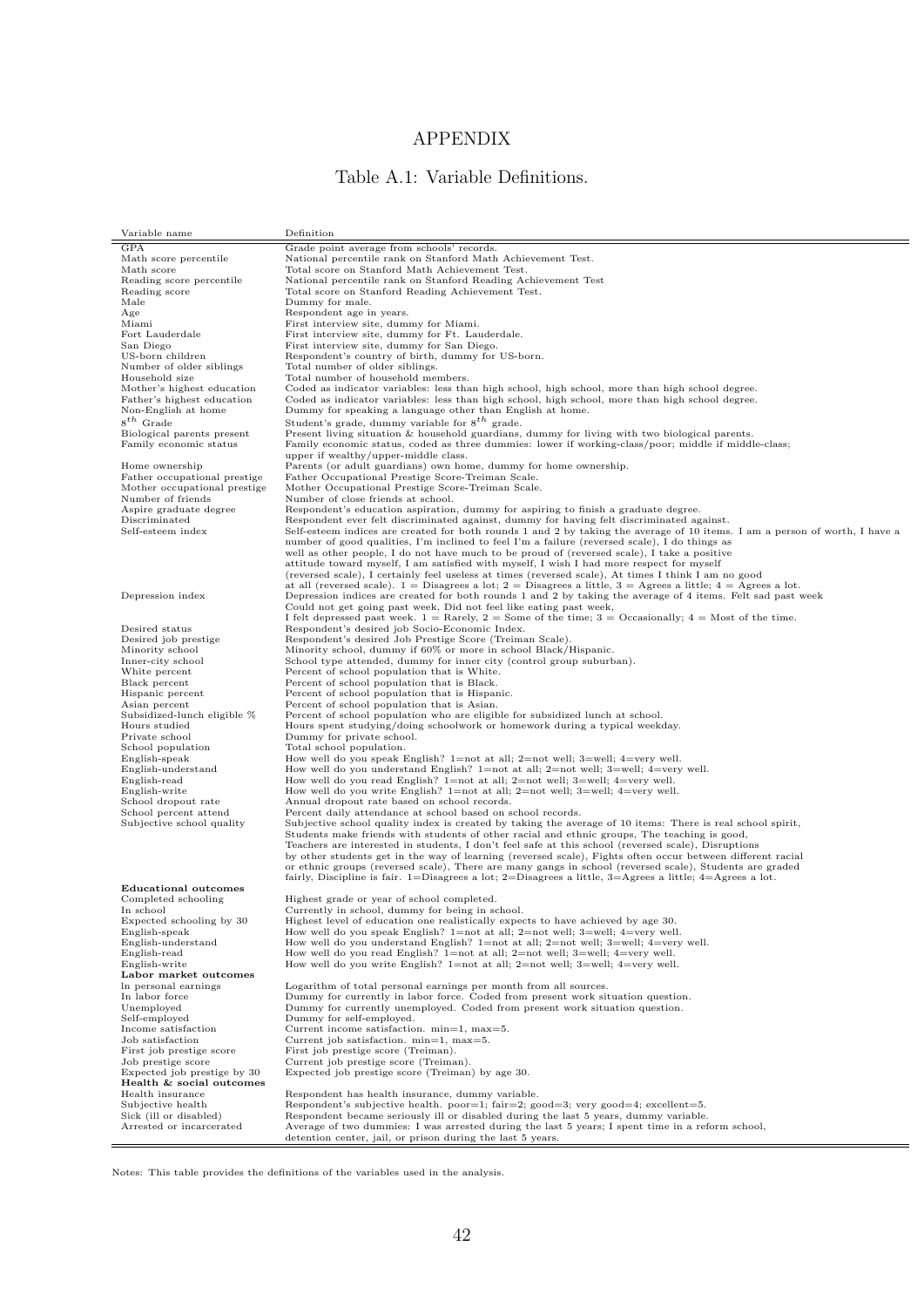Table A.2: Correlations Between Measures of Academic Performance.

|                             | Middle<br>school<br>GPA (GPA1) | ln Math<br>score<br>percentile | ln Math<br>score | In Reading<br>score<br>percentile | ln Reading<br>score | High<br>school<br>GPA (GPA2) |
|-----------------------------|--------------------------------|--------------------------------|------------------|-----------------------------------|---------------------|------------------------------|
| Middle school GPA (GPA1)    | 1.000                          |                                |                  |                                   |                     |                              |
| In Math score percentile    | 0.438                          | 1.000                          |                  |                                   |                     |                              |
| In Math score               | 0.550                          | 0.829                          | 1.000            |                                   |                     |                              |
| In Reading score percentile | 0.304                          | 0.603                          | 0.552            | 1.000                             |                     |                              |
| In Reading score            | 0.404                          | 0.545                          | 0.637            | 0.879                             | 1.000               |                              |
| High school GPA (GPA2)      | 0.807                          | 0.398                          | 0.539            | 0.285                             | 0.409               | 1.000                        |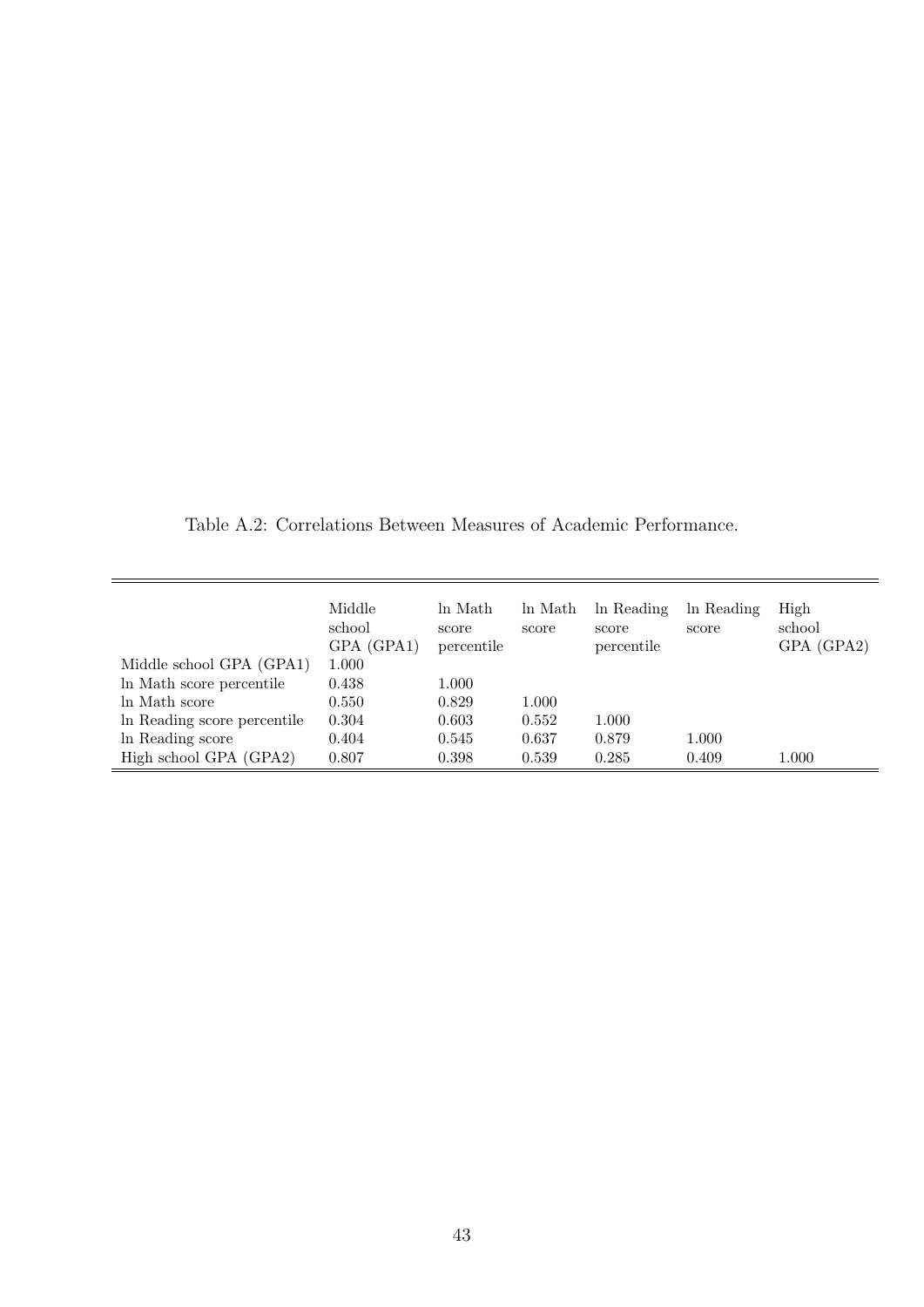Table A.3: Male Sample: Academic Performance in Middle School and Adult Outcomes in Extended Specification.

| <b>Educational outcomes</b> |                     |                      |                     |                     |                    |                    |                     |
|-----------------------------|---------------------|----------------------|---------------------|---------------------|--------------------|--------------------|---------------------|
|                             | completed           | in                   | expected            | English             | English            | English            | English             |
|                             | schooling           | school               | schooling           | read                | understand         | speak              | write               |
| <b>GPA</b>                  | $0.652**$           | 0.018                | $0.367**$           | $-0.009$            | $-0.007$           | $-0.003$           | 0.009               |
|                             | (15.12)             | (0.87)               | (5.65)              | (0.57)              | (0.57)             | (0.20)             | (0.40)              |
| In Math score percentile    | $0.365***$          | 0.030                | $0.351***$          | 0.017               | 0.015              | 0.014              | 0.009               |
|                             | (4.49)              | (1.28)               | (5.70)              | (0.97)              | (1.22)             | (1.12)             | (0.47)              |
| In Math score               | $6.529**$           | $-0.122$             | $4.648**$           | 0.095               | 0.152              | 0.167              | 0.082               |
|                             | (7.83)              | (0.40)               | (6.71)              | (0.47)              | (1.01)             | (1.40)             | (0.35)              |
| In Reading score percentile | $0.308**$           | 0.008                | $0.212**$           | $0.047**$           | $0.041**$          | $0.035 +$          | $0.053**$           |
|                             | (4.46)<br>$5.896**$ | (0.54)               | (3.90)<br>$3.758**$ | (3.70)              | (2.62)             | (1.92)             | (3.17)<br>$0.936**$ |
| In Reading score            | (6.36)              | $-0.172$<br>(0.55)   | (4.42)              | $0.781**$<br>(3.52) | $0.541*$<br>(2.35) | $0.545*$<br>(2.16) | (3.27)              |
| N                           | 1487                | 1445                 | 1117                | 1457                | 1459               | 1459               | 1204                |
|                             |                     |                      |                     |                     |                    |                    |                     |
| Labor market outcomes       |                     |                      |                     |                     |                    |                    |                     |
|                             | In personal         | in labor             | unemployed          | self-               | income             | job                |                     |
|                             | earnings            | force                |                     | employed            | satisfaction       | satisfaction       |                     |
| <b>GPA</b>                  | 0.004               | $-0.017$             | $-0.017$            | $-0.006$            | $-0.025$           | 0.006              |                     |
|                             | (0.18)              | (2.01)               | (1.61)              | (0.73)              | (0.68)             | (0.16)             |                     |
| In Math score percentile    | 0.031               | $-0.010$             | $-0.001$            | $-0.019**$          | 0.006              | 0.051              |                     |
|                             | (1.18)              | (1.18)               | (0.11)              | (2.83)              | (0.18)             | (1.34)             |                     |
| In Math score               | 0.455               | $-0.125$             | $-0.029$            | $-0.183$            | 1.551              | 0.512              |                     |
|                             | (1.36)              | (1.33)               | (0.21)              | (1.61)              | (0.24)             | (0.87)             |                     |
| In Reading score percentile | $-0.006$            | $-0.005$             | $-0.009$            | $-0.024**$          | $-0.039$           | $-0.001$           |                     |
|                             | (0.22)              | (0.93)               | (1.08)              | (3.34)              | (0.94)             | (0.01)             |                     |
| In Reading score            | $-0.144$            | $-0.058$             | $-0.063$            | $-0.462**$          | $-0.786$           | 0.150              |                     |
| N                           | (0.39)<br>1211      | (0.51)<br>1329       | (0.36)<br>1258      | (3.45)<br>1160      | (0.92)<br>1373     | (0.26)<br>1329     |                     |
|                             |                     |                      |                     |                     |                    |                    |                     |
|                             | job prestige        | first job            | expected job        |                     |                    |                    |                     |
|                             | score               | prestige             | prestige            |                     |                    |                    |                     |
| <b>GPA</b>                  | $2.337*$            | $2.195*$             | $2.025*$            |                     |                    |                    |                     |
|                             | (6.33)              | (5.61)               | (5.44)              |                     |                    |                    |                     |
| In Math score percentile    | $1.082**$           | $0.913*$             | $0.782^{+}$         |                     |                    |                    |                     |
|                             | (3.55)              | (2.18)               | (1.71)              |                     |                    |                    |                     |
| In Math score               | $21.256***$         | $22.200**$           | $19.406**$          |                     |                    |                    |                     |
|                             | (4.48)              | (3.55)               | (3.49)              |                     |                    |                    |                     |
| In Reading score percentile | $0.770*$<br>(2.31)  | $0.898**$            | $0.818 +$<br>(1.97) |                     |                    |                    |                     |
| In Reading score            | $16.948*$           | (3.22)<br>$20.793**$ | $15.974*$           |                     |                    |                    |                     |
|                             | (2.41)              | (3.36)               | (2.35)              |                     |                    |                    |                     |
| N                           | 1222                | 1128                 | 1322                |                     |                    |                    |                     |
|                             |                     |                      |                     |                     |                    |                    |                     |
| Health and social outcomes  |                     |                      |                     |                     |                    |                    |                     |
|                             | health              | subjective           | sick                | arrested or         |                    |                    |                     |
|                             | insurance           | health               |                     | incarcerated        |                    |                    |                     |
| <b>GPA</b>                  | $0.042*$            | 0.035                | $-0.009$            | $-0.035*$           |                    |                    |                     |
|                             | (2.54)              | (1.15)               | (1.27)              | (2.91)              |                    |                    |                     |
| In Math score percentile    | $0.051**$           | $-0.027$             | $-0.010+$           | $-0.009$            |                    |                    |                     |
|                             | (3.15)              | (1.10)               | (1.70)              | (0.79)              |                    |                    |                     |
| In Math score               | $0.608**$           | $-0.245$             | $-0.257***$         | $-0.167$            |                    |                    |                     |
|                             | (2.62)              | (0.70)               | (2.65)              | (1.03)              |                    |                    |                     |
| In Reading score percentile | $0.036*$            | $-0.023$             | 0.005               | 0.001               |                    |                    |                     |
| In Reading score            | (2.16)<br>0.421     | (0.68)<br>$-0.241$   | (0.64)<br>0.055     | (0.20)<br>$-0.082$  |                    |                    |                     |
|                             | (1.17)              | (0.46)               | (0.45)              | (0.71)              |                    |                    |                     |
| N                           | 1467                | 1503                 | 1301                | 1388                |                    |                    |                     |
|                             |                     |                      |                     |                     |                    |                    |                     |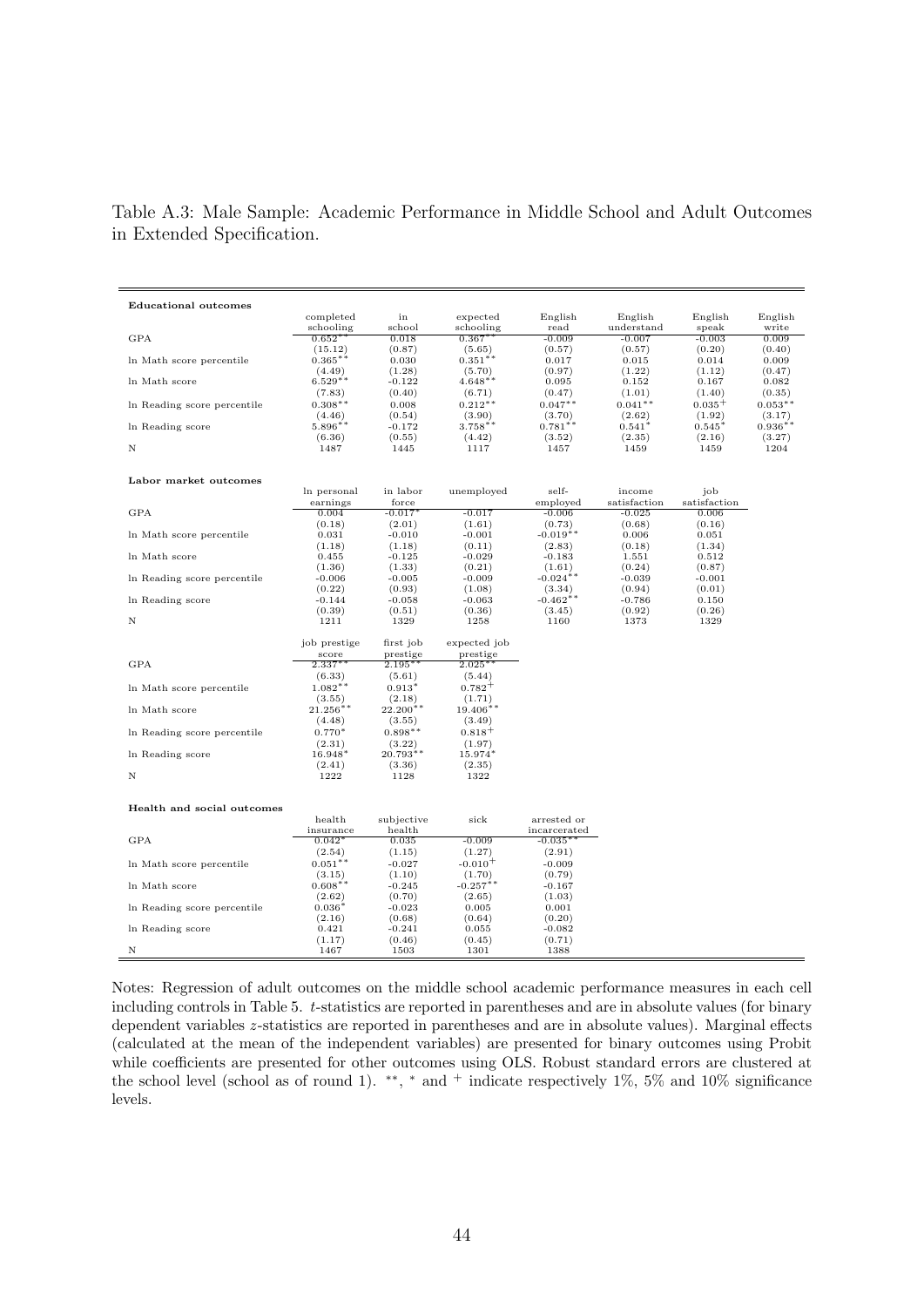Table A.4: Female Sample: Academic Performance in Middle School and Adult Outcomes in Extended Specification.

| <b>Educational outcomes</b> |                   |                       |                       |              |              |              |           |
|-----------------------------|-------------------|-----------------------|-----------------------|--------------|--------------|--------------|-----------|
|                             | completed         | in                    | expected              | English      | English      | English      | English   |
|                             | schooling         | school                | schooling             | read         | understand   | speak        | write     |
| <b>GPA</b>                  | $0.823**$         | 0.026                 | $0.363**$             | $-0.003$     | $-0.004$     | $-0.014$     | $-0.010$  |
|                             | (15.27)           | (1.19)                | (7.36)                | (0.20)       | (0.26)       | (0.99)       | (0.51)    |
| In Math score percentile    | $0.467**$         | $0.049**$             | $0.179**$             | 0.005        | 0.006        | $-0.006$     | 0.001     |
|                             | (6.90)            | (2.71)                | (2.99)                | (0.31)       | (0.36)       | (0.39)       | (0.07)    |
| In Math score               | $6.438**$         | 0.248                 | $2.247***$            | $-0.007$     | 0.012        | $-0.203$     | $-0.044$  |
|                             | (8.32)            | (1.10)                | (4.38)                | (0.04)       | (0.08)       | (1.22)       | (0.23)    |
| In Reading score percentile | $0.399**$         | $0.026*$              | $0.170**$             | $0.042*$     | $0.031 +$    | $0.028 +$    | $0.055**$ |
|                             | (7.95)            | (1.98)                | (4.08)                | (2.39)       | (2.85)       | (1.68)       | (2.71)    |
| In Reading score            | $7.593**$         | 0.093                 | $3.360**$             | $0.733**$    | $0.527**$    | $0.478*$     | $0.868**$ |
|                             | (12.63)           | (0.37)                | (5.05)                | (3.24)       | (2.77)       | (2.30)       | (3.29)    |
| N                           | 1777              | 1762                  | 1348                  | 1720         | 1722         | 1724         | 1512      |
|                             |                   |                       |                       |              |              |              |           |
| Labor market outcomes       |                   |                       |                       |              |              |              |           |
|                             | In personal       | in labor              | unemployed            | self-        | income       | job          |           |
|                             | earnings          | force                 |                       | employed     | satisfaction | satisfaction |           |
| <b>GPA</b>                  | $-0.006$          | $-0.017$              | $-0.015$              | $-0.004$     | $-0.043$     | $-0.024$     |           |
|                             | (0.24)            | (1.49)                | (1.48)                | (1.04)       | (1.02)       | (0.54)       |           |
| In Math score percentile    | $0.045^{+}$       | $-0.005$              | $-0.016*$             | $-0.001$     | 0.001        | 0.030        |           |
|                             | (1.99)            | (0.37)                | (2.01)                | (0.55)       | (0.01)       | (0.83)       |           |
| In Math score               | 0.538             | $-0.142$              | $-0.194^{+}$          | $-0.034$     | 0.093        | 0.355        |           |
|                             | (1.59)            | (1.05)                | (1.72)                | (1.30)       | (0.16)       | (0.67)       |           |
| In Reading score percentile | $0.071*$          | 0.006                 | $-0.009$              | $-0.006**$   | $-0.021$     | $-0.048$     |           |
|                             | (2.53)            | (0.80)                | (1.32)                | (2.58)       | (0.61)       | (1.61)       |           |
| In Reading score            | $1.119*$          | $-0.030$              | $-0.199$              | $-0.098$     | $-0.683$     | $-0.616$     |           |
|                             | (2.17)            | (0.19)                | (1.54)                | (1.60)       | (1.08)       | (1.04)       |           |
| N                           | 1392              | 1724                  | 1458                  | 1279         | 1566         | 1499         |           |
|                             |                   |                       |                       |              |              |              |           |
|                             | job prestige      | first job             | expected job          |              |              |              |           |
| <b>GPA</b>                  | score<br>$2.716*$ | prestige<br>$2.916**$ | prestige<br>$1.814**$ |              |              |              |           |
|                             | (5.85)            | (5.99)                | (7.94)                |              |              |              |           |
| In Math score percentile    | $1.237***$        | $1.369**$             | $1.196***$            |              |              |              |           |
|                             | (3.37)            | (4.16)                | (1.71)                |              |              |              |           |
| In Math score               | $17.435**$        | $26.144**$            | $19.332**$            |              |              |              |           |
|                             | (2.85)            | (5.27)                | (4.57)                |              |              |              |           |
| In Reading score percentile | $1.089**$         | $1.322**$             | $1.390**$             |              |              |              |           |
|                             | (2.84)            | (3.44)                | (4.63)                |              |              |              |           |
| In Reading score            | $20.044*$         | $25.758**$            | $30.897**$            |              |              |              |           |
|                             | (2.43)            | (3.81)                | (6.20)                |              |              |              |           |
| N                           | 1369              | 1265                  | 1547                  |              |              |              |           |
|                             |                   |                       |                       |              |              |              |           |
|                             |                   |                       |                       |              |              |              |           |
| Health and social outcomes  |                   |                       |                       |              |              |              |           |
|                             | health            | subjective            | sick                  | arrested or  |              |              |           |
|                             | insurance         | health                |                       | incarcerated |              |              |           |
| <b>GPA</b>                  | $0.031 +$         | $-0.014$              | $-0.006$              | $-0.011*$    |              |              |           |
|                             | (1.94)            | (0.43)                | (1.10)                | (2.53)       |              |              |           |
| In Math score percentile    | 0.019             | 0.005                 | $-0.011 +$            | $-0.002$     |              |              |           |
|                             | (1.29)            | (0.18)                | (1.67)                | (0.59)       |              |              |           |
| In Math score               | $0.392*$          | 0.426                 | $-0.179*$             | $-0.056$     |              |              |           |
|                             | (2.41)            | (1.45)                | (2.18)                | (0.84)       |              |              |           |
| In Reading score percentile | 0.015             | 0.014                 | $0.010^{+}$           | $-0.001$     |              |              |           |
|                             | (1.22)            | (0.66)                | (1.66)                | (0.34)       |              |              |           |
| In Reading score            | 0.171             | $0.659+$              | 0.089                 | $-0.016$     |              |              |           |
|                             | (0.80)            | (1.86)                | (0.88)                | (0.32)       |              |              |           |
| N                           | 1742              | 1799                  | 1630                  | 1469         |              |              |           |
|                             |                   |                       |                       |              |              |              |           |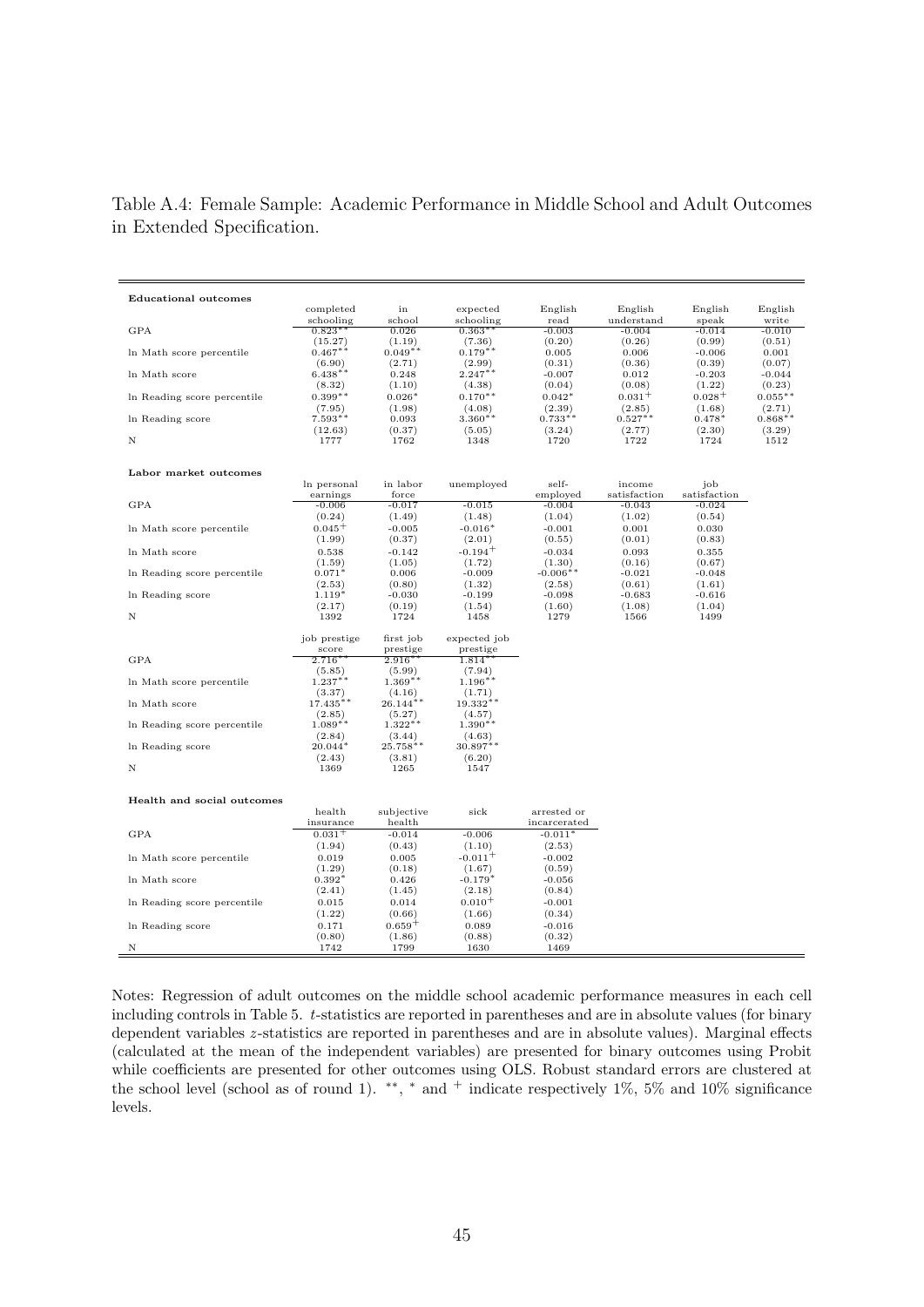Table A.5: First-generation Immigrants' (non-US-born) Adult outcomes: Extended specification.

| <b>Educational outcomes</b> |                     |                               |                       |                      |                     |                     |                    |
|-----------------------------|---------------------|-------------------------------|-----------------------|----------------------|---------------------|---------------------|--------------------|
|                             | completed           | in                            | expected              | English              | English             | English             | English            |
|                             | schooling           | school                        | schooling             | read                 | understand          | speak               | write              |
| <b>GPA</b>                  | $0.666**$           | 0.027                         | $0.298**$             | $-0.019$             | $-0.009$            | $-0.016$            | $-0.029$           |
|                             | (11.34)             | (1.19)                        | (5.14)                | (1.19)               | (0.61)              | (0.93)              | (1.13)             |
| In Math score percentile    | $0.394**$           | $0.037*$                      | $0.192**$             | 0.002                | 0.009               | 0.005               | 0.002              |
|                             | (6.36)              | (2.11)                        | (3.19)                | (0.18)               | (0.83)              | (0.40)              | (0.15)             |
| In Math score               | $6.232**$           | 0.211                         | $2.140**$             | 0.011                | 0.145               | 0.151               | 0.014              |
|                             | (8.08)              | (0.92)                        | (3.18)                | (0.05)               | (1.10)              | (0.86)              | (0.06)             |
| In Reading score percentile | $0.326**$           | 0.0215                        | $0.107*$              | $0.052**$            | $0.044**$           | $0.038*$            | $0.053**$          |
|                             | (6.16)<br>$6.662**$ | (1.03)                        | (2.47)<br>$2.525***$  | (3.59)               | (2.82)<br>$0.801**$ | (2.07)<br>$0.743**$ | (3.26)<br>$1.093+$ |
| In Reading score            | (6.75)              | 0.053<br>(0.18)               | (2.99)                | $0.874***$<br>(3.75) | (3.57)              | (2.86)              | (4.16)             |
| N                           | 1531                | 1517                          | 1133                  | 1502                 | 1506                | 1505                | 1282               |
|                             |                     |                               |                       |                      |                     |                     |                    |
|                             |                     |                               |                       |                      |                     |                     |                    |
| Labor market outcomes       | In personal         | in labor                      | unemployed            | self-                | income              | job                 |                    |
|                             | earnings            | force                         |                       | employed             | satisfaction        | satisfaction        |                    |
| <b>GPA</b>                  | $-0.024$            | $-0.035*$                     | $-0.022^{+}$          | $-0.017*$            | $-0.114*$           | $-0.068$            |                    |
|                             | (1.15)              | (2.95)                        | (0.90)                | (2.55)               | (2.78)              | (1.50)              |                    |
| In Math score percentile    | $0.070*$            | $-0.007$                      | $-0.020*$             | $-0.012**$           | $-0.028$            | $-0.011$            |                    |
|                             | (2.51)              | (0.86)                        | (2.15)                | (2.53)               | (0.90)              | (0.26)              |                    |
| In Math score               | 0.761               | $-0.150+$                     | $-0.269*$             | $-0.196**$           | $-0.444$            | $-0.383$            |                    |
|                             | (1.59)              | (1.67)                        | (2.04)                | (3.07)               | (0.94)              | (0.59)              |                    |
| In Reading score percentile | $0.061*$            | 0.001                         | $-0.013$              | $-0.204**$           | $-0.015$            | $-0.016$            |                    |
|                             | (2.37)              | (0.15)                        | (1.56)                | (2.71)               | (0.43)              | (0.72)              |                    |
| In Reading score            | 0.800               | 0.002                         | $-0.222$              | $-0.014**$           | $-0.546$            | $-0.226$            |                    |
|                             | (1.49)              | (0.01)                        | (1.50)                | (3.29)               | (0.88)              | (0.45)              |                    |
| N                           | 1209                | 1443                          | 1244                  | 1080                 | 1376                | 1327                |                    |
|                             | job prestige        | first job                     | expected job          |                      |                     |                     |                    |
|                             | score               | prestige                      | prestige              |                      |                     |                     |                    |
| <b>GPA</b>                  | $2.742*$            | $2.004*$                      | $2.192*$              |                      |                     |                     |                    |
|                             | (6.09)              | (5.79)                        | (5.40)                |                      |                     |                     |                    |
| In Math score percentile    | $1.348**$           | $1.1613**$                    | $0.941*$              |                      |                     |                     |                    |
|                             | (3.47)              | (2.74)                        | (2.38)                |                      |                     |                     |                    |
| In Math score               | $22.036**$          | $21.479**$                    | 21.909**              |                      |                     |                     |                    |
|                             | (3.98)              | (3.90)                        | (4.07)                |                      |                     |                     |                    |
| In Reading score percentile | $0.821*$            | $0.943**$                     | $1.015***$            |                      |                     |                     |                    |
|                             | (2.10)              | (3.16)                        | (2.87)<br>$23.117***$ |                      |                     |                     |                    |
| In Reading score            | $19.569*$<br>(2.27) | 19.006 <sup>*</sup><br>(2.64) | (3.69)                |                      |                     |                     |                    |
| N                           | 1210                | 1133                          | 1300                  |                      |                     |                     |                    |
|                             |                     |                               |                       |                      |                     |                     |                    |
| Health and social outcomes  |                     |                               |                       |                      |                     |                     |                    |
|                             | health              | subjective                    | sick                  | arrested or          |                     |                     |                    |
|                             | insurance           | health                        |                       | incarcerated         |                     |                     |                    |
| <b>GPA</b>                  | $0.052***$          | 0.012                         | $-0.011$              | $-0.019$             |                     |                     |                    |
|                             | (3.05)              | (0.36)                        | (1.52)                | (2.38)               |                     |                     |                    |
| In Math score percentile    | $0.047**$           | $-0.025$                      | $-0.008$              | $-0.001$             |                     |                     |                    |
|                             | (2.89)              | (0.92)                        | (1.21)                | (0.31)               |                     |                     |                    |
| In Math score               | $0.874**$           | $-0.392$                      | $-0.100$              | $-0.073$             |                     |                     |                    |
|                             | (3.84)              | (1.01)                        | (1.24)                | (0.94)               |                     |                     |                    |
| In Reading score percentile | $0.029*$            | $-0.012$                      | 0.005                 | $-0.003$             |                     |                     |                    |
|                             | (2.46)              | (0.48)                        | (0.97)                | (0.73)               |                     |                     |                    |
| In Reading score            | $0.619*$            | $-0.033$                      | 0.110                 | $-0.102$             |                     |                     |                    |
|                             | (2.49)              | (0.07)                        | (1.42)                | (1.10)               |                     |                     |                    |
| N                           | 1500                | 1544                          | 1320                  | 1311                 |                     |                     |                    |